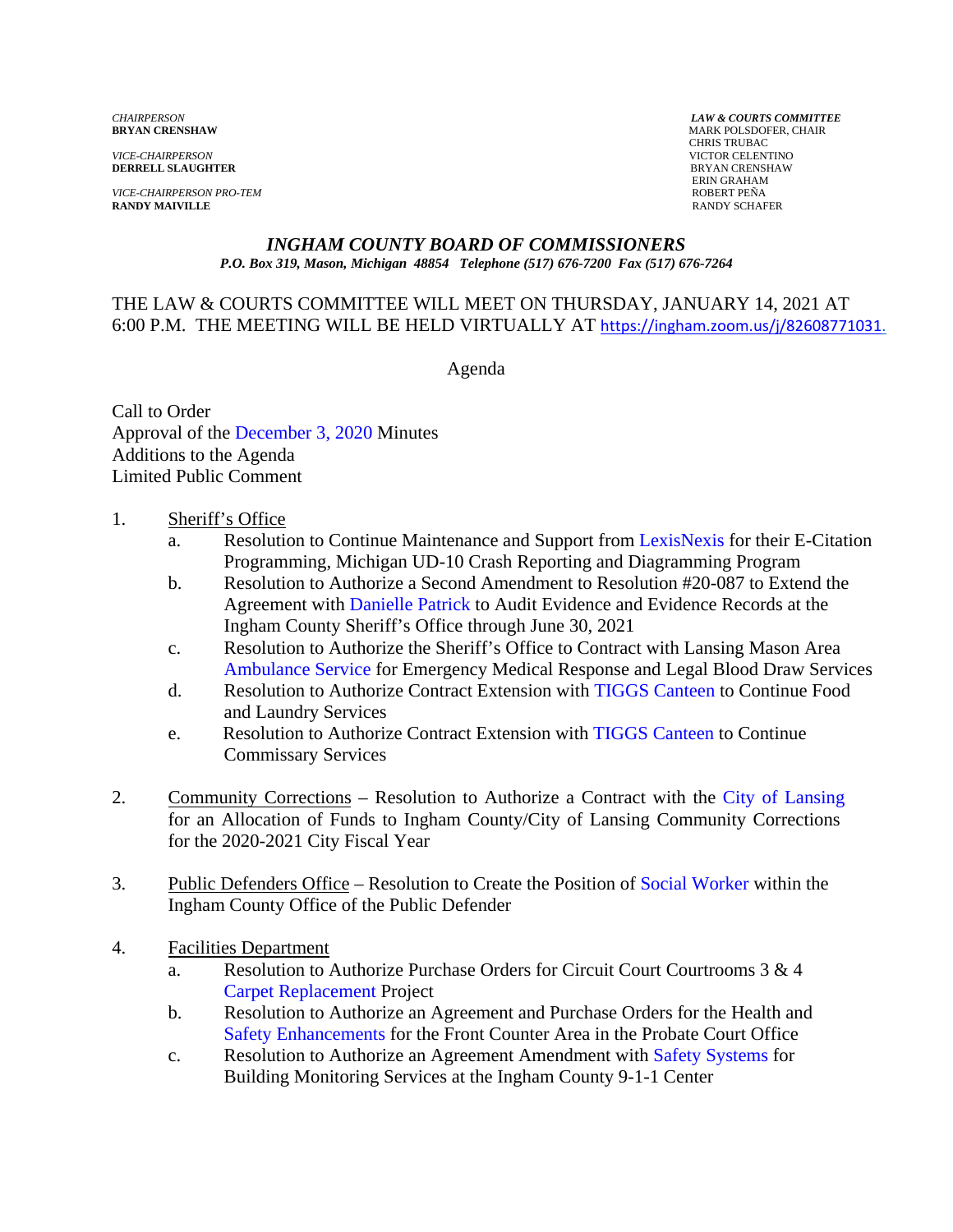- 5. Animal Control and Shelter Resolution to Authorize a Memorandum of Understanding between Capital Area Humane Society [Spay/Neuter Clinic and Ingham](#page-45-0) County Animal Control
- 6. 9-1-1 Dispatch Center
	- a. Resolution to Renew Pre-Employment Testi[ng with Ergometrics](#page-50-0)
	- b. Resolution to Authoriz[e Electronic Training Records Program](#page-52-0)

Announcements Public Comment Adjournment

#### **PLEASE TURN OFF CELL PHONES OR OTHER ELECTRONIC DEVICES OR SET TO MUTE OR VIBRATE TO AVOID DISRUPTION DURING THE MEETING**

The County of Ingham will provide necessary reasonable auxiliary aids and services, such as interpreters for the hearing impaired and audio tapes of printed materials being considered at the meeting for the visually impaired, for individuals with disabilities at the meeting upon five (5) working days notice to the County of Ingham. Individuals with disabilities requiring auxiliary aids or services should contact the County of Ingham in writing or by calling the following: Ingham County Board of Commissioners, P.O. Box 319, Mason, MI 48854 Phone: (517) 676-7200. A quorum of the Board of Commissioners may be in attendance at this meeting. Meeting information is also available on line at www.ingham.org.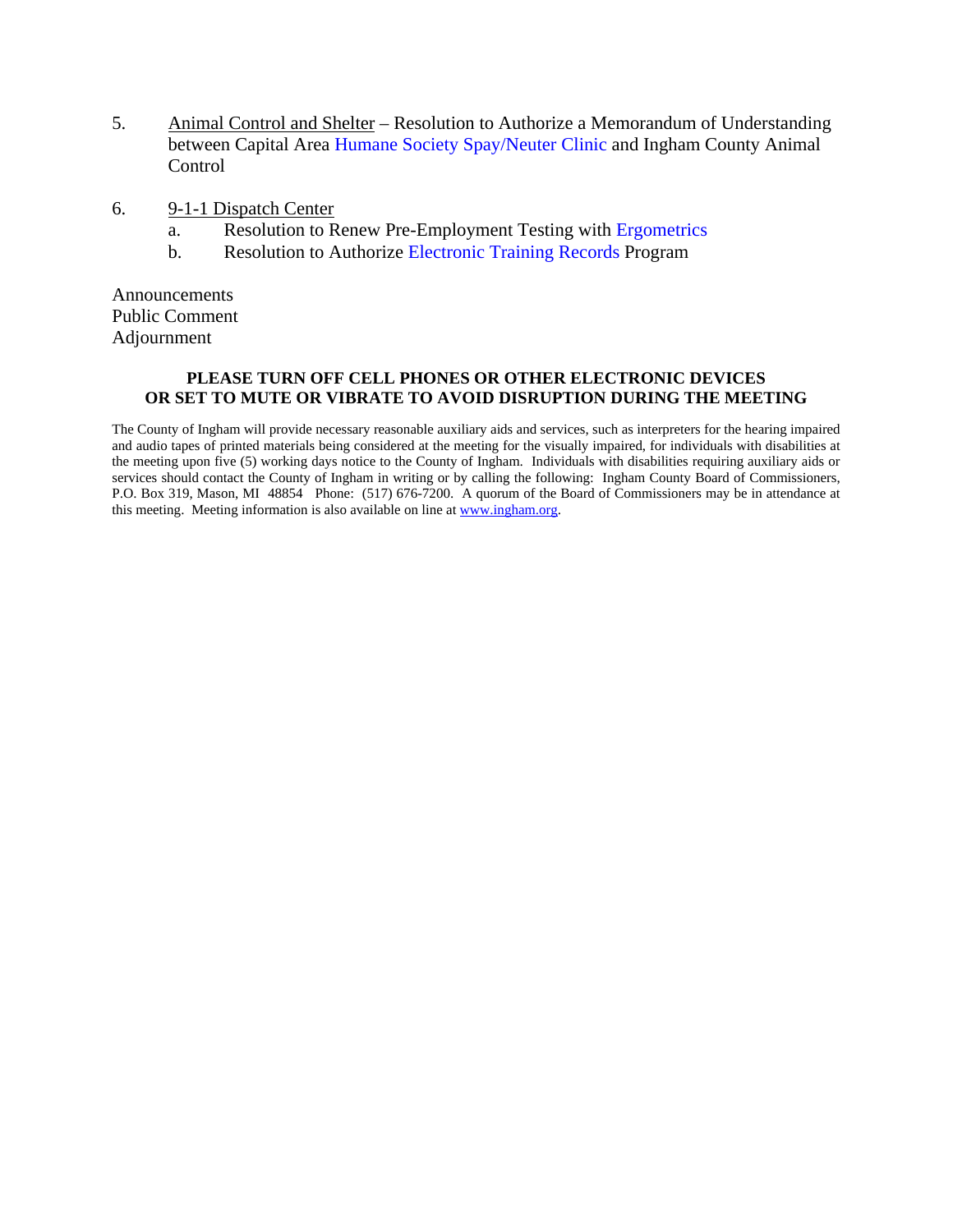#### LAW & COURTS COMMITTEE December 3, 2020 Draft Minutes

<span id="page-2-0"></span>The meeting was called to order by Chairperson Slaughter at 6:00 p.m. virtually via Zoom in accordance with Public Act 228 of 2020 regarding the Open Meetings Act. A roll call attendance vote and the present location of the Committee members was taken for the record.

Members Present: Slaughter (Ingham County), Celentino (Ingham County), Crenshaw (Ingham County), Polsdofer (Ingham County), Schafer (Ingham County), Sebolt (Ingham County), and Trubac (arrived at 6:03 p.m.).

Members Absent: None.

Others Present: Major Darin Southworth, Teri Morton, Gregg Todd, Heidi Williams, Bob Peña, Mike Cheltenham, Morgan Cole, Cynthia Johnson, Terri Thornberry, Kendall O'Connor, Becky Bennett, Richard Terrill, and Michael Tanis.

Approval of the November 12, 2020 Minutes

### MOVED BY COMM. SEBOLT, SUPPORTED BY COMM. CELENTINO, TO APPROVE THE MINUTES OF THE NOVEMBER 12, 2020 LAW & COURTS COMMITTEE MEETING.

THE MOTION CARRIED UNANIMOUSLY. Absent: Commissioner Trubac.

#### Additions to the Agenda

Late  $-$ 

- 8. Law & Courts Committee
	- $\overline{\text{c}}$ . Resolution Honoring the 50<sup>th</sup> Anniversary of the Ingham County Animal Control and Shelter

### Limited Public Comment

None.

Commissioner Trubac arrived at 6:03 p.m.

### MOVED BY COMM. SCHAFER, SUPPORTED BY COMM. CELENTINO, TO APPROVE A CONSENT AGENDA CONSISTING OF THE FOLLOWING ITEMS:

1. Probate Court – Resolution to Authorize an Agreement with Thomson Reuters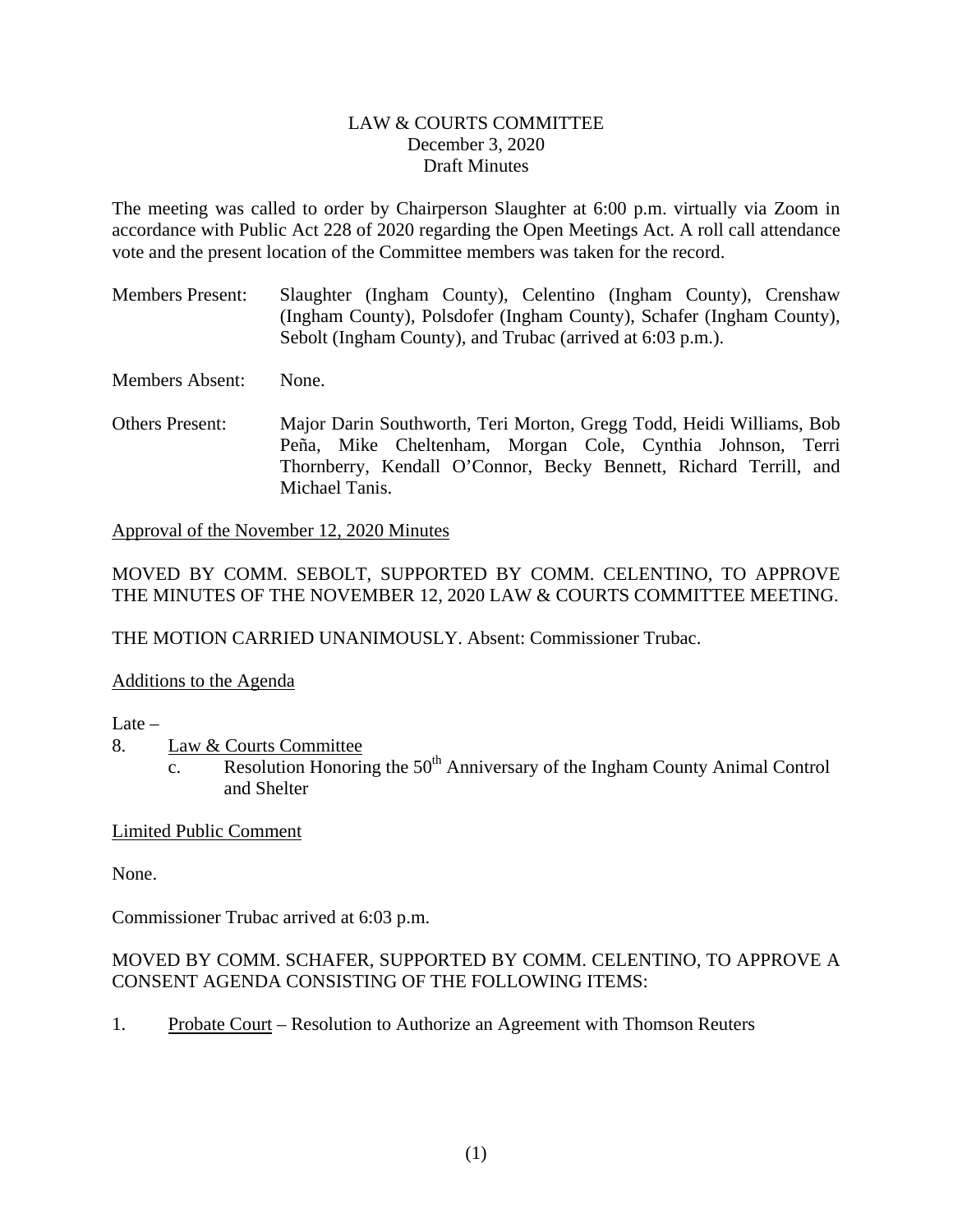- 2. Circuit Court General Trial Division Resolution to Authorize a Contract with Jill Rhode, CPA to Provide Bookkeeper Services for 30<sup>th</sup> Circuit Court, General Trial Division
- 3. Circuit Court Family Division
	- a. Resolution to Authorize a Contract for Delinquency Attorney Services
	- b. Resolution to Authorize a Contract with Michigan State University for the Juvenile Risk Assessment Project and Quarterly Program Evaluations
	- d. Resolution to Authorize a Contract for Lawyer Guardian Ad Litem Representation
- 4. Community Corrections Resolution to Authorize a Contract with Northwest Initiative, Prevention and Training Services, and Judicial Services Group for 2021 Community Based Programming as Authorized by the Justice Millage
- 5. 9-1-1 Dispatch Center
	- a. Resolution to Authorize Payment of Arcserve Maintenance Support Costs to Central Square Technologies for the Computer Aided Dispatch (CAD) System
	- b. Resolution to Authorize Funding and Continuation of Rave911 Suite Services for the Ingham County 9-1-1 Center
	- c. Resolution to Amend Resolution #20-144 Changing the Amount Awarded Ingham County 9-1-1 Central Dispatch in the 9-1-1 Grant Program by the State 9-1-1 Office
- 7. Controller's Office Resolution Authorizing Adjustments to the 2020 Ingham County Budget
- 8. Law & Courts Committee Resolution Honoring Judge Janelle Lawless
- 9. Sheriff's Office Resolution to Authorize a Contract Amendment with Securus Technologies, LLC. for eMessaging Cost
- 10. Prosecuting Attorney's Office Resolution to Amend Resolution #20-469
- 11. Board Referral Letter from the Michigan Department of Health and Human Services Regarding the Liability of Counties for the Cost of Services for State Wards

THE MOTION CARRIED UNANIMOUSLY.

THE MOTION TO APPROVE THE ITEMS ON THE CONSENT AGENDA CARRIED UNANIMOUSLY.

- 3. Circuit Court Family Division
	- c. Resolution to Authorize a Contract with Attorney Kaitlin Fish for Lawyer Guardian Ad Litem and Truancy Court Legal Representation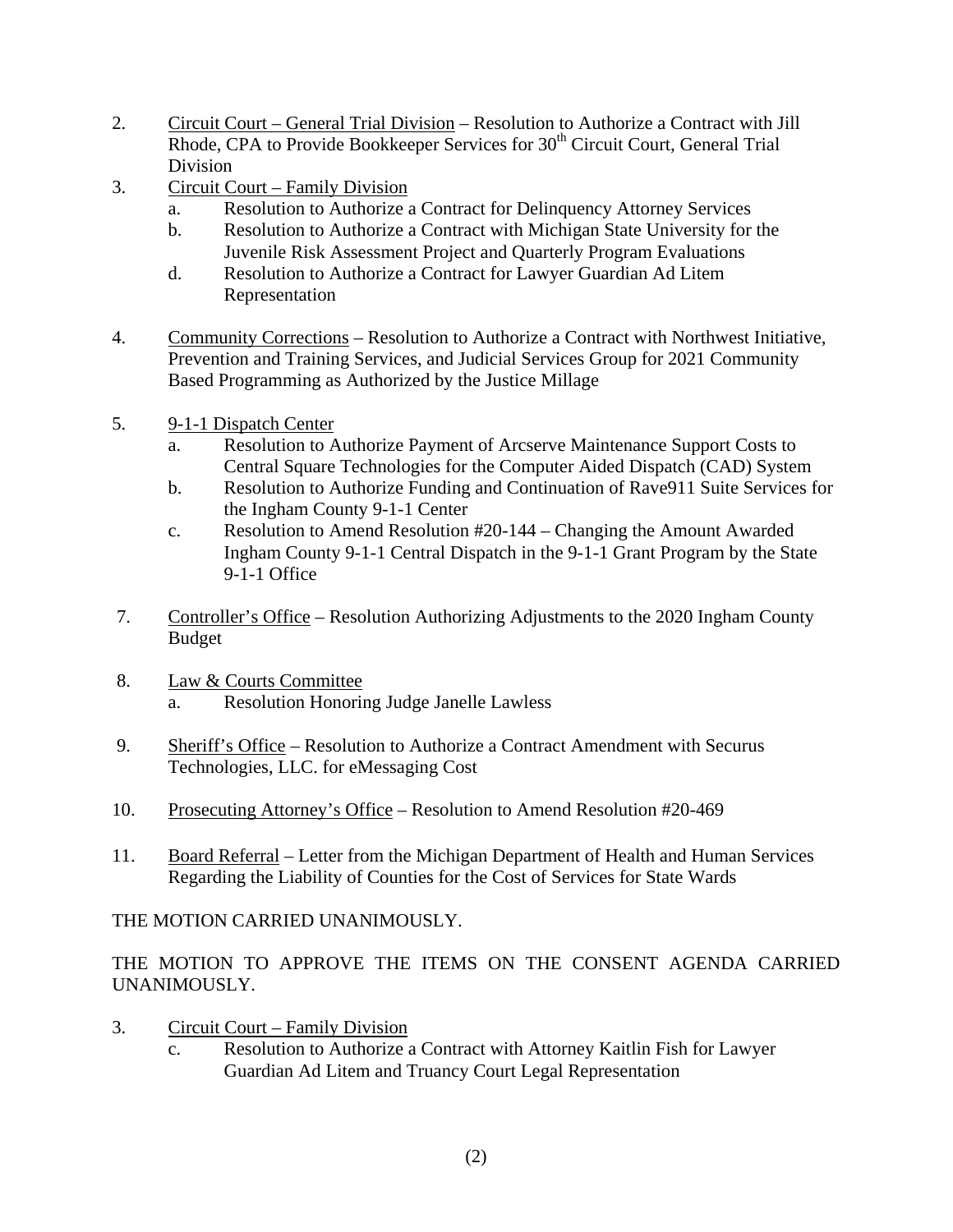### MOVED BY COMM. CRENSHAW, SUPPORTED BY COMM. SEBOLT, TO APPROVE THE RESOLUTION.

Commissioner Crenshaw stated that he wanted to disclose that he was an employee of the Lansing School District, and the contract with Kaitlin Fish was to represent students of the Lansing School District. He further stated that as an employee, he petitioned students through the Truancy Court program.

#### THE MOTION CARRIED UNANIMOUSLY.

- 6. Facilities Department
	- a. Resolution to Authorize Purchase Orders Issued for Probate Courtrooms Carpet Replacement

MOVED BY COMM. CRENSHAW, SUPPORTED BY COMM. SEBOLT, TO APPROVE THE RESOLUTION.

Discussion.

Commissioner Schafer stated that capital improvements of absolute necessity were important. He further stated that improvements that were cosmetic, such as carpet, were not of absolute necessity.

Commissioner Schafer stated that the County was in the middle of an economic crisis. He further stated that he would prefer to defer all capital improvements that were not of absolute necessity.

Commissioner Celentino stated that he shared Commissioner Schafer's concerns. He further stated that he was not sure that spending \$25,000 during the COVID-19 pandemic needed to be approved right now.

Commissioner Polsdofer stated that he wanted to echo the concerns of Commissioner Schafer.

Commissioner Sebolt stated that while he understood the County's current financial situation, this item was appropriated for in the budget recommendation for this year. He further stated that he did not recall any of the budget recommendations being asked to be reduced by the Controller's Office or Budget Office.

Richard Terrill, Facilities Director, stated that this item was an approved capital improvement plan (CIP). He further stated that the carpet was worse for wear inside the Probate Courtrooms.

Mr. Terrill stated that Judge Richard Garcia, Chief Circuit and Probate Court Judge, and Morgan Cole, Probate Court Administrator, would like the carpet replaced because of its current condition. He further stated that as an approved CIP, he was present to recommend approval to move forward.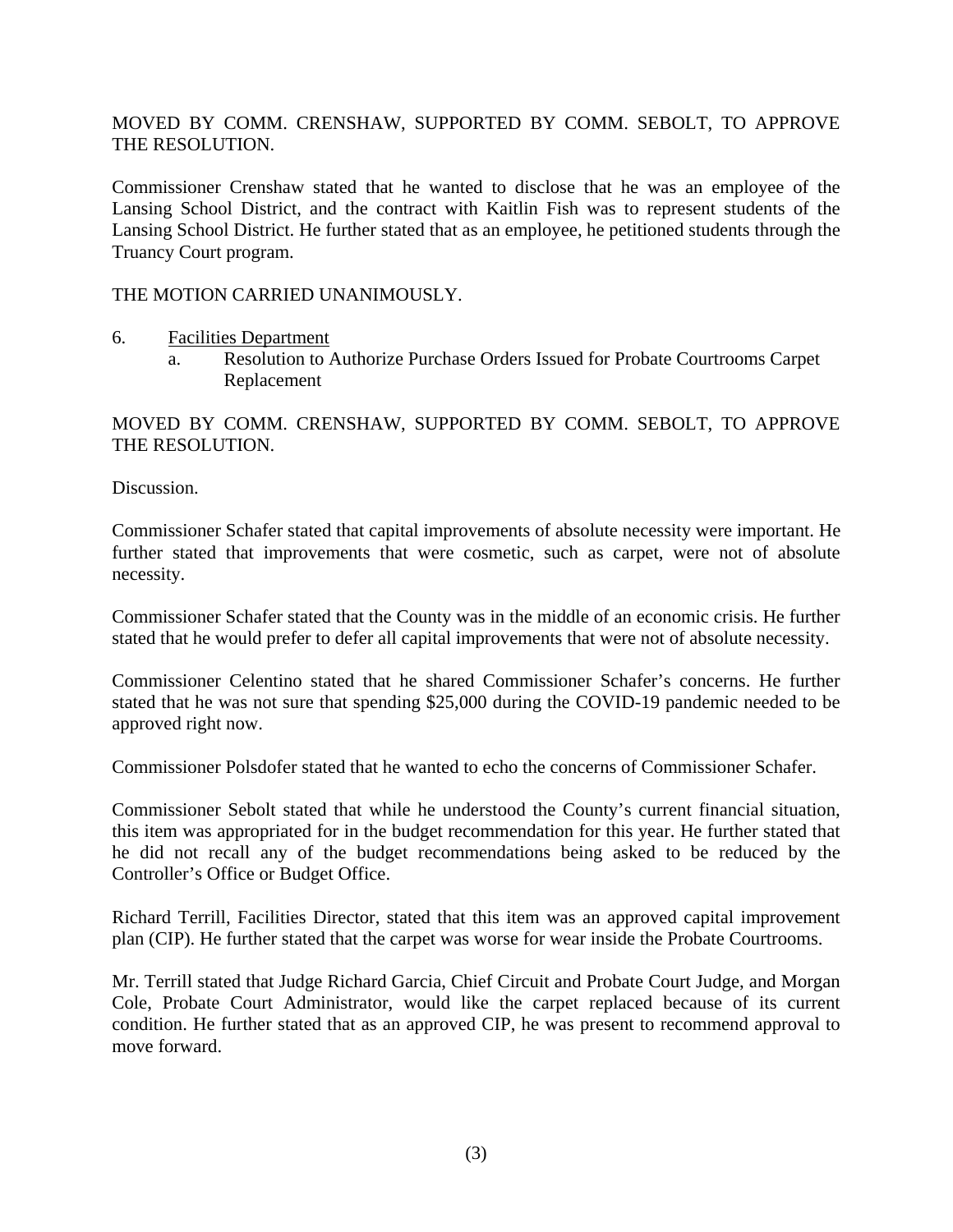#### THE MOTION CARRIED. **Yeas**: Slaughter, Sebolt, Trubac, Crenshaw **Nays**: Celentino, Polsdofer, Schafer **Absent**: None

- 6. Facilities Department
	- b. Resolution to Authorize a Lease Amendment for the Public Defender's Office Space

### MOVED BY COMM. CRENSHAW, SUPPORTED BY COMM. SEBOLT, TO APPROVE THE RESOLUTION.

Commissioner Celentino asked if the grant would pay for the staff that would be added. He further asked how many staff members would be added.

Teri Morton, Deputy Controller, stated that this was the 2021 request from the Public Defender's Office to the Michigan Indigent Defense Commission (MIDC). She further stated that the Public Defender's Office requested two new attorney positions and one paralegal position, and those were approved in the annual grant, as well as additional space.

Commissioner Celentino asked what line item the \$20,360.42 came from.

Ms. Morton stated that it came from the State of Michigan grant for the Public Defender's Office.

Chairperson Slaughter stated that he had taken a tour of the Public Defender's Office in the past, and had discussed the need to expand. He further stated that he thought the additional space would be used wisely by the Public Defender's Office.

#### THE MOTION CARRIED UNANIMOUSLY.

- 8. Law & Courts Committee
	- $\overline{\text{c.}}$  Resolution Honoring the 50<sup>th</sup> Anniversary of the Ingham County Animal Control and Shelter

#### MOVED BY COMM. CRENSHAW, SUPPORTED BY COMM. SEBOLT, TO APPROVE THE RESOLUTION.

Commissioner Crenshaw stated that he wanted to thank Heidi Williams, Animal Control Director, for notifying the Board of Commissioners of the fiftieth anniversary of the Animal Control Shelter. He further stated that a couple of years ago, the voters of Ingham County approved the County to build a new Animal Control Shelter.

Commissioner Crenshaw stated that the article that Ms. Williams sent mentioned the old Animal Control Shelter and how the County had outlived that space. He further stated that the work that Ms. Williams, her staff, and the volunteers made the Animal Control Shelter a topnotch place, and so he wanted to thank Ms. Williams and her staff for all of their work.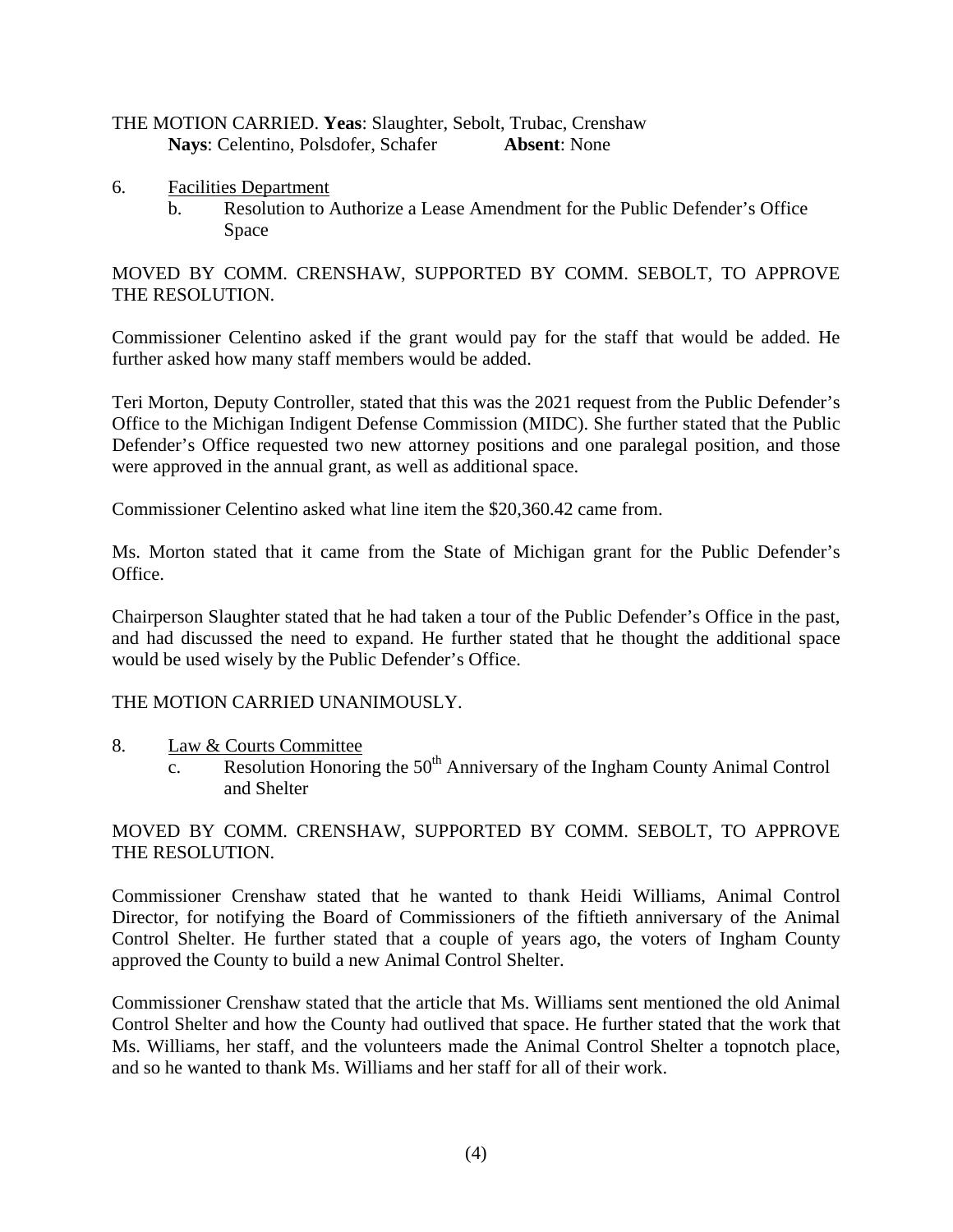Chairperson Slaughter stated that he echoed what Commissioner Crenshaw said. He further stated that he had the pleasure of being part of the opening ceremony of the new Animal Control Shelter, and Ms. Williams and her staff did a great job, especially under these peculiar circumstances.

THE MOTION CARRIED UNANIMOUSLY.

# 8. Law & Courts Committee

b. Impact of Cornoavirus Pandemic on Jail Programming (*Discussion)*

Cynthia Johnson, Ingham County Sheriff's Office (ICSO) Program Coordinator, presented on the impact of the COVID-19 pandemic on jail programming.

Commissioner Crenshaw asked what costs they did not incur because of the cancellation of classes and issue with the provider.

Ms. Johnson stated that because of the suspension of classes, they did not receive any billings from March 2020 until August 2020.

Commissioner Crenshaw asked Ms. Morton if that was included in the previously provided report with the amounts available.

Ms. Morton stated that it was part of the projections, that there would be unspent funds.

Commissioner Crenshaw asked Ms. Johnson to talk about the virtual classes.

Ms. Johnson stated that the classes would be the court-ordered classes. She further stated that Ingham Intermediate School District (ISD) would be starting to provide special education classes.

Major Darin Southworth, ICSO Corrections Major, stated that Ms. Johnson and the other program providers had been patient. He further stated that like other Departments, ICSO had found ways to keep the train on the tracks through a virtual environment.

Major Southworth stated that classes would be smaller and court-ordered classes be prioritized. He further stated that Correctional Assessment & Treatment Services (CATS) would be resuming Monday, December 15, and would be meeting with clients through glass in the lobby, the best way for ICSO to resume those services.

Major Southworth stated that unhealthy employees were gradually returning. He further stated that ICSO had worked with the Health Department to ensure best practices to provide for the complete overall health of the population.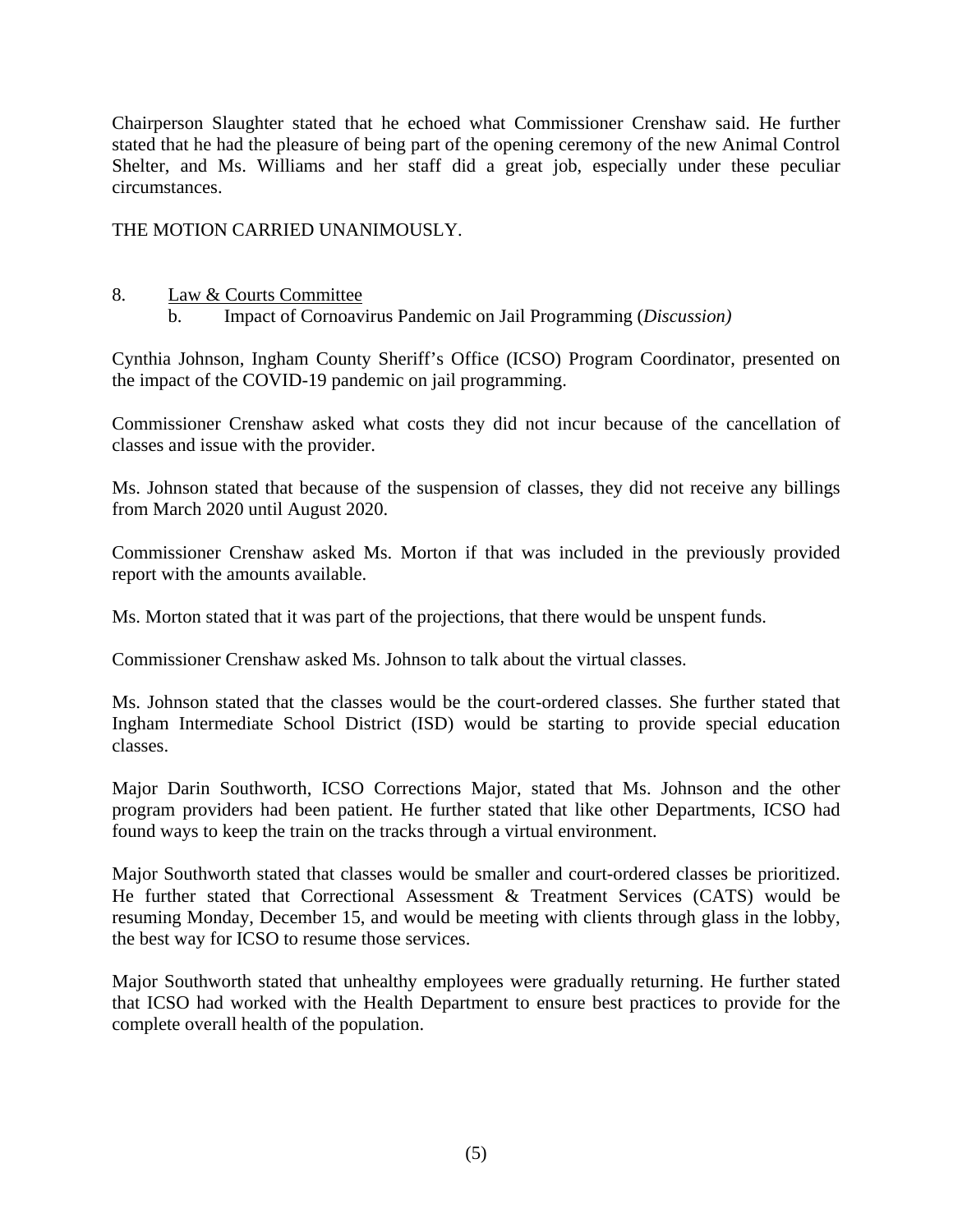Major Southworth stated that Ms. Johnson was passionate about her work. He further stated that he could not sing her praises enough on behalf of Sheriff Scott Wriggelsworth, County Sheriff, for her passion and pride.

Major Southworth stated that this year had helped ICSO look at what was most valuable. He further stated that they had to suspend services and had service provider changes, and that did not help to articulate for the Commissioners what worked best.

Major Southworth stated that as they moved forward, they would not like an aggressive expansion of other things because what they currently managed was what they could handle. He further stated that they wanted to conduct the programs they believed in well. Commissioner Crenshaw asked Ms. Johnson how the virtual instruction was being provided.

Ms. Johnson stated that they had purchased two laptops and created two virtual carts that could be taken anywhere in the Ingham County Jail with internet connection. She further stated that there were four classrooms, and three of the classrooms were for the larger classes with eight individuals.

Ms. Johnson stated that each of the facilitators had Zoom accounts. She further stated that each of the facilitators would be patched out to computers, and it would be similar to this virtual meeting of the Law & Courts Committee.

Commissioner Schafer stated that he appreciated the information. He further stated that sometimes, COVID-19 was the least risk to some people, as they dealt with substance abuse and alcoholism, and so he wanted to make sure that they not depriving people of resources out of fear of COVID-19.

Chairperson Slaughter thanked Major Southworth and Ms. Johnson for their work.

Chairperson Slaughter asked Ms. Morton to email the report to the Commissioners.

Ms. Morton stated that the report was inside the packet.

#### Announcements

Commissioner Trubac stated that he thanked Chairperson Slaughter for his service as Chair of the Law & Courts Committee. He further stated that his passion for maintaining a fair and equitable justice system had been evident in his work.

Commissioner Trubac stated that he admired how Chairperson Slaughter managed to navigate the virtual meetings. He further stated that he looked forward to seeing Chairperson Slaughter step up as Vice-Chair of the Board of Commissioners in 2021.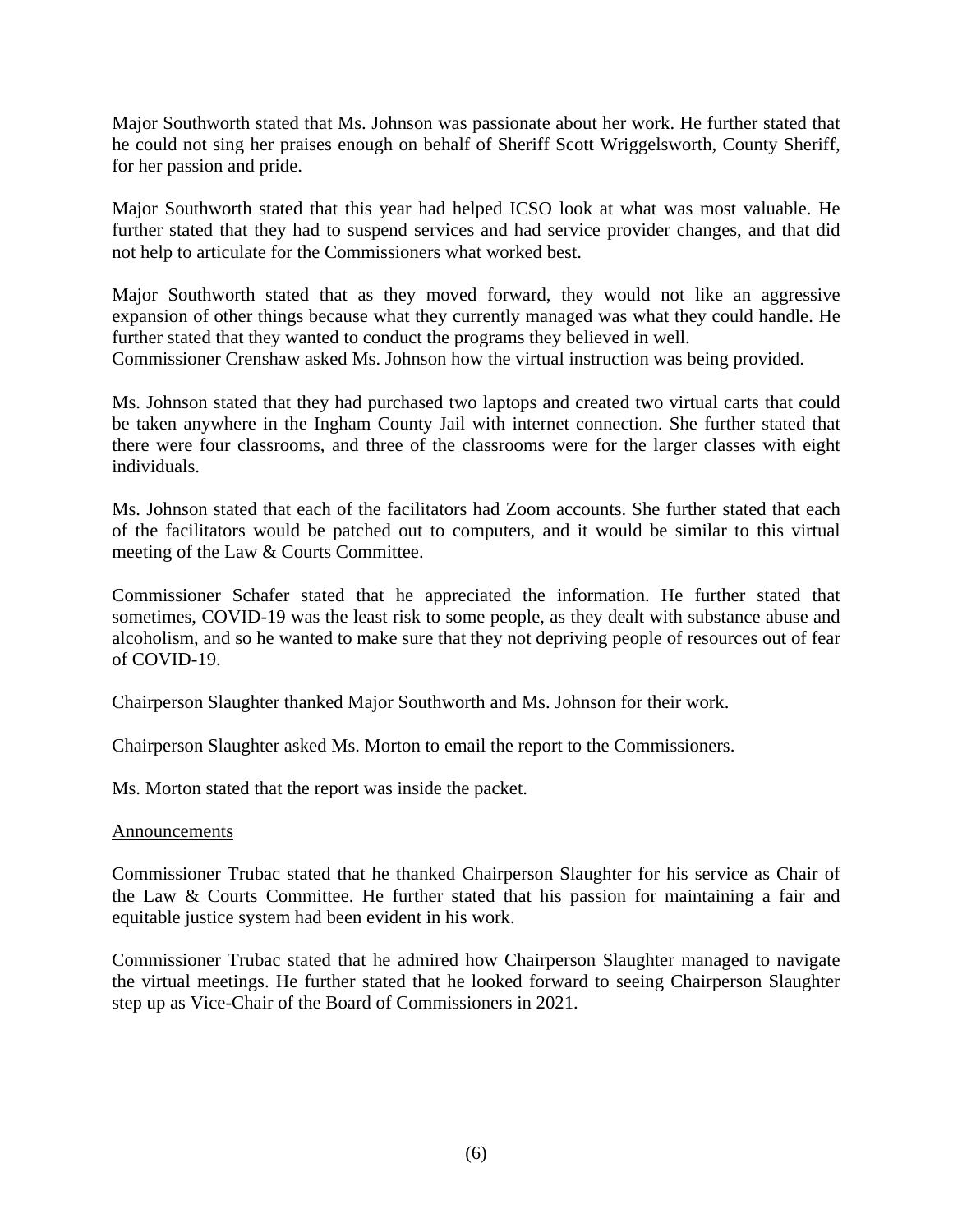Commissioner Celentino stated that Chairperson Slaughter had done an excellent job as Chair of the Law & Courts Committee. He further stated that he also looked forward to seeing Chairperson Slaughter become Vice-Chair of the Board of Commissioners in 2021.

Commissioner Celentino asked about the status of Advance Peace.

Chairperson Slaughter stated that there had been discussions with the City of Lansing City Council, in particular Council Member Patricia Spitzley. He further stated that there would be conversations with the City of Lansing City Council, and then be brought back to the Board of Commissioners.

Commissioner Crenshaw stated that as Chair of the Board of Commissioners, he signed a contract last week with the Health Department who was doing work with Advance Peace. He further stated that Chairperson Slaughter led the Law & Courts Committee very well, and he looked forward to him being Vice-Chair of the Board of Commissioners in 2021.

Commissioner Sebolt stated that he appreciated how Chairperson Slaughter ran the Law & Courts Committee.

Commissioner Schafer stated that he thanked Ms. Morton and the County Clerk's staff, including Michael Tanis, Recording Secretary, for being phenomenal during the virtual meetings. He further stated that he appreciated Chairperson Slaughter's leadership and kindness, and he enjoyed serving together.

Discussion.

Commissioner Polsdofer stated that Chairperson Slaughter had done a great job as Chair of the Law & Courts Committee. He further stated that the Law & Courts Committee was handled well, and it was a great guide for him to take over the reins as Chair of the Law & Courts Committee.

Commissioner Polsdofer stated that he was fascinated by the discussion and approach of Advance Peace. He further stated that he would like to make sure funds were set aside in the next fiscal year to turn it into a permanent fixture in the future.

Chairperson Slaughter stated that he thanked Ms. Morton and staff for their work. He further stated that he thanked the Commissioners for making his time as Chair of the Law & Courts Committee one to remember.

Public Comment

None.

Adjournment

The meeting was adjourned at 6:43 p.m.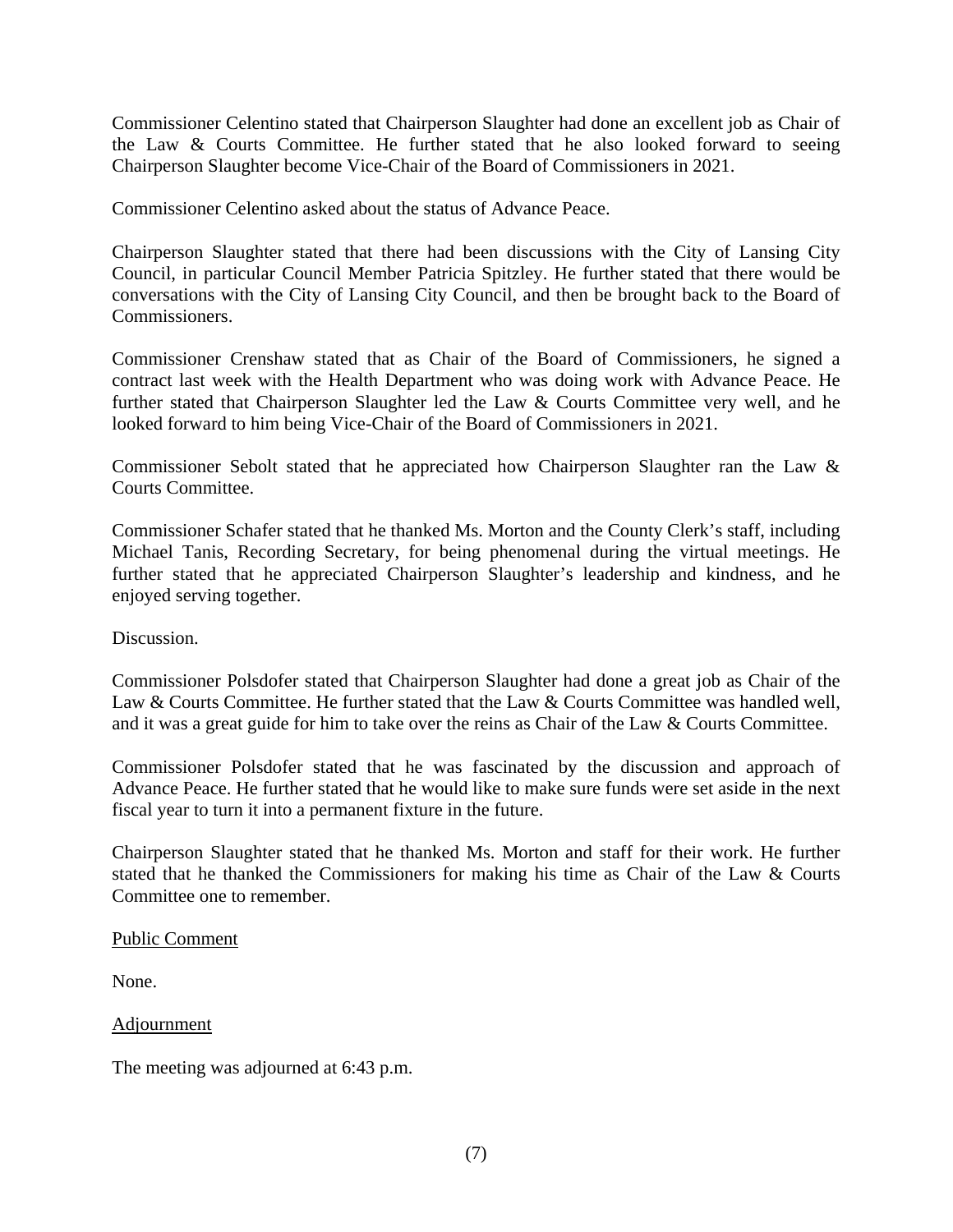### **JANUARY 14, 2021 LAW & COURTS AGENDA STAFF REVIEW SUMMARY**

### **RESOLUTION ACTION ITEMS:**

### **The Deputy Controller recommends approval of the following resolutions:**

*1a. Sheriff's Office – Resolution to Continue Maintenance and Support from LexisNexis for their E-Citation Programming, Michigan UD-10 Crash Reporting and Diagramming Program* 

This resolution will authorize a contract with LexisNexis to purchase their E–Citation program, which includes the Michigan UD-10 Crash reporting and diagramming program, and a one-year maintenance contract at a cost not to exceed \$3,863.70. This is a continuation contract and funds are budgeted for this in the IT fund.

See memo for details.

*1b. Sheriff's Office – Resolution to Authorize a Second Amendment to Resolution #20-087 to Extend the Agreement with Danielle Patrick to Audit Evidence and Evidence Records at the Ingham County Sheriff's Office through June 30, 2021* 

This resolution will authorize a second amendment to Resolution #20-087, a Resolution to Authorize a Contract for Services with Danielle Patrick to Audit Evidence and Evidence Records at the Ingham County Sheriff's Office, to extend the agreement through June 30, 2021 at a cost not to exceed the original \$14,400. This is a contract to continue the Ingham County Sheriff's Office (ICSO) work over the past three years to reconcile evidence and evidence related records. This work was overseen by Lieutenant Danielle Patrick, who has recently retired from the Sheriff's Office. The Board of Commissioners had previously approved a contract with Danielle Patrick to continue her efforts. Due to the COVID-19 pandemic, the audit was not able to be completed in the allotted time frame and it is necessary to extend the period of the agreement through June 30, 2021 utilizing the remaining funds.

#### *1c. Sheriff's Office – Resolution to Authorize the Sheriff's Office to Contract with Lansing Mason Area Ambulance Service for Emergency Medical Response and Legal Blood Draw Services*

Ingham County and Lansing Mason Area Ambulance (LMA) have an agreements for emergency medical services (EMS) for the jail and legal blood draws for suspected drunk drivers that expired in December 2020. An RFP process resulted in LMA being the only respondent for the scope of services sought. EMS assessments and ambulance transports are a common occurrence for inmate care at the Sheriff's Office. The need for a legal blood draw for suspected drunk and drugged driving is also common.

See memo for details.

*1d. Sheriff's Office – Resolution to Authorize Contract Extension with TIGGS Canteen to Continue Food and Laundry Services*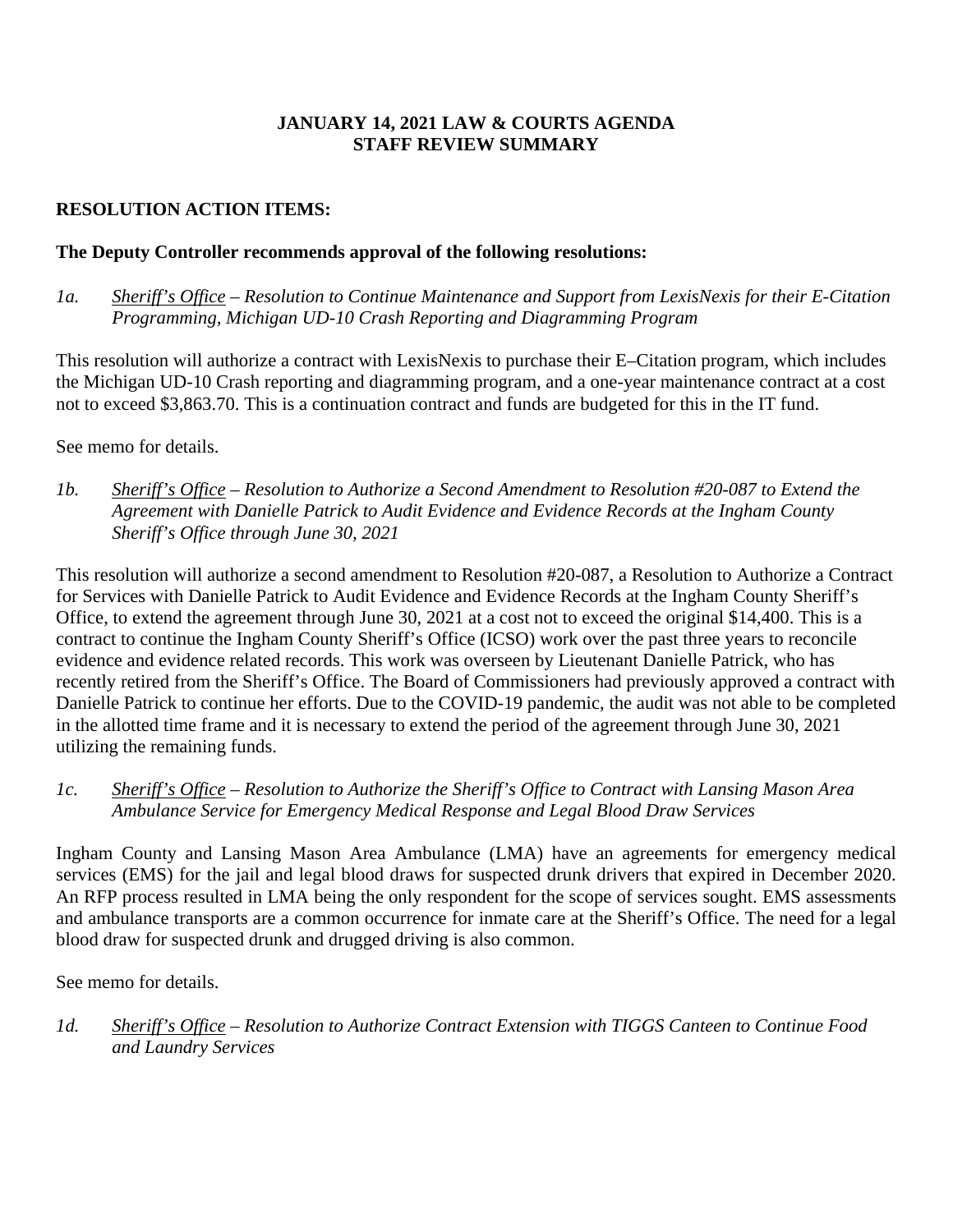### *1e. Sheriff's Office – Resolution to Authorize Contract Extension with TIGGS Canteen to Continue Commissary Services*

These resolutions will approve contract extensions with TIGGS Canteen Services for Commissary and Food and Laundry Services for the time period of November 30, 2020 through November 29, 2021. TIGGS Canteen and Ingham County entered into three year agreements for Commissary and Kitchen and Laundry Services which expired 11/30/20. The agreements contained two one-year options for service extensions. Also in progress is Amendment I which addresses temporary emergency per meal costs related to the unintended impacts of the COVID-19 pandemic on the inmate population.

See memo for details.

*2. Community Corrections – Resolution to Authorize a Contract with the City of Lansing for an Allocation of Funds to Ingham County/City of Lansing Community Corrections for the 2020-2021 City Fiscal Year*

This resolution will approve entering into a contract with the City of Lansing for \$15,000 for the time period of July 1, 2020 through June 30, 2021. The allocation from the City of Lansing will be used to assist with Community Corrections Advisory Board (CCAB) administration, including supporting collaborative efforts with the City of Lansing, 54-A District Court, and 54-A District Court Probation Department. This allocation is \$2,000 greater than the amount requested.

See memo for details.

*3. Public Defenders Office – Resolution to Create the Position of Social Worker within the Ingham County Office of the Public Defender*

This resolution will approve the creation of the position of social worker within the Office of the Public Defender, classified as an ICEA County Professional Grade 8 position (wage range of \$59,140.99 - \$70,997.30). The long term (topped out) cost of the position is \$123,492. Funding for this position is included in the 2021 fiscal year Michigan Indigent Defense Commission grant budget. Many clients of the Office of the Public Defender are dealing with mental health and substance use issues that complicate representing them. Social workers are well suited to evaluate those conditions and make recommendations for treatment and lifestyle changes that enhance the path to successful conclusion and reduce recidivism.

See memo for details.

*4a. Facilities – Resolution to Authorize Purchase Orders for Circuit Court Courtrooms 3 & 4 Carpet Replacement Project* 

This resolution will authorize a purchase to Seelye Group in the amount of \$26,978.44 for the replacement of the carpet in Circuit Court Courtrooms 3 and 4 and a purchase order to Telsystems in the amount of \$2,442.00 to disassemble and reassemble courtroom technology as necessary. Seelye Group is on the MiDeals cooperative purchasing contract. The carpet being replaced is around 20 years old. Funds for this project were included in the 2020 capital budget, and will be carried over to 2021.

See meme for details.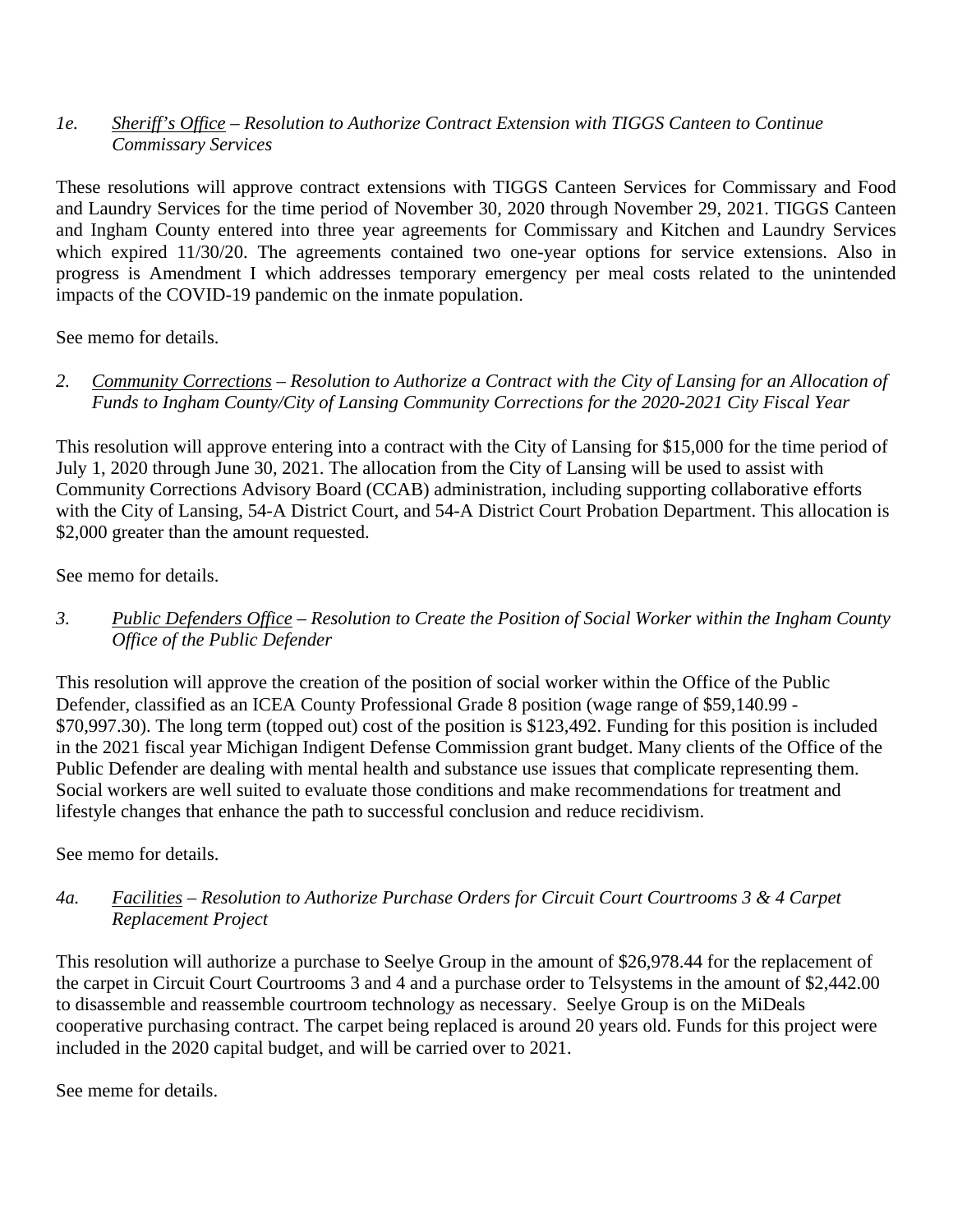*4b. Facilities – Resolution to Authorize an Agreement and Purchase Orders for the Health and Safety Enhancements for the Front Counter Area in the Probate Court Office* 

This resolution will authorize entering into an agreement with Laux Construction, LLC for the renovations of the front counter area in the Probate Court Office for an amount not to exceed \$60,362.00. Laux Construction submitted the lowest responsive and responsible proposal for these renovations, which include modifications of the counter space, adding glass panels, a secure door, and ensuring ADA and social distancing compliance.

It will also authorize the following purchase orders as part of this project:

\$15,000.00 for DBI to furnish and install furniture \$2,443.36 for Vidcom Solutions for the access control for a new door \$3,672.00 for FD Hayes for the technology placement

Funds for this project were included in the 2021 capital budget.

See memo for details.

*4c. Facilities – Resolution to Authorize an Agreement Amendment with Safety Systems for Building Monitoring Services at the Ingham County 9-1-1 Center*

This resolution will authorize entering into an agreement with Safety Systems, Inc. for the monitoring services at the 9-1-1 Center for an annual amount of \$420.00 for the next five years. This is a continuation of the current agreement, which includes an increase of \$24.00 over the previous annual amount. Funds for this expense are included in the 2021 operating budget for the 9-1-1 Center.

*5. Animal Control – Resolution to Authorize a Memorandum of Understanding between Capital Area Humane Society Spay/Neuter Clinic and Ingham County Animal Control* 

This resolution will authorize a Memorandum of Understanding between the Capital Area Humane Society Spay/Neuter Clinic and Ingham County Animal Control for the time period January 1, 2021 through December 31, 2021. Ingham County Animal Control and Shelter (ICACS) sells reduced cost spay/neuter vouchers to eligible participants. These vouchers can be redeemed for services at the Capital Area Humane Society (CAHS) Spay/Neuter Clinic, who is then reimbursed by ICACS for these services from the proceeds from the voucher sales. This cooperative partnership helps to provide low cost spay/neuter services to the community.

### *6a. 9-1-1 Dispatch Center – Resolution to Renew Pre-Employment Testing with Ergometrics*

This resolution will approve the continuation of services from Ergometrics for Ingham County 9-1-1 Central Dispatch for pre-employment testing, effective December 7, 2020 through December 7, 2021 for an annual cost of \$3,600.00 and a fee of \$3.00 per applicant with a \$25.00 minimum. This contract has been in place since 2012 and has been a valuable part of the 9-1-1 Center's hiring process. Funds for this expense are included in the 2021 operating budget for the 9-1-1 Center.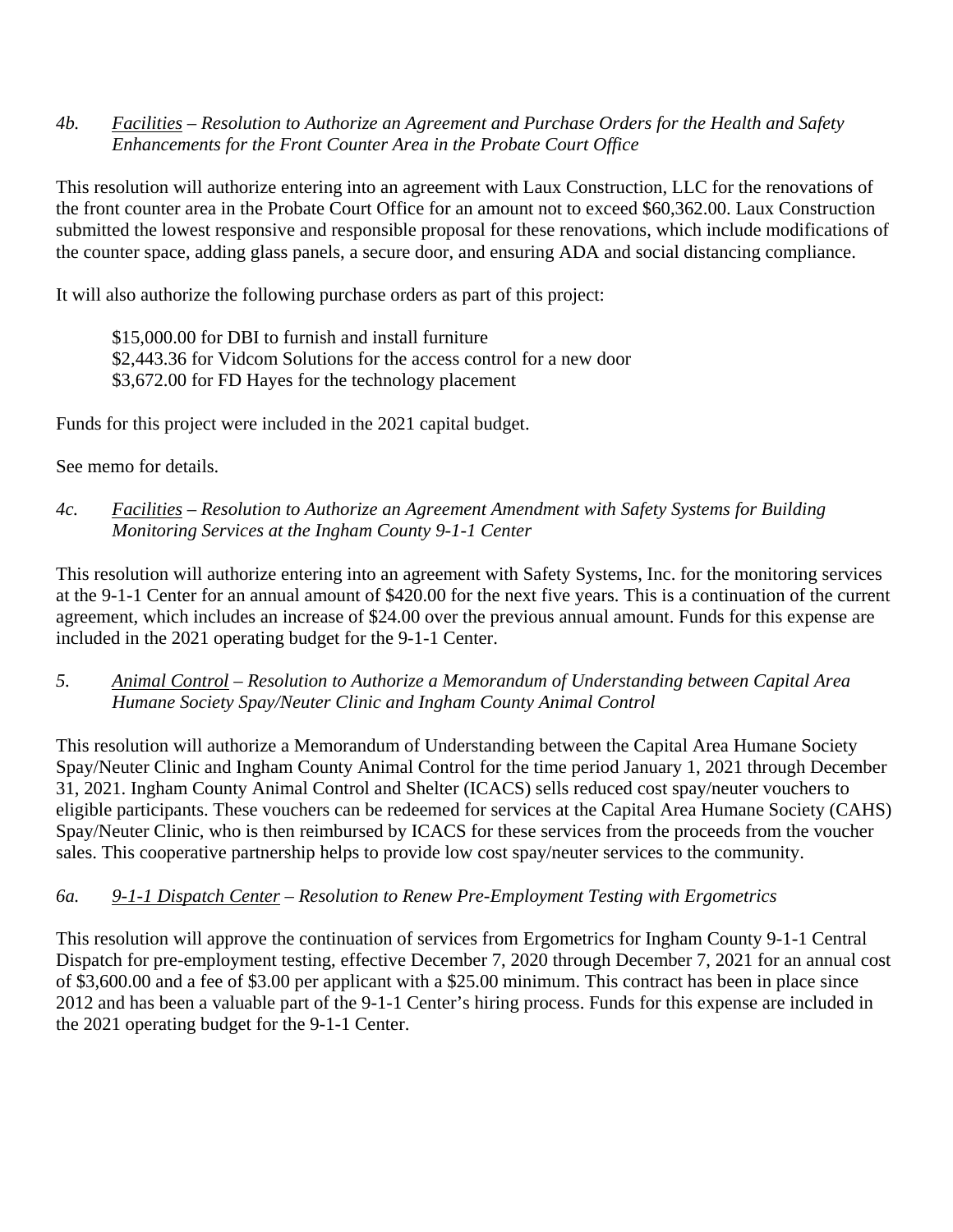#### *6b. 9-1-1 Dispatch Center – Resolution to Authorize Electronic Training Records Program*

This resolution will authorize the purchase of the Virtual Academy Solution program from Savant Learning Systems, Inc. in an amount not to exceed \$3,795.00. The Center's Training group has requested a software solution to provide training and electronically document, track, and store employee training records. The 9-1-1 Staff Services Manager, working with Center's 9-1-1 Supervisors, has reviewed the features, options, and demonstrations of programs to perform these functions and has identified Virtual Academy Solution as meeting the needs of the Center's state mandated training as well as the administrative needs to electronically document training information. Funds are available within the 9-1-1 fund for this purchase.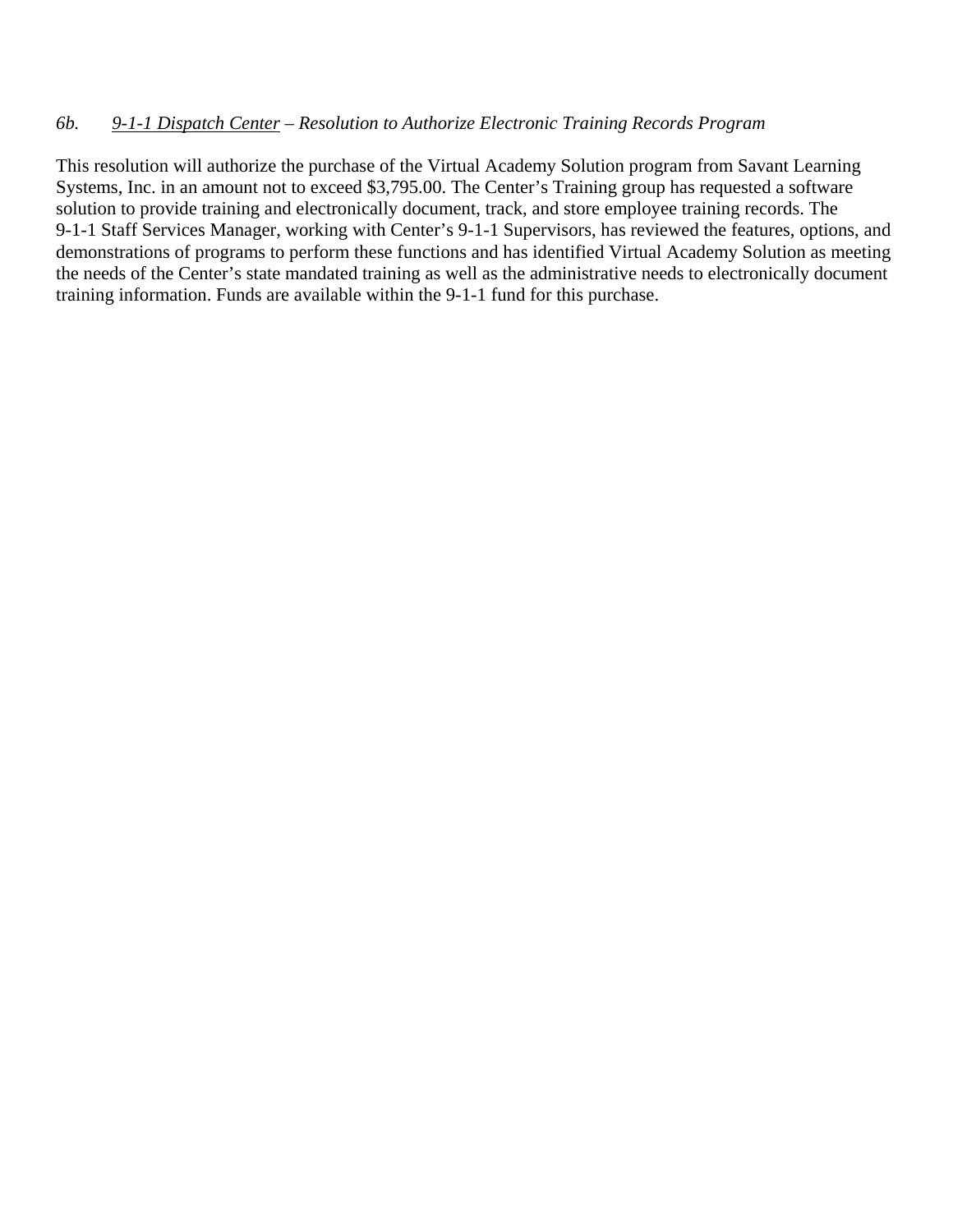<span id="page-13-0"></span>

| TO:          | Board of Commissioners: Law & Courts and Finance Committees          |
|--------------|----------------------------------------------------------------------|
| <b>FROM:</b> | Andrew Bouck, Undersheriff                                           |
| DATE:        | January 4, 2021                                                      |
|              | <b>SUBJECT:</b> Annual renewal for support agreement with LexisNexis |
|              | For the meeting agendas of January 14, 2021 and January 20, 2021     |

#### **BACKGROUND**

This resolution requests approval for the Ingham County Sheriff's Office to continue a contractual agreement with LexisNexis for electronic ticket writing and submission (E-Citation programming) to the District Courts of Ingham County.

#### **ALTERNATIVES**

None

#### **FINANCIAL IMPACT**

Annual renewal cost for this support agreement is \$3,863.70 and is budgeted for.

#### **STRATEGIC PLANNING IMPACT**

N/A

#### **OTHER CONSIDERATIONS**

None

#### **RECOMMENDATION**

Based on the information presented, I respectfully recommend approval of the attached resolution for the Sheriff's Office to continue the annual support agreement with LexisNexis for E-Citation and UD-10 Crash Reporting.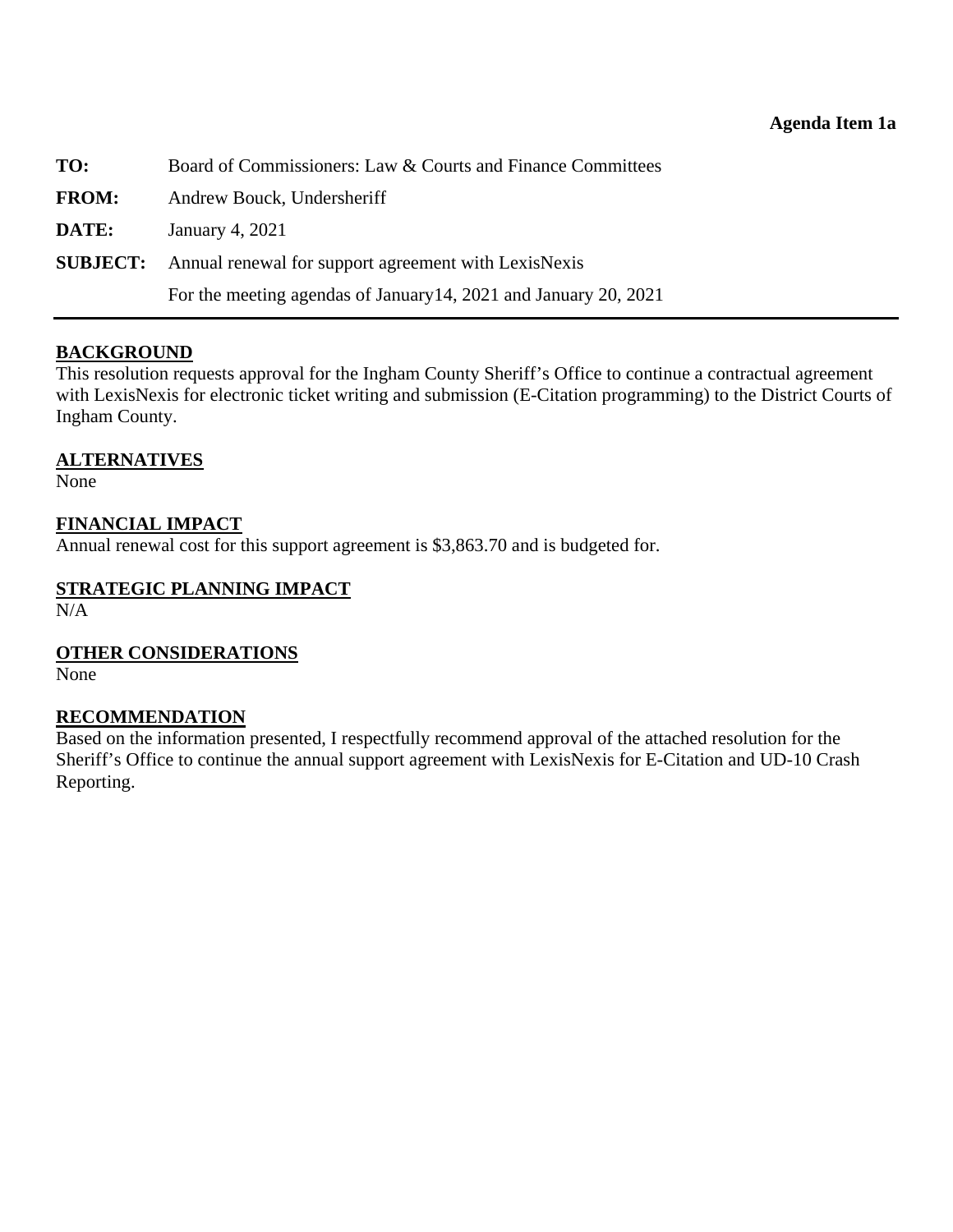Introduced by the Law & Courts and Finance Committees of the:

#### INGHAM COUNTY BOARD OF COMMISSIONERS

#### **RESOLUTION TO CONTINUE MAINTENANCE AND SUPPORT FROM LEXISNEXIS FOR THEIR E-CITATION PROGRAMMING, MICHIGAN UD-10 CRASH REPORTING AND DIAGRAMMING PROGRAM**

WHEREAS, the Ingham County Sheriff's Office has been using LexisNexis for its E-Citations and Michigan UD-10 Crash Reporting since 2016; and

WHEREAS, the Michigan UD-10 Crash reporting system with LexisNexis does meet the Michigan State Police requirements; and

WHEREAS, the Ingham County Sheriff's Office and the 55<sup>th</sup> District Court wish to continue the LexisNexis maintenance and support program through 2021.

THEREFORE BE IT RESOLVED, that the Ingham County Board of Commissioners authorizes a contract with LexisNexis to purchase their E–Citation program which includes the Michigan UD-10 Crash reporting and diagramming program, and one-year maintenance contract at a cost not to exceed \$3,863.70.

BE IT FURTHER RESOLVED, that the funds are budgeted for 2021 within account #636-25820-932050.

BE IT FURTHER RESOLVED, that the Ingham County Controller/Administrator is authorized to make the necessary adjustments to the appropriate 2021 budgets consistent with this resolution.

BE IT FURTHER RESOLVED, that the Ingham County Board of Commissioners authorizes the Board Chairperson to sign any necessary contract or purchase documents that are consistent with this resolution and approved as to form by the County Attorney.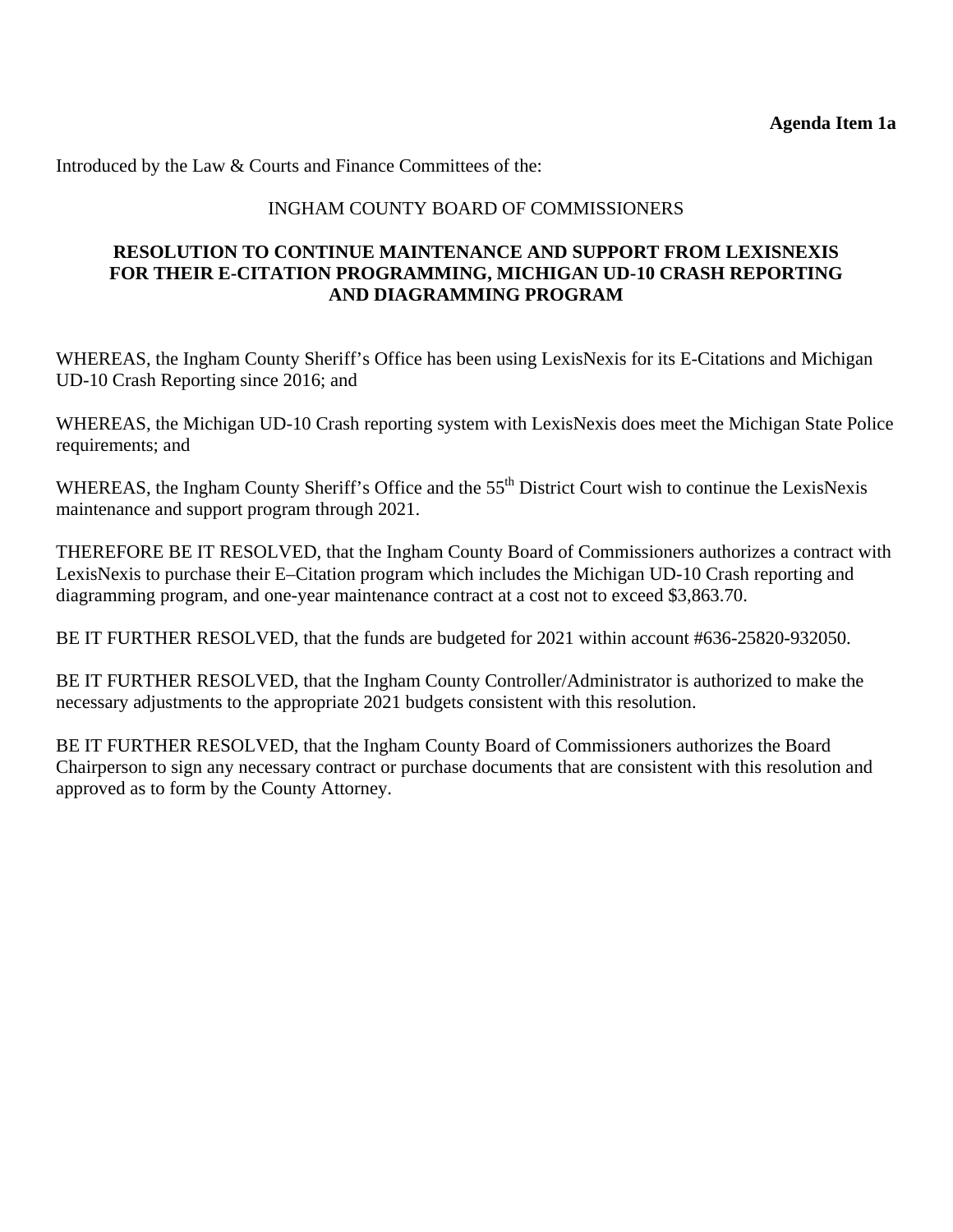<span id="page-15-0"></span>

| TO:          | Board of Commissioners: Law & Courts and Finance Committees        |
|--------------|--------------------------------------------------------------------|
| <b>FROM:</b> | Andrew Bouck, Undersheriff                                         |
| DATE:        | January 4, 2021                                                    |
|              | <b>SUBJECT:</b> ICSO Evidence Services Agreement (Amendment NO. 2) |
|              | For the meeting agenda of January 14, 2021 and January 20, 2021    |

#### **BACKGROUND**

The Ingham County Sheriff's Office (ICSO) has endeavored over the past three years to reconcile evidence and evidence related records. This work was overseen by Lieutenant Danielle Patrick, who has recently retired from the Sheriff's Office. The Board of Commissioners has previously approved (the original agreement and Amendment No. 1) to have Danielle Patrick continue her efforts. There is still an ongoing need to complete all audits, inventories, and entry of evidence in the custody of ICSO to meet the current evidence recording standards and in preparation for moving into a new facility.

Due to the COVID-19 pandemic, the audit was not able to be completed in the allotted time frame and it is necessary to extend the period of the agreement (Amendment No. 2) through June 30, 2021 utilizing the remaining funds.

#### **ALTERNATIVES**

This is a time and labor intensive process. It is operationally and financially responsible to continue (amend) this agreement to complete the task.

#### **FINANCIAL IMPACT**

There are no financial impacts. Funding for this agreement remains in place and has not surpassed the Do Not Exceed amount in the original agreement.

# **STRATEGIC PLANNING IMPACT**

N/A

#### **OTHER CONSIDERATIONS**

None

#### **RECOMMENDATION**

Based on the information presented, I respectfully recommend approval of the attached resolution to support amending this agreement through June 30, 2021.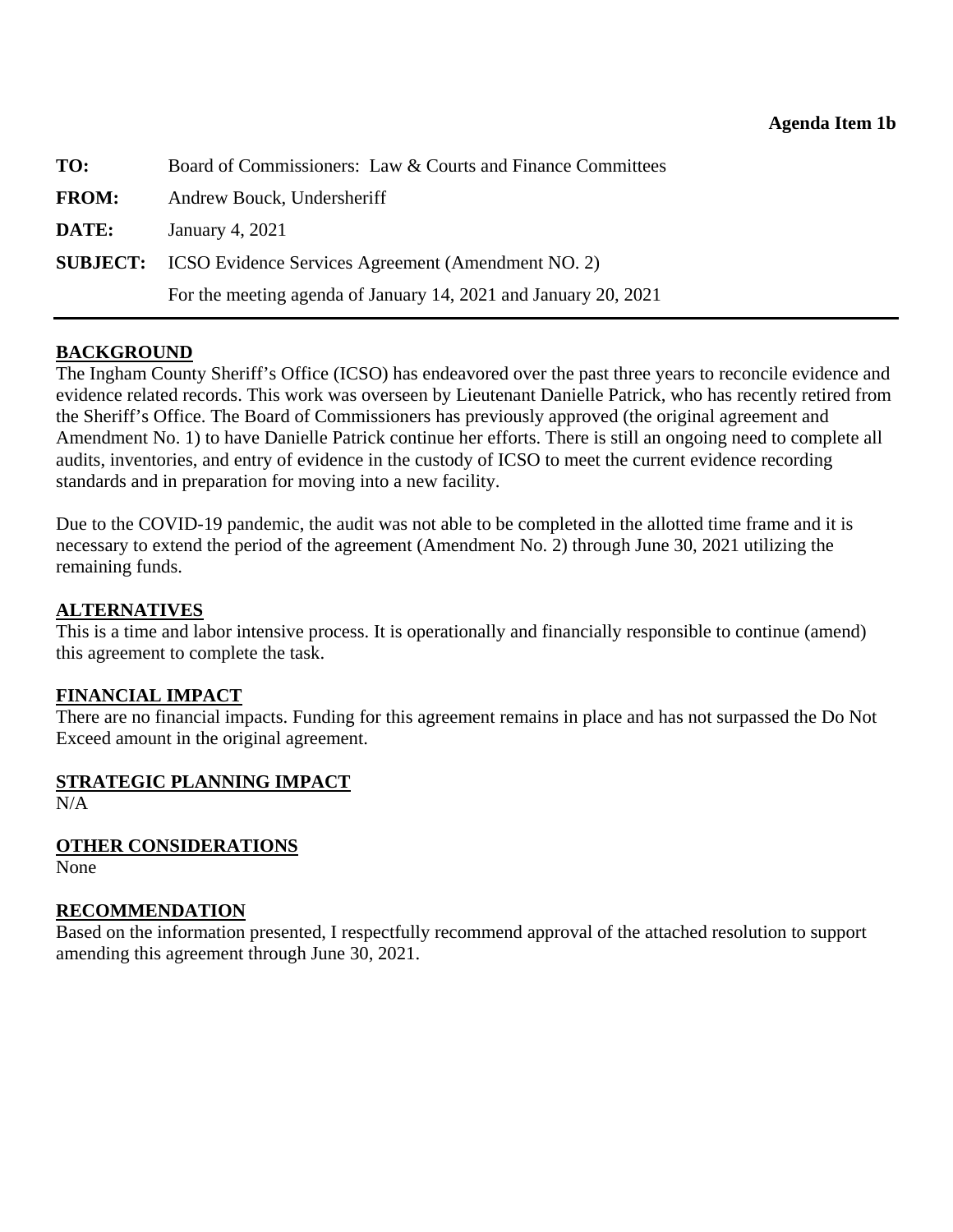Introduced by the Law & Courts and Finance Committees of the:

### INGHAM COUNTY BOARD OF COMMISSIONERS

#### **RESOLUTION TO AUTHORIZE A SECOND AMENDMENT TO RESOLUTION #20-087 TO EXTEND THE AGREEMENT WITH DANIELLE PATRICK TO AUDIT EVIDENCE AND EVIDENCE RECORDS AT THE INGHAM COUNTY SHERIFF'S OFFICE THROUGH JUNE 30, 2021**

WHEREAS, the Ingham County Sheriff's Office (ICSO) has endeavored over the past three years to reconcile evidence and evidence related records; and

WHEREAS, this work was overseen by Lieutenant Danielle Patrick, who has recently retired from the Sheriff's Office; and

WHEREAS, there is still an ongoing need to complete all audits, inventories and entry of evidence in the custody of ICSO to meet the current evidence recording standards and in preparation for moving into a new facility; and

WHEREAS, Resolution #20-283 extended the original agreement (Resolution #20-087) with Danielle Patrick to audit evidence and evidence records for the time period of April 20, 2020 to December 31, 2020 (Amendment No. 1) at a cost not to exceed \$14,400.00; and

WHEREAS, due to the COVID-19 pandemic, the audit was not able to be completed in the allotted time frame and it is necessary to extend the period of the agreement (Amendment No. 2) through June 30, 2021 utilizing the remaining funds.

THEREFORE BE IT RESOLVED, that the Ingham County Board of Commissioners hereby authorizes a second amendment to Resolution #20-087, Resolution to Authorize a Contract for Services with Danielle Patrick to Audit Evidence and Evidence Records at the Ingham County Sheriff's Office to extend the agreement through June 30, 2021 at a cost not to exceed the original \$14,400.00 authorized for this contract.

BE IT FURTHER RESOLVED, that all other terms and conditions of Resolution #20-087 shall remain in effect.

BE IT FURTHER RESOLVED, that the Ingham County Controller/Administrator is authorized to make the necessary budget adjustments to the appropriate 2021 budgets consistent with this resolution.

BE IT FURTHER RESOLVED, that the Ingham County Board of Commissioners authorizes the Board Chairperson to sign any necessary contract documents that are consistent with this resolution and approved to form by the County Attorney.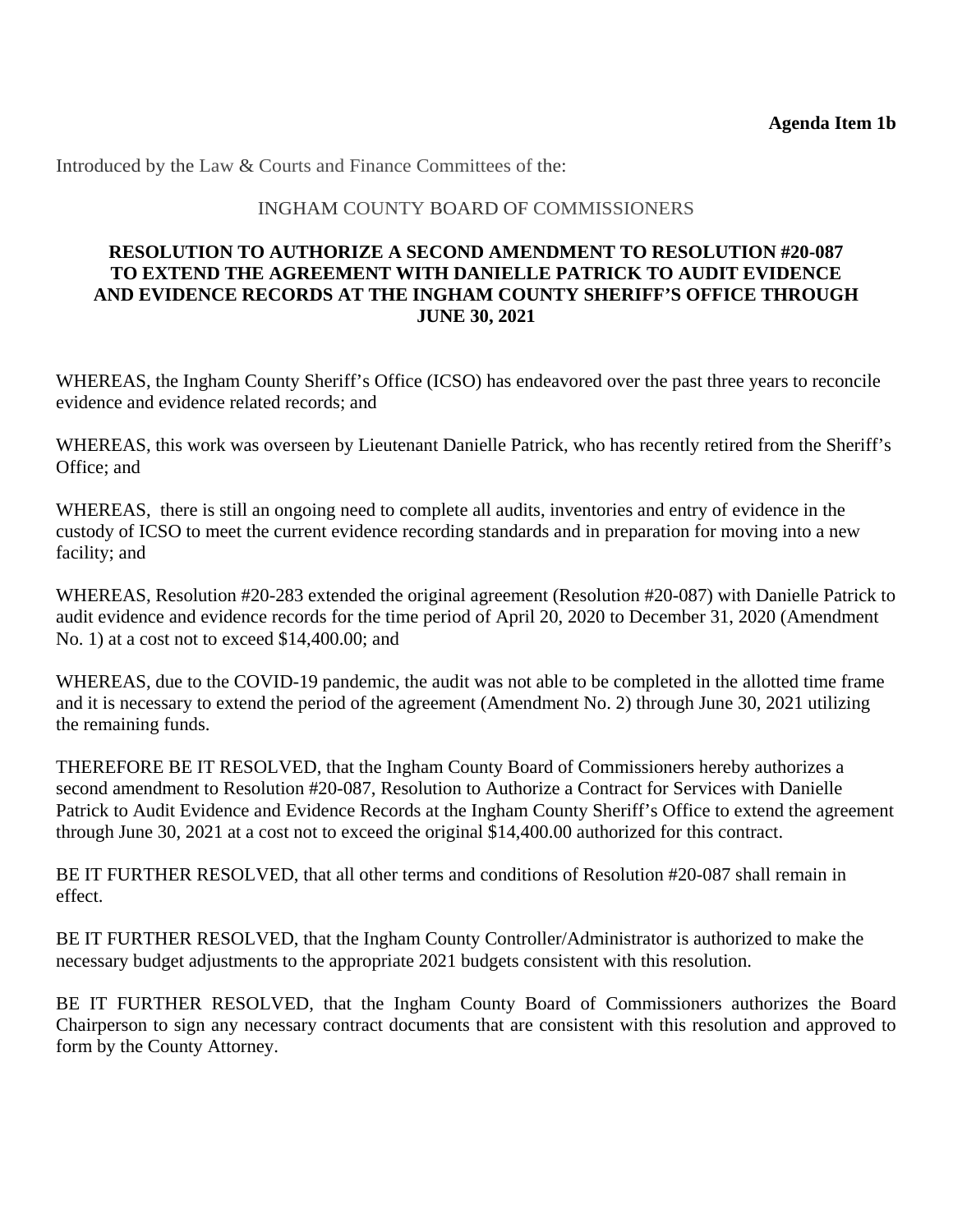#### **Agenda Item 1c**

- <span id="page-17-0"></span>**TO:** Finance & Law & Courts Committees
- **FROM:** Darin J. Southworth, Major Sheriff's Office
- **DATE:** December 9, 2020
- **SUBJECT:** Lansing Mason Area Ambulance Agreement for Emergency Medicine Service and Legal Blood Draws

#### **BACKGROUND**

Ingham County, on behalf of the Ingham County Sheriff's Office, hereafter Sheriff's Office, and Lansing Mason Area Ambulance, hereafter LMA, have observed agreements for emergency medical services for the jail and legal blood draws for suspected drunk drivers. The existing service agreement expires December 2020. An RFP process resulted in LMA being the only respondent for the scope of services sought.

EMS assessments and ambulance transports are a common occurrence for inmate care at the Sheriff's Office. The need for a legal blood draw for suspected drunk and drugged driving is also common. It is the Sheriff's Office desire to re-enter the contract for these services in light of the financial and operation efficiencies and risk reduction to be gained.

#### **FINANCIAL IMPACT**

LMA's 2020 proposal increased costs of both EMS response and Blood Draw services by 33%. While EMS services by LMA have increased in the new proposal, their proposal is 3X or more less than what other services have billed the Sheriff's Office. This is a clear savings to the Sheriff's Office.

Previous estimates of blood draw services conducted in a hospital setting were \$236/incident. For the first two years of this proposed agreement we would spend less than the above estimate and in the third year slightly more. The intangible savings is that of liability risk associated with transporting and transferring of humans.

LMA's fee proposal:

| <b>Blood Draws:</b>       | <b>EMS</b> Response:      |
|---------------------------|---------------------------|
| $\bullet$ 2021 - \$200.00 | • $2021 - $200.00$        |
| $\bullet$ 2022 - \$225.00 | $\bullet$ 2022 - \$225.00 |
| $\bullet$ 2023 - \$250.00 | $\bullet$ 2023 - \$250.00 |
|                           |                           |

The Sheriff's Office has averaged 18 legal draws annual for the past two calendar years.

### **ALTERNATIVES**

EMS response to the jail is common and cannot be replaced within existing resources. Assessments and transports result in services being billed by the responding EMS entity. Operating without a contracted service results in both a lesser ability for area ambulance services to project annual service demands and costs the Sheriff's Office a considerable amount more financially.

Blood draws without LMA's option would require deputies to respond to a medical setting likely to result in more personnel hours, greater vehicular miles/fuel, time demand of medical professionals, and risks associated with this arrestee movement.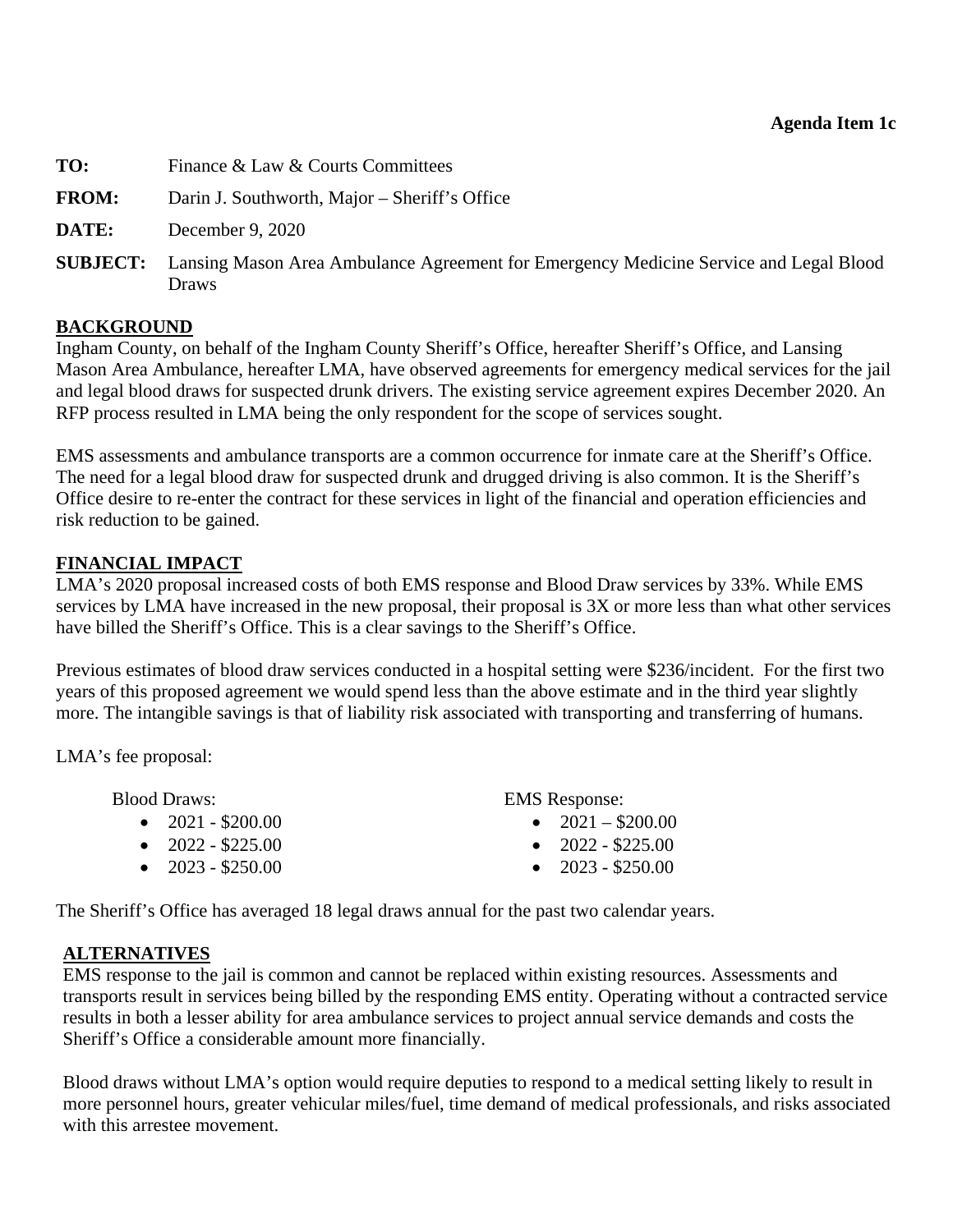### **OTHER CONSIDERATIONS**

The practice with LMA for EMS service at the jail is established. Sheriff's Office Staff and LMA understand the relationship and work effectively within the facility and with medical providers to make sound medical decisions.

The established practice of Blood Draws occurring in an LMA ambulance while in the secure jail garage has proven to be time efficient and safe when the option is enlisted.

### **RECOMMENDATION**

Based on the information presented, including the provided Purchasing Department Memo of Performance, I respectfully recommend approval of the Resolution to enter agreement with LMA for EMS and Blood Draw Services.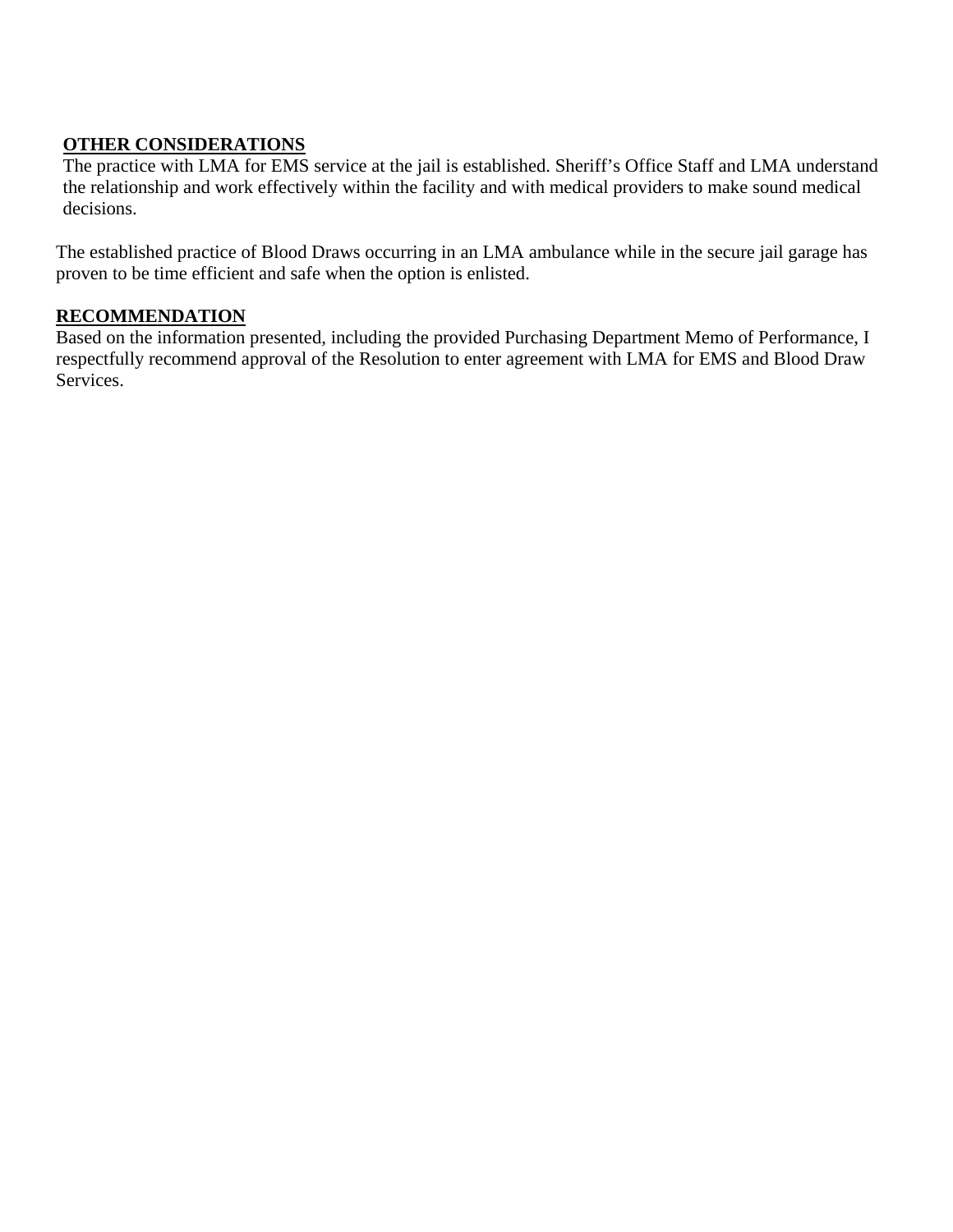#### **Agenda Item 1c**

| TO:   | Darin J. Southworth, Major   Correctional Administrator<br>Ingham County Sheriff's Office |
|-------|-------------------------------------------------------------------------------------------|
| FROM: | James Hudgins, Director of Purchasing                                                     |
| DATE: | September 17, 2020                                                                        |
| RE:   | Memorandum of Performance for RFP No. 133-20 Ambulance and Blood Drawing Services         |

Per your request, the Purchasing Department sought proposals from qualified and experienced vendors for the purpose of entering into a 3-year agreement to provide ambulance and blood drawing services for inmates of the Ingham County Sheriff's Office.

#### Ambulance Service

Scope of service includes, but is not limited to, providing ambulance transport to and from specified locations in the County. The Contractor shall furnish all equipment (including Posey belts), services, labor, and gasoline as required for the transportation of inmates in a manner satisfactory to the County and in accordance with the RFP. Ambulance service shall be available on a 24-hour per day basis, 7 days per week including holidays. The program will be administered by the Ingham County Sheriff's Office.

#### As-needed Blood Draws

Scope of service includes, but is not limited to, blood draws on inmates in the presence of a County Deputy at the Ingham County Jail. The Contractor shall be required to provide blood draw services 24 hours a day, 7 days a week, 365-days a year, including holidays. The Contractors must be available to testify in court as a result of services rendered, and pursuant to a subpoena. The Contractor shall be responsible for serving each phlebotomist with the subpoenas in a timely fashion prior to the court date. There is no commitment from the County regarding the quantity of blood draws during the term of this agreement.

The Purchasing Department can confirm the following:

| Function                   | Overall Number of   Number of Local<br>Vendors | Vendors |
|----------------------------|------------------------------------------------|---------|
| Vendors invited to propose |                                                |         |
| Vendors responding         |                                                |         |

A summary of the vendors' costs is located on the next page.

*You are now ready to complete the final steps in the process: 1) evaluate the submissions based on the criteria established in the RFP; 2) confirm funds are available; 3) submit your recommendation of award along with your evaluation to the Purchasing Department; 4) write a memo of explanation; and, 5) prepare and submit a resolution for Board approval.* 

*This Memorandum is to be included with your memo and resolution submission to the Resolutions Group as acknowledgement of the Purchasing Department's participation in the purchasing process.* 

*If I can be of further assistance, please do not hesitate to contact me by e-mail at*  jhudgins@ingham.org *or by phone at 676-7309.*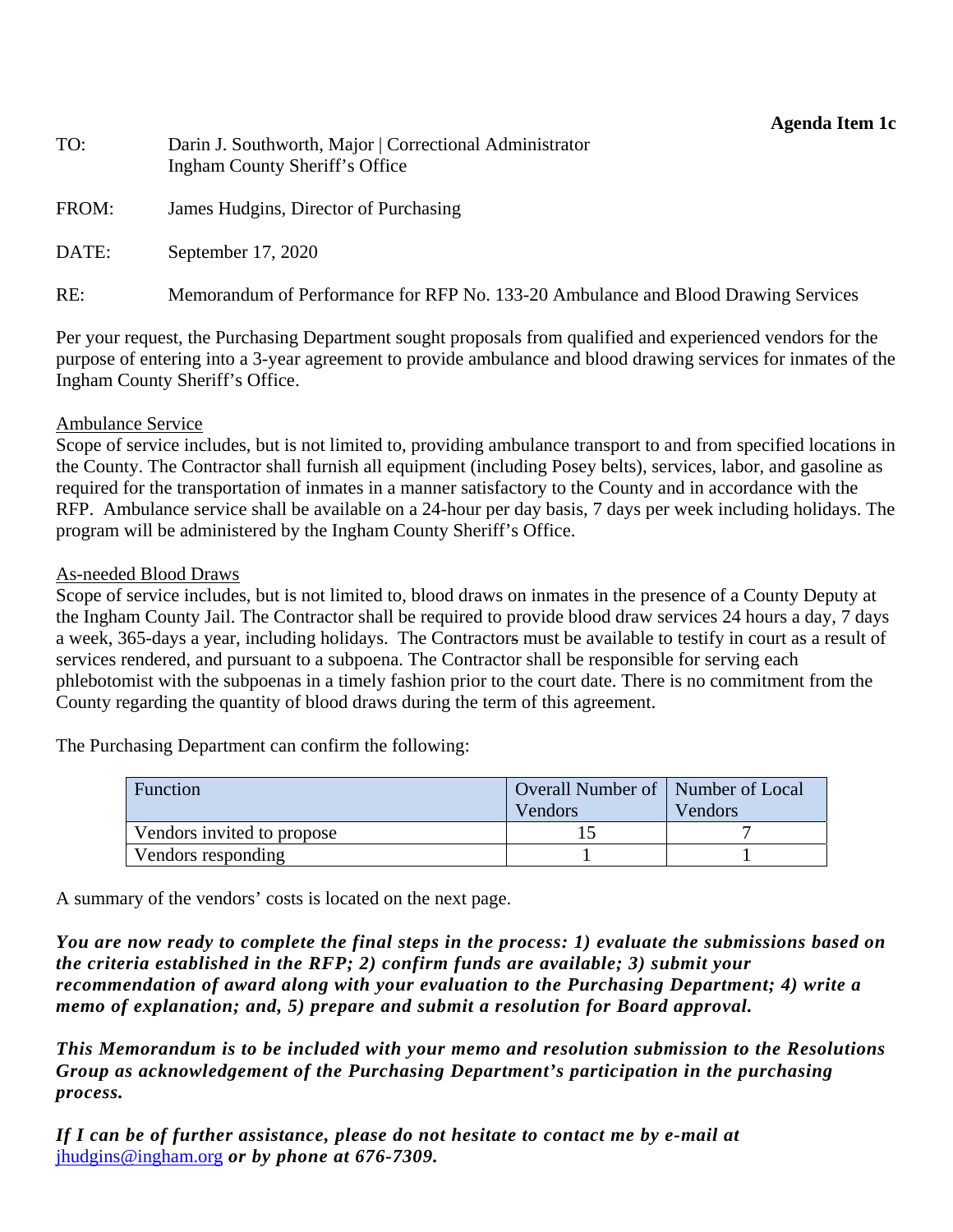### SUMMARY OF VENDORS' COSTS

| Vendor Name                                                        | Local Pref    | Ambulance<br>2021 | <b>Blood Draw</b><br>2022 | Ambulance<br>2023 | <b>Blood Draw</b><br>2021 | Ambulance<br>2022 | <b>Blood Draw</b><br>2023 |
|--------------------------------------------------------------------|---------------|-------------------|---------------------------|-------------------|---------------------------|-------------------|---------------------------|
| Archy's $\&$ Sons, Inc.<br>$d/b/a$ Lansing Mason<br>Area Ambulance | Yes, Mason MI | \$200.00/Trip     | \$225.00/Draw             | \$250.00/Trip     | \$200.00/Draw             | \$225.00/Trip     | \$250.00/Draw             |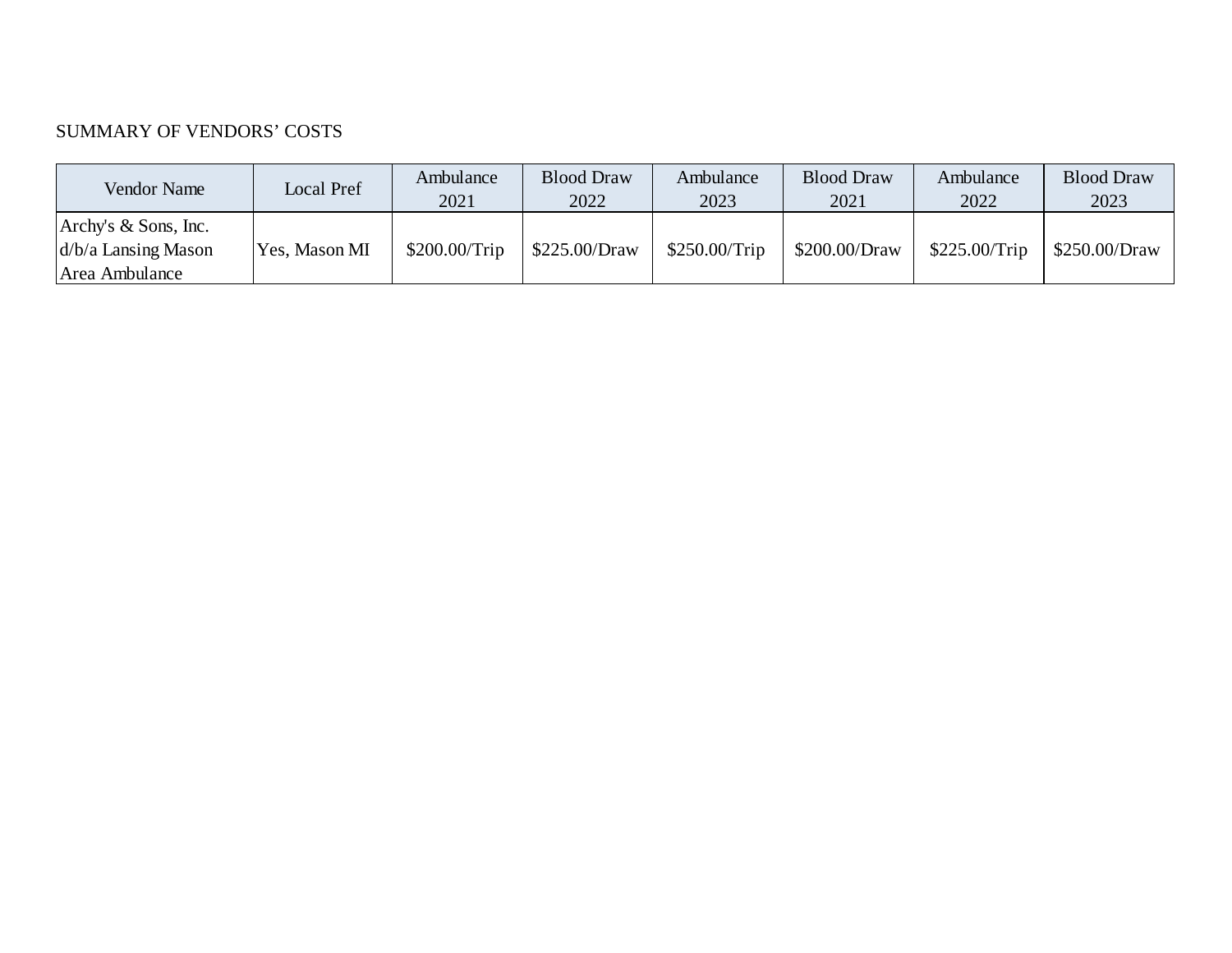Introduced by the Law & Courts and Finance Committees of the:

### INGHAM COUNTY BOARD OF COMMISSIONERS

### **RESOLUTION TO AUTHORIZE THE SHERIFF'S OFFICE TO CONTRACT WITH LANSING MASON AREA AMBULANCE SERVICE FOR EMERGENCY MEDICAL RESPONSE AND LEGAL BLOOD DRAW SERVICES**

WHEREAS, the Ingham County Purchasing Director conducted a request for proposal (RFP# 133-20) for EMS response and Legal Blood Draw services and Lansing Mason Area Ambulance Service, hereafter LMA, was the sole respondent; and

WHEREAS, LMA holds the current contract with the Sheriff's Office for EMS response to the County Jail and for legal blood draws for operating while impaired investigations; and

WHEREAS, the Sheriff's Office has an ever present need for EMS response for inmate medical needs, to augment Jail Medical services or supplement in its absence; and

WHEREAS, the Ingham County Sheriff's Office, hereafter Sheriff's Office, conducts numerous Operating While Impaired (OWI) investigations necessitating legal blood draw; and

WHEREAS, the transport and transfer of arrested subjects outside of the jail comes with increased time, cost, and risk; and

WHEREAS, the Sheriff's Office Jail Medical section and/or the back of an ambulance is a legally accepted medical environment for the process of drawing blood; and

WHEREAS, an agreement with LMA allows the Sheriff's Office to have reliable and more cost effective EMS and legal blood draw response; and

WHEREAS, LMA will contract with the Sheriff's Office to provide EMS and blood draw services at the proposed rate of \$200/instance in 2021, \$225/instance in 2022, and \$250/instance in 2023.

THEREFORE BE IT RESOLVED, that the Sheriff's Office will be authorized to contract with LMA for EMS response for inmates as well as blood draw services for Operating While Impaired investigations.

BE IT FURTHER RESOLVED, that LMA has proposed a three year agreement at the identified annual cost per service instance.

BE IT FURTHER RESOLVED, that the Controller/Administrator is authorized to make the necessary adjustments to the 2021 budget.

BE IT FURTHER RESOLVED, that the Chairperson of the Ingham County Board of Commissioners and the Sheriff are authorized to sign any necessary contract amendment documents consistent with this resolution and approved as to form by the County Attorney.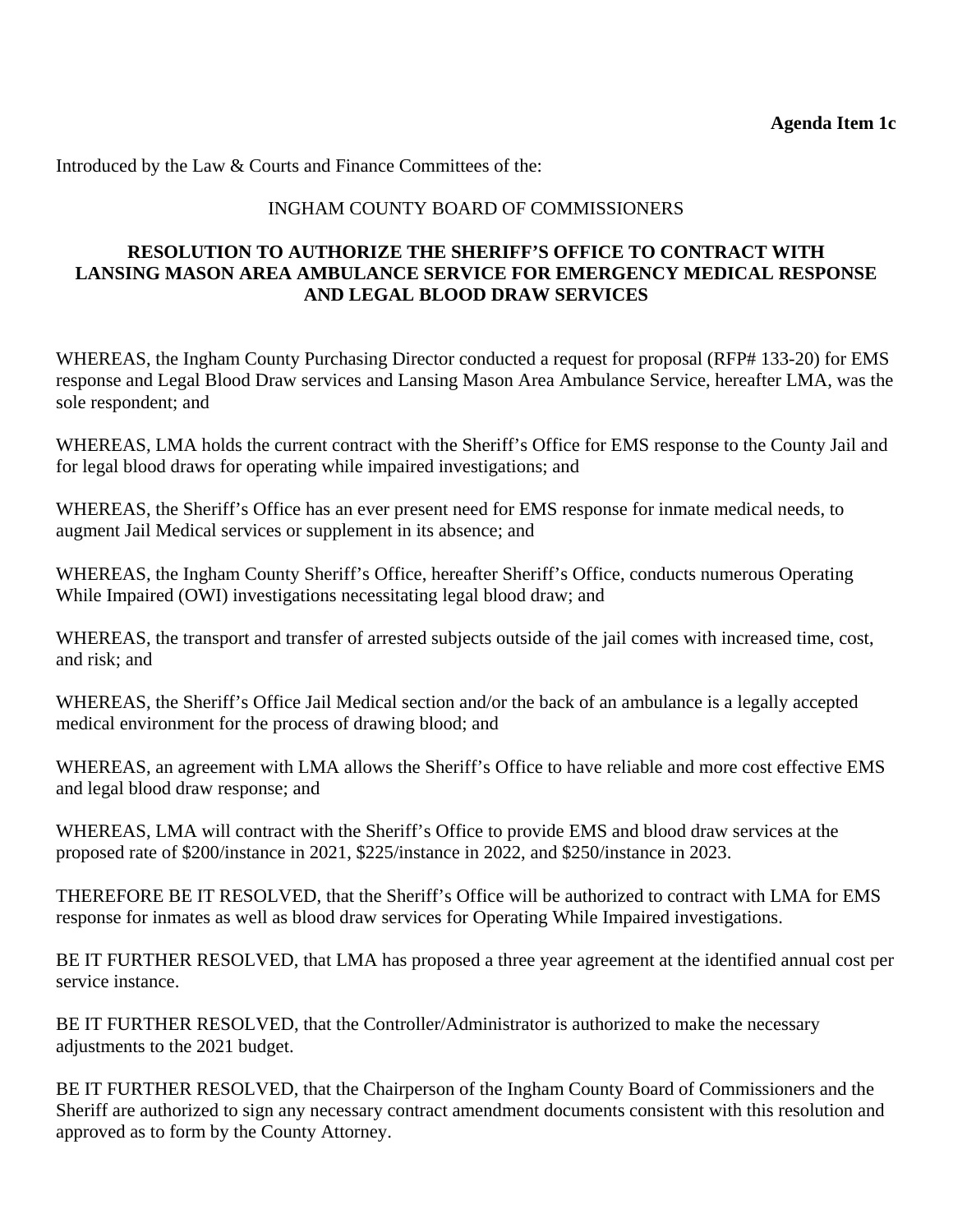| TO:             | Board of Commissioners Finance & Law & Courts Committees                   |
|-----------------|----------------------------------------------------------------------------|
| <b>FROM:</b>    | Darin J. Southworth, Major                                                 |
| DATE:           | December 2, 2020                                                           |
| <b>SUBJECT:</b> | Tigg's Canteen, Food & Laundry and Commissary Services Agreement Extension |
|                 | For the meeting agenda of January $14th$ and $20th$ , respectively         |

### **BACKGROUND**

Tigg's Canteen, hereafter "Canteen," and Ingham County on behalf of the Sheriff's Office, hereafter Sheriff's Office, entered three (3) year agreements for Commissary and Kitchen and Laundry Services which expire 11/30/20. The agreements contained two (2) one (1) year options for service extension. Also in progress is Amendment I which addresses temporary emergency per meal costs related to the unintended impacts of the COVID-19 pandemic on the inmate population. It is the mutual intent of Canteen and the Sheriff's Office to observe a one year contract extension option of each contracted service, for the period of 11/30/20 through 11/29/21.

#### **ALTERNATIVES**

The alternative would be to endure the RFP process which is not desired in light of the operational demands of the current health crisis and Justice Complex design/build project management.

#### **FINANCIAL IMPACT**

Costs to the county will remain relatively status quo considering the Temporary Emergency Meal Price Increase, pandemic related increases, agreed to in April 2020. These costs are delineated as \$1.20/meal for ADP less than 384 and \$1/meal for ADP of 384 and greater. No change to special diet costs of \$1.25/meal.

The Commissary Service agreement language remains unchanged, to include commission rates.

#### **OTHER CONSIDERATIONS**

I remain highly engaged with the Michigan Jail Administrator network and have monitored communications regarding food service and commissary vendors. Canteen is the chosen provider in many Michigan jails and sentiments about their service have been overwhelmingly favorable. Jails who do not contract with Canteen and are happy with their commissary and food service provider do not identify superior qualities that would influence the Sheriff's Office to seek a change in these complex times.

#### **RECOMMENDATION**

Based on the information presented, and on behalf of Sheriff Scott Wriggelsworth, I respectfully recommend approval of the attached resolution to support a contract extension with Canteen for both Commissary and Food/Laundry Services.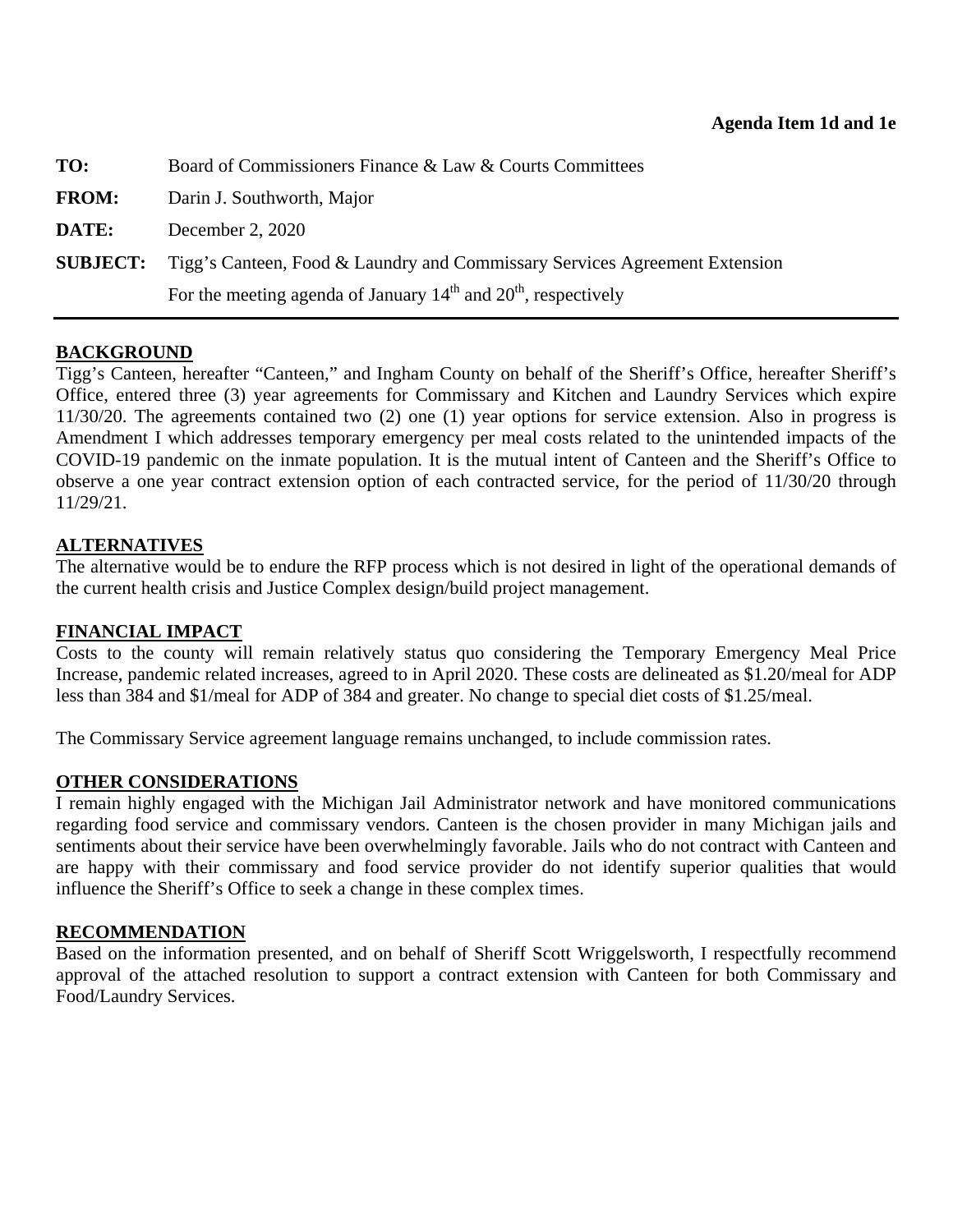<span id="page-23-0"></span>Introduced by the Law & Courts and Finance Committees of the:

### INGHAM COUNTY BOARD OF COMMISSIONERS

### **RESOLUTION TO AUTHORIZE CONTRACT EXTENSION WITH TIGGS CANTEEN TO CONTINUE FOOD AND LAUNDRY SERVICES**

WHEREAS, Ingham County by way of the Sheriff's Office, agreed to a food preparation and laundry services contract with Tiggs Canteen, hereafter Canteen, from November 30, 2017 to November 30, 2020 with two (2) one (1) year extension options; and

WHEREAS, Canteen and the Sheriff's Office have a mutual intent of exercising the first one (1) year extension option for continuation of these services; and

WHEREAS, all existing contract language would continue with the exception of pandemic related cost per inmate meal conditions that were agreed to via contract Amendment I, "Temporary Emergency Meal Price Increase," in April 2020.

THEREFORE BE IT RESOLVED, that the Ingham County Board of Commissioners approves the Ingham County Sheriff's Office recommendation and authorizes a contract extension with TIGGS Canteen Services for Food and Laundry Services.

BE IT FURTHER RESOLVED, that the contract will be effective November 30, 2020 through November 29, 2021.

BE IT FURTHER RESOLVED, that the Ingham County Board of Commissioners directs the Controller/Administrator to make the necessary budget adjustments in the Ingham County Sheriff's Office.

BE IT FURTHER RESOLVED, that the Ingham County Board of Commissioners authorizes the Board Chairperson to sign any necessary documents that are consistent with this Resolution and approved as to form by the County Attorney.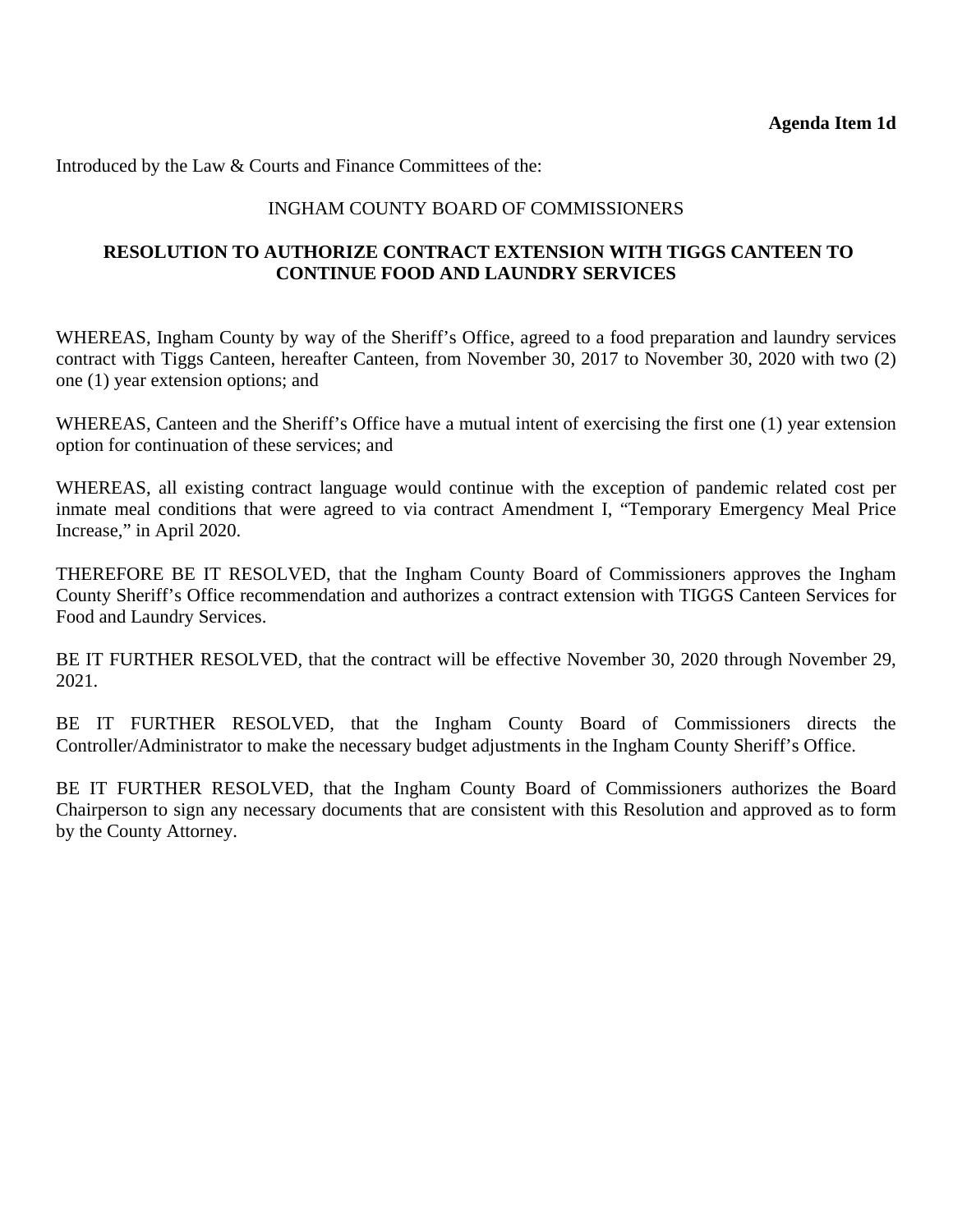<span id="page-24-0"></span>Introduced by the Law & Courts and Finance Committees of the:

### INGHAM COUNTY BOARD OF COMMISSIONERS

#### **RESOLUTION TO AUTHORIZE CONTRACT EXTENSION WITH TIGGS CANTEEN TO CONTINUE COMMISSARY SERVICES**

WHEREAS, Ingham County by way of the Sheriff's Office, agreed to a Commissary services contract, for inmates, with Tiggs Canteen, hereafter Canteen, from November 30, 2017 to November 30, 2020 with two (2) one (1) year extension options; and

WHEREAS, Canteen and the Sheriff's Office have a mutual intent of exercising the first one (1) year extension option for continuation of these services; and

WHEREAS, all existing contract language would continue with no financial arrangement changes.

THEREFORE BE IT RESOLVED, that the Ingham County Board of Commissioners approves the Ingham County Sheriff's Office recommendation and authorizes a contract extension with TIGGS Canteen Services for Commissary Services.

BE IT FURTHER RESOLVED, that the contract will be effective November 30, 2020 through November 29, 2021.

BE IT FURTHER RESOLVED, that the Ingham County Board of Commissioners directs the Controller/Administrator to make the necessary budget adjustments in the Ingham County Sheriff's Office.

BE IT FURTHER RESOLVED, that the Ingham County Board of Commissioners authorizes the Board Chairperson to sign any necessary documents that are consistent with this Resolution and approved as to form by the County Attorney.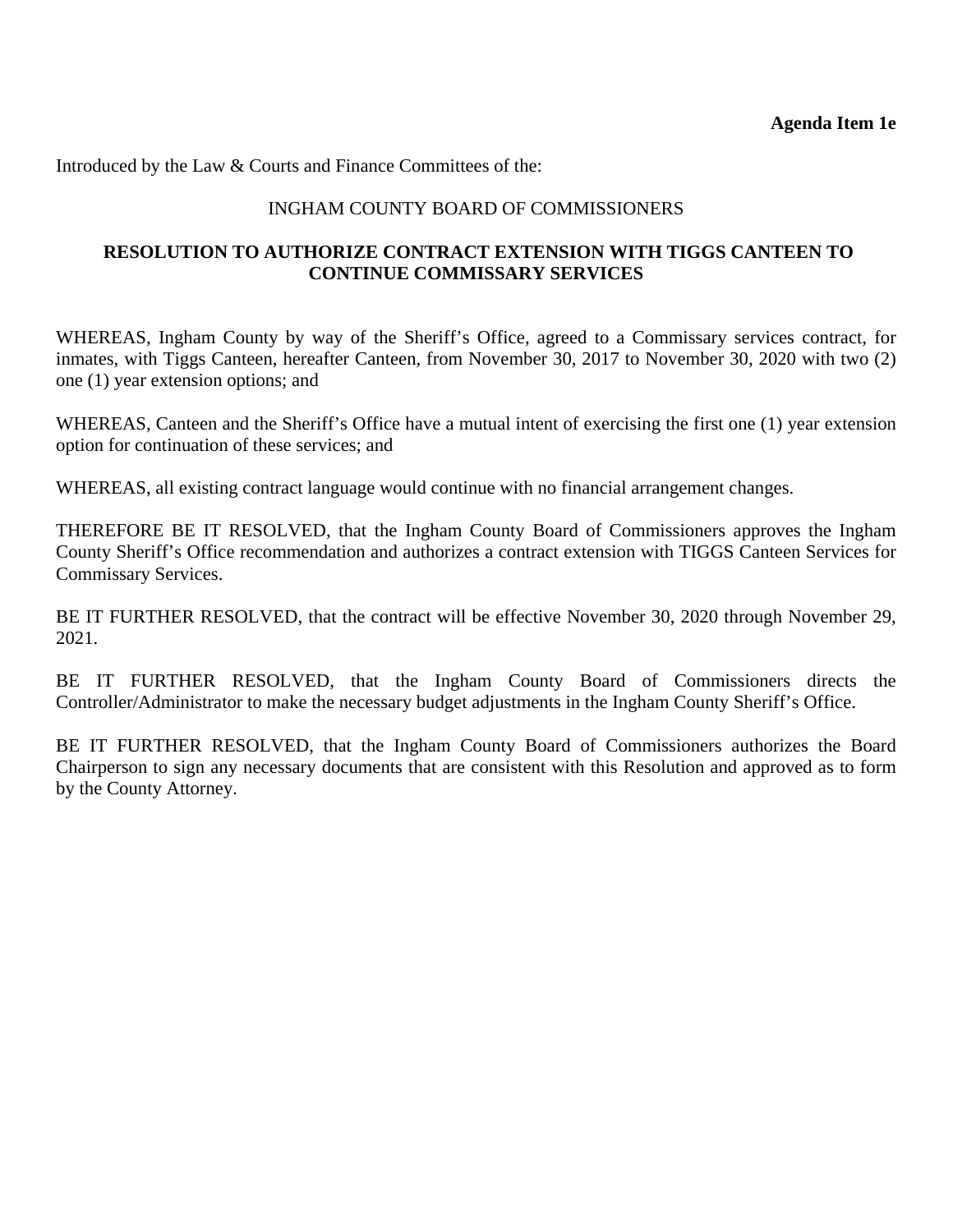<span id="page-25-0"></span>

| TO:             | Board of Commissioners Law & Courts Committee and Finance Committee                                                             |
|-----------------|---------------------------------------------------------------------------------------------------------------------------------|
| <b>FROM:</b>    | Mary Sabaj, CCAB Manager                                                                                                        |
| DATE:           | January 5, 2021                                                                                                                 |
| <b>SUBJECT:</b> | <b>Resolution Authorizing a Contract with the City of Lansing</b><br>For the meeting agendas of January 14 and January 20, 2021 |

### **BACKGROUND**

This resolution approves entering a contract with the City of Lansing for \$15,000 to be used to support Community Corrections Advisory Board (CCAB) administrative costs and collaborative efforts with the 54-A District Court and Probation Office for the City of Lansing FY 2020-2021. The contract was not received until late November and the allocation increased \$2,000 from the amount originally applied for, accounting for the delay in seeking this authorization.

### **ALTERNATIVES**

Failure to approve this resolution will result in the loss of revenue that helps support CCAB Manager personnel costs (\$7,500) and the CCAB Staff Consultant costs (\$7,500).

#### **FINANCIAL IMPACT**

Community Corrections administration and programs are funded with a combination of State of Michigan Public Act 511 funds, Ingham County general funds and City of Lansing grant funds.

#### **OTHER CONSIDERATIONS**

Community Corrections administration and all Public Act 511 treatment and service programs for the local Circuit Court probation population are dependent upon State of Michigan, Ingham County, and the City of Lansing funding.

#### **RECOMMENDATION**

Based on the information presented, the CCAB recommends approval of the attached resolution to support Community Corrections administration.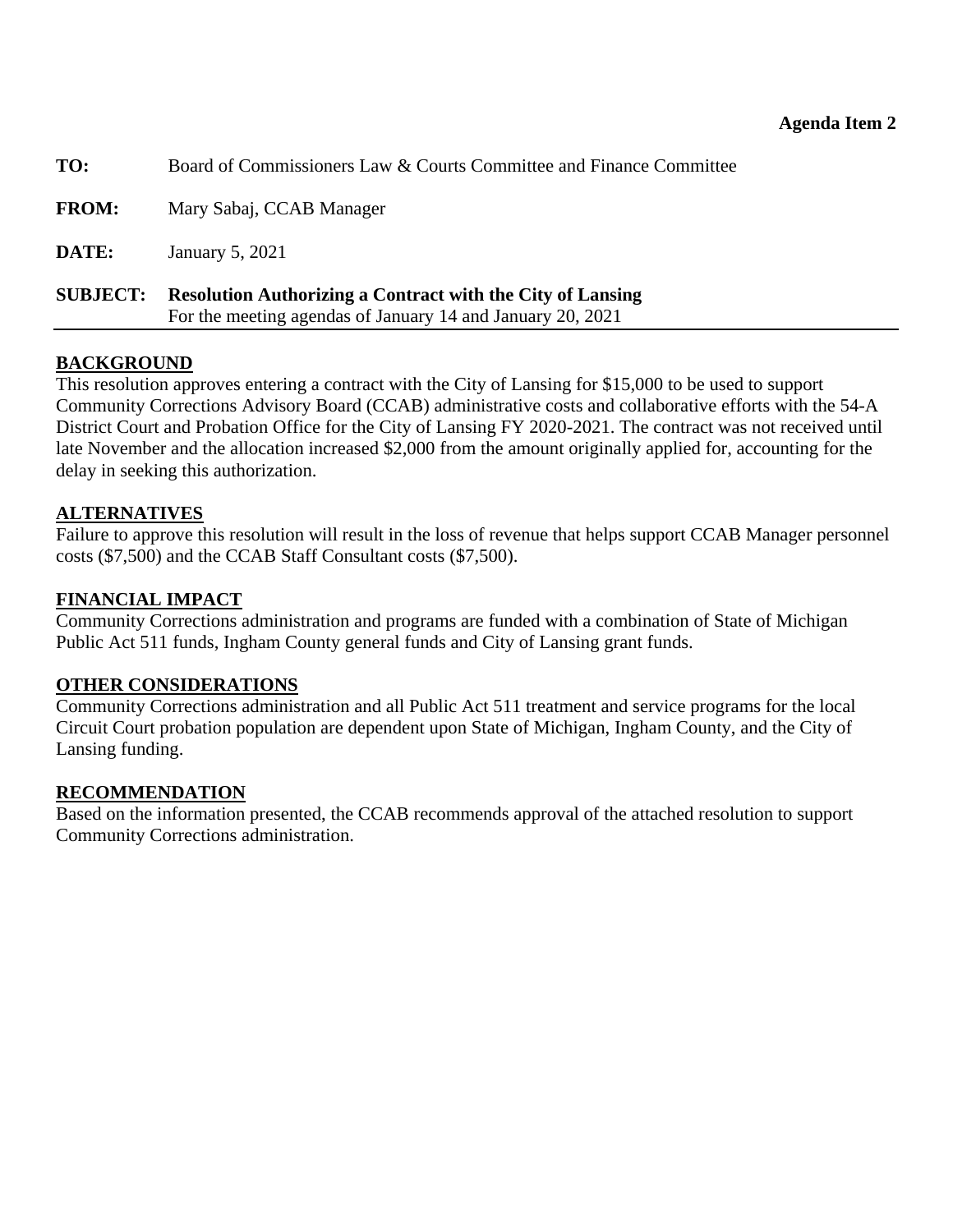Introduced by Law & Courts and Finance Committees of the:

### INGHAM COUNTY BOARD OF COMMISSIONERS

### **RESOLUTION AUTHORIZING ENTERING INTO A CONTRACT WITH THE CITY OF LANSING FOR AN ALLOCATION OF FUNDS TO INGHAM COUNTY/CITY OF LANSING COMMUNITY CORRECTIONS FOR THE 2020-2021 CITY FISCAL YEAR**

WHEREAS, the Community Corrections Advisory Board requests authorization for a contract to be entered between the County and the City of Lansing for an allocation of funds to support Community Corrections administration for the City of Lansing 2020-2021 fiscal year; and

WHEREAS, the Michigan Community Corrections Act of 1988 (PA511) authorizes the establishment of a Community Corrections Advisory Board (CCAB) and Community Corrections programming; and

WHEREAS, Ingham County and the City of Lansing formed a joint CCAB in 1990; and

WHEREAS, a Comprehensive Community Corrections Plan was approved by the Ingham County Board of Commissioners and the Lansing City Council; and

WHEREAS, the City of Lansing approved an allocation of \$15,000 to be used to assist with CCAB administration, including supporting collaborative efforts with the City of Lansing, 54-A District Court and 54- A District Court Probation Department.

THEREFORE BE IT RESOLVED, that the Ingham County Board of Commissioners approves entering into a contract with the City of Lansing for \$15,000 for the time period of July 1, 2020 through June 30, 2021.

BE IT FURTHER RESOLVED, that the Chairperson of the Board of Commissioners is authorized to sign any necessary contracts and/or subcontracts consistent with this resolution subject to approval as to form by the County Attorney.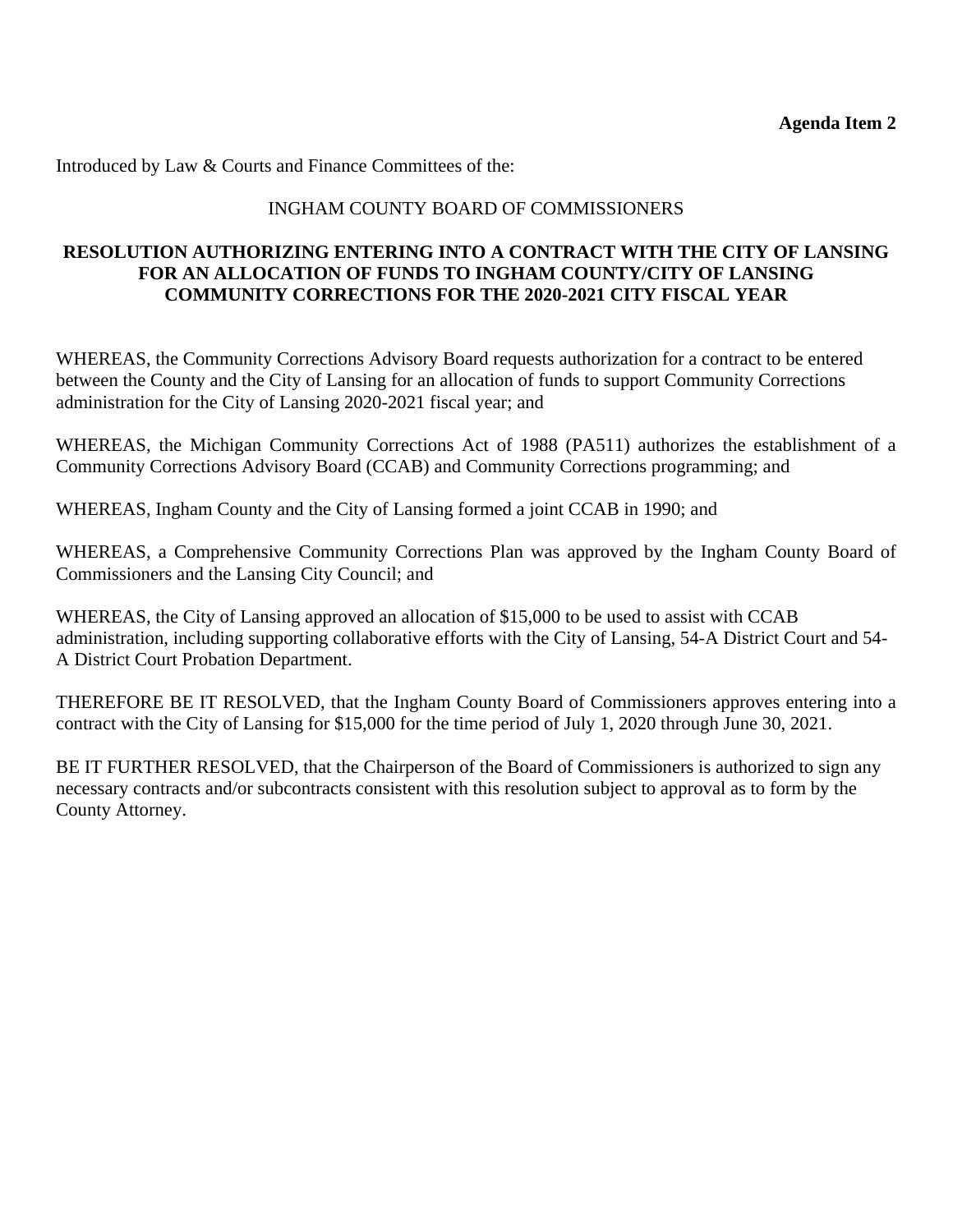<span id="page-27-0"></span>**To:** Law and Courts, County Services, and Finance Committees

**From:** Russel Church, Chief Public Defender

**Date:** January 1, 2021

**Subject:** Resolution creating social worker position within the Ingham County Office of the Public Defender

### **BACKGROUND:**

When this Board created the Ingham County Office of the Public Defender, one of the primary purposes was to improve the legal representation of people charged with criminal offenses unable to hire counsel due to their financial circumstances. A substantial percentage of the people qualifying for the Office of the Public Defender are either dealing with mental health issues, substance use disorders or both. Lawyers by training are not generally equipped to understand all of the dynamics these conditions can manifest. A social worker can advocate on behalf of clients to ensure that to the extent possible within existing resources, the client is receiving the help necessary to address those and other issues that cause the client to be involved with the criminal justice system.

### **ALTERNATIVES:**

The only potential alternative is to rely on social workers who already exist in the criminal justice system. The Ingham County Jail, Community Mental Health and the Lansing Police Department all have social workers on staff. East Lansing Police are planning to add social workers to their department in the near future. Relying on them would degrade confidentiality and the Office of the Public Defender would be unable to control the timing or quality of the services. The position will be slightly different than any of the other paraprofessionals on the staff of the Office of the Public Defender. To the extent it can be done ethically and while preserving confidentiality, it is the intent of the office to have the social worker help members of the private bar who are accepting indigent defendants navigate the issues a social worker is trained for.

### **FINANCIAL IMPACT:**

The position was budgeted as part of the fiscal year 2021 Michigan Indigent Defense Commission grant. Future years funding will also be sought via the grant. In addition to Ingham County, the MIDC is already funding social work positions in other programs in the state.

### **STRATEGIC PLANNING IMPACT:**

This position would support three core values in the County Strategic Plan. The first and probably most important is the quality of the services, especially for those clients struggling with mental health or substance use issues. The second is fiscal responsibility. By transferring the evaluation and management of some problems from the attorney to the social worker, the attorney becomes more efficient. Additionally, the social worker can help reduce recidivism which translates to savings all across the economic strata of the county. The third is creativity and innovation. Although the use of social workers is rapidly growing in this area, the vast majority of programs still do not have one, despite their demonstrated effectiveness. It is essential to the holistic approach to client services. The long term goal of the office is to address the root cause of the behavior that lead to the criminal charges.

### **OTHER CONSIDERATIONS:**

None.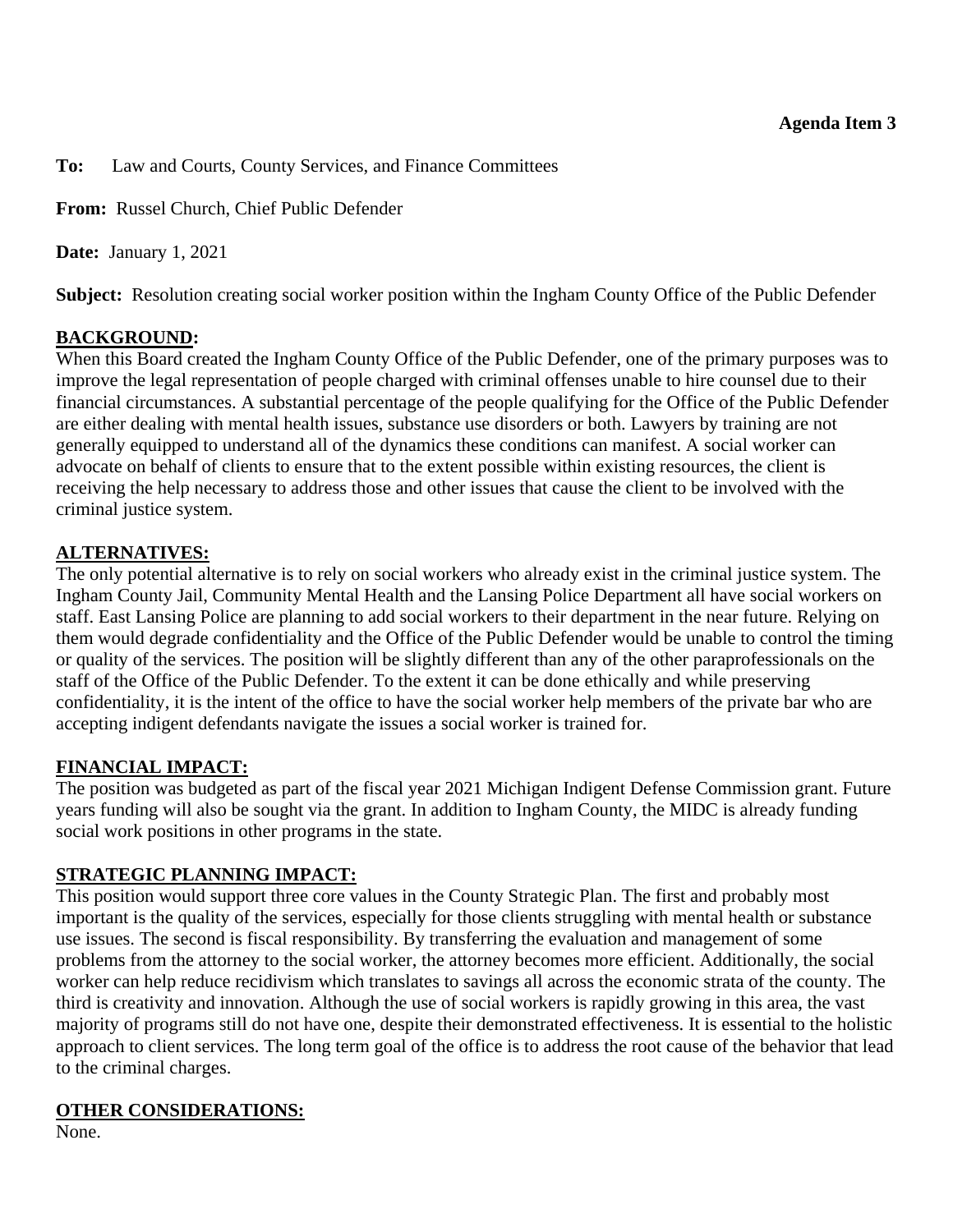#### **RECOMMENDATIONS:**

It is recommended that the position of social worker be created within the Ingham County Office of the Public Defender.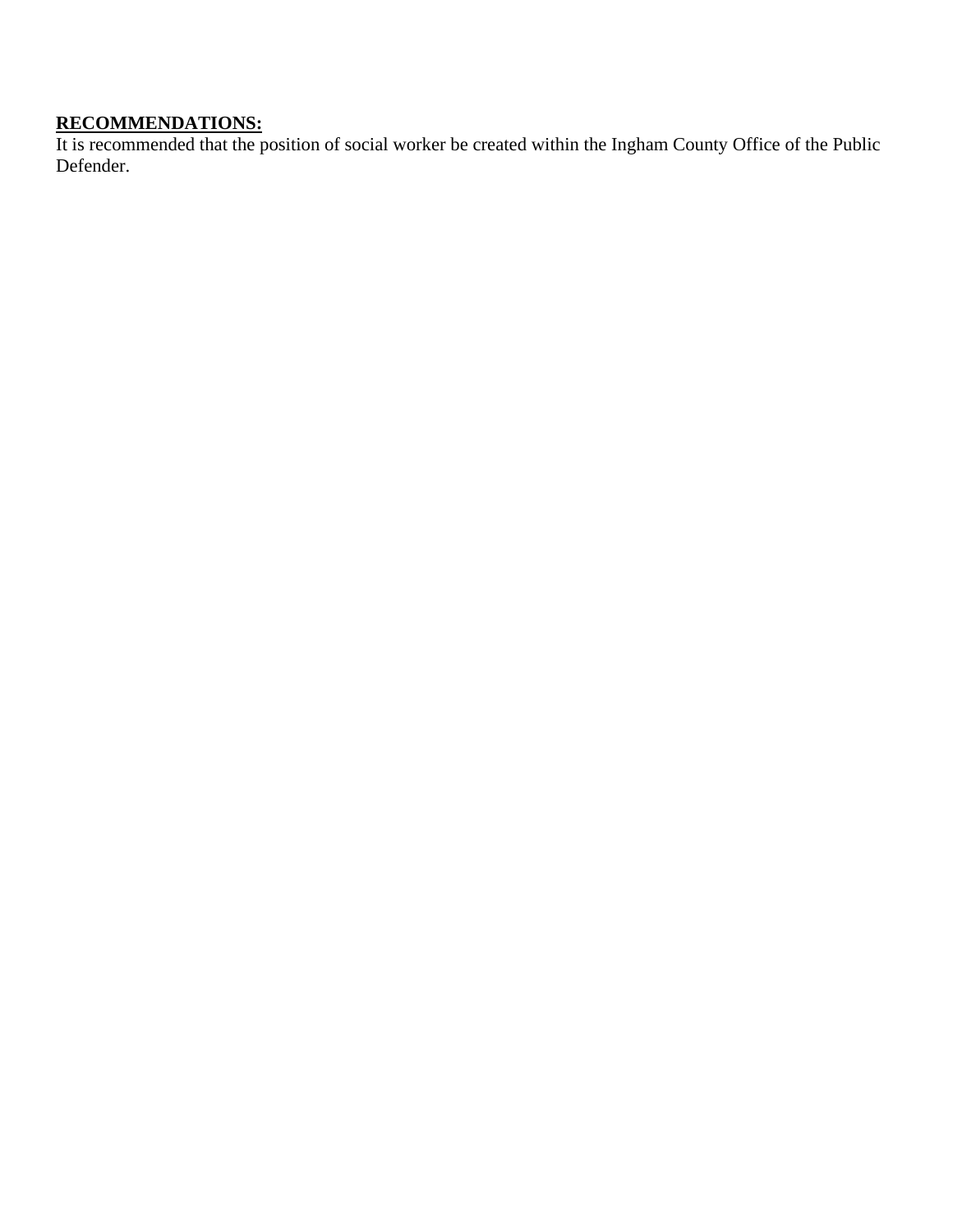#### **Agenda Item 3**

**TO: Russel Church, Chief Public Defender** 

**FROM: Joan Clous, HR Specialist** 

**DATE: 11/30/2020** 

### **RE: Creation of new position**

The Public Defender's office is creating a new position to better service and meet the needs of the public.

The Human Resources department has reviewed and placed the Social Worker – Public Defender's Office within the ICEA County Professional Unit at level 8 with a salary range of \$59,140.99 to \$70,997.30.

*Please use this memo as acknowledgement of Human Resources' participation and analysis of your reorganization proposal. You are now ready to move forward as a discussion item and contact budget for a budget analysis. If I can be of further assistance, please email or call me (887-4374 or 517-930-2075).*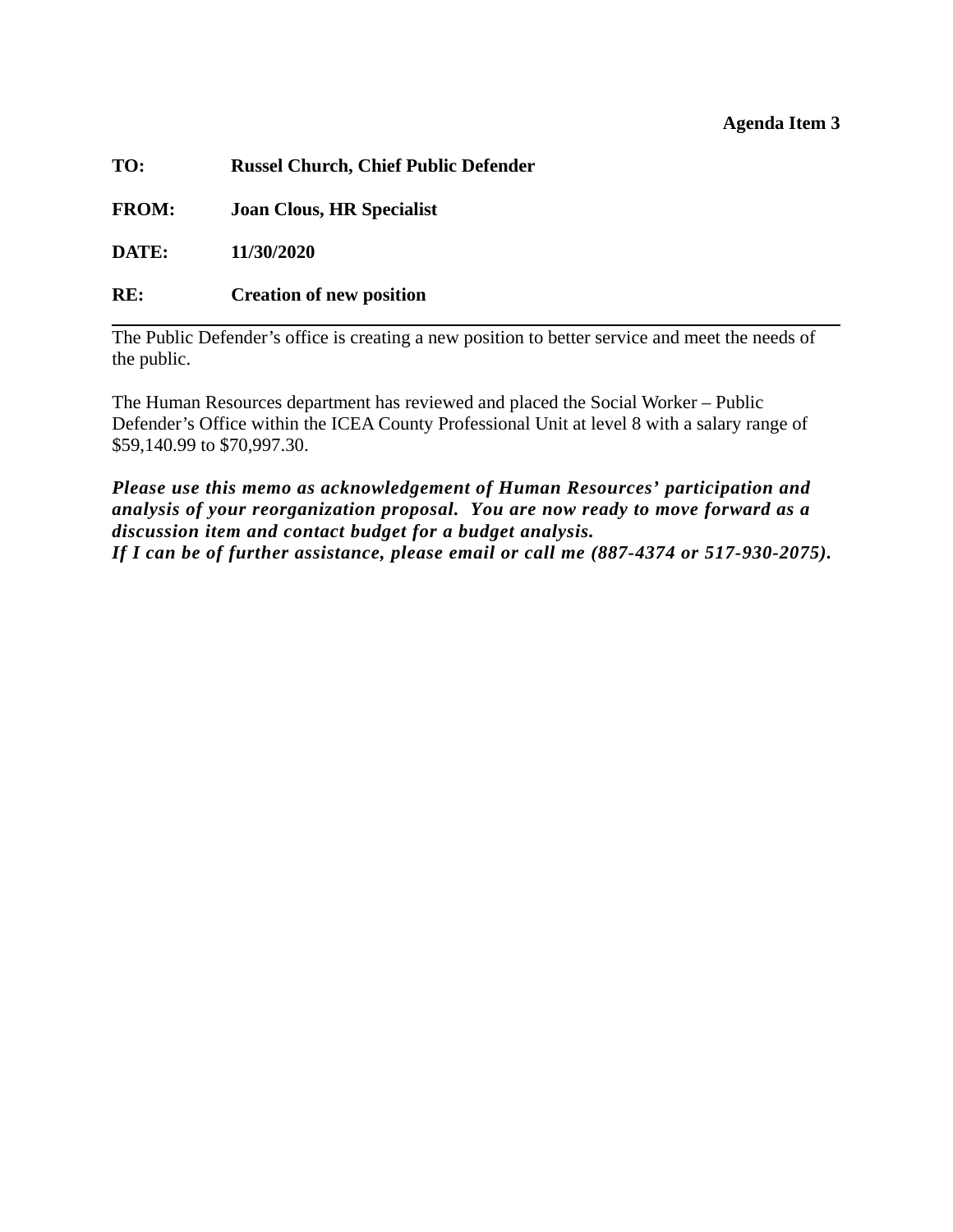#### **INGHAM COUNTY JOB DESCRIPTION**

### **SOCIAL WORKER**

### **GENERAL SUMMARY:**

Under the supervision of the Chief Public Defender and Deputy Chief Public Defender, provide social worker services to clients appointed to the Office of the Public Defender. To the extent resources and confidentiality allow, may be called upon to provide services to other adults charged with crimes in Ingham County who are deemed eligible for a court appointed attorney. Acts as a liaison with community partners who offer substance abuse programs, mental health services and other community resources necessary for client to be able to participate equitably in the criminal justice process. Maintains a database of those community resources to leverage client success. Works with clients, and attorneys to develop mitigating information and sentencing memoranda to supply information about client needs as they relate to release into the community.

### **Essential Functions:**

Work collaboratively with staff attorneys to advocate for reduced sentences or other alternatives to incarceration for clients by:

- a. Finding or developing mitigating information through interviews and obtaining records. Act as primary liaison with entities that are providing competency evaluations and reports on criminal responsibility;
- b. Research and recommend alternatives to incarceration;
- c. Assess individual clients for on-going need for services, make appropriate referrals and follow up to ensure needs are being addressed;
- d. Develop and maintain relationships with at risk clients to mitigate self-harm and encourage participation in the legal process.
- e. Develop and maintain relationships with community partners to be able to make appropriate recommendations for social service needs of clients; (drug treatment, mental health treatment, jobs training, housing, literacy and others);
- f. Write, or assist the paralegals and staff attorneys in writing sentencing memoranda to advocate for alternatives to incarceration. Also assist with other pleadings that address social service needs of the client.

Supervise, under the direction of the Chief Public Defender and Deputy Chief Public Defender, externs in social work programs or related fields providing services to clients of the Office of the Public Defender and, resources allowing, other indigent adults charged with crimes.

Make referrals to other appropriate agencies and advocate for client access to their resources.

#### **Other Functions:**

Must have a complete understanding of client confidentiality rules and a commitment to scrupulously protect them.

Must understand and adhere to HIPAA and other medical and legal privacy rules and privileges.

Must be able to learn new software programs and be able to generate memoranda, reports and other documents without clerical support.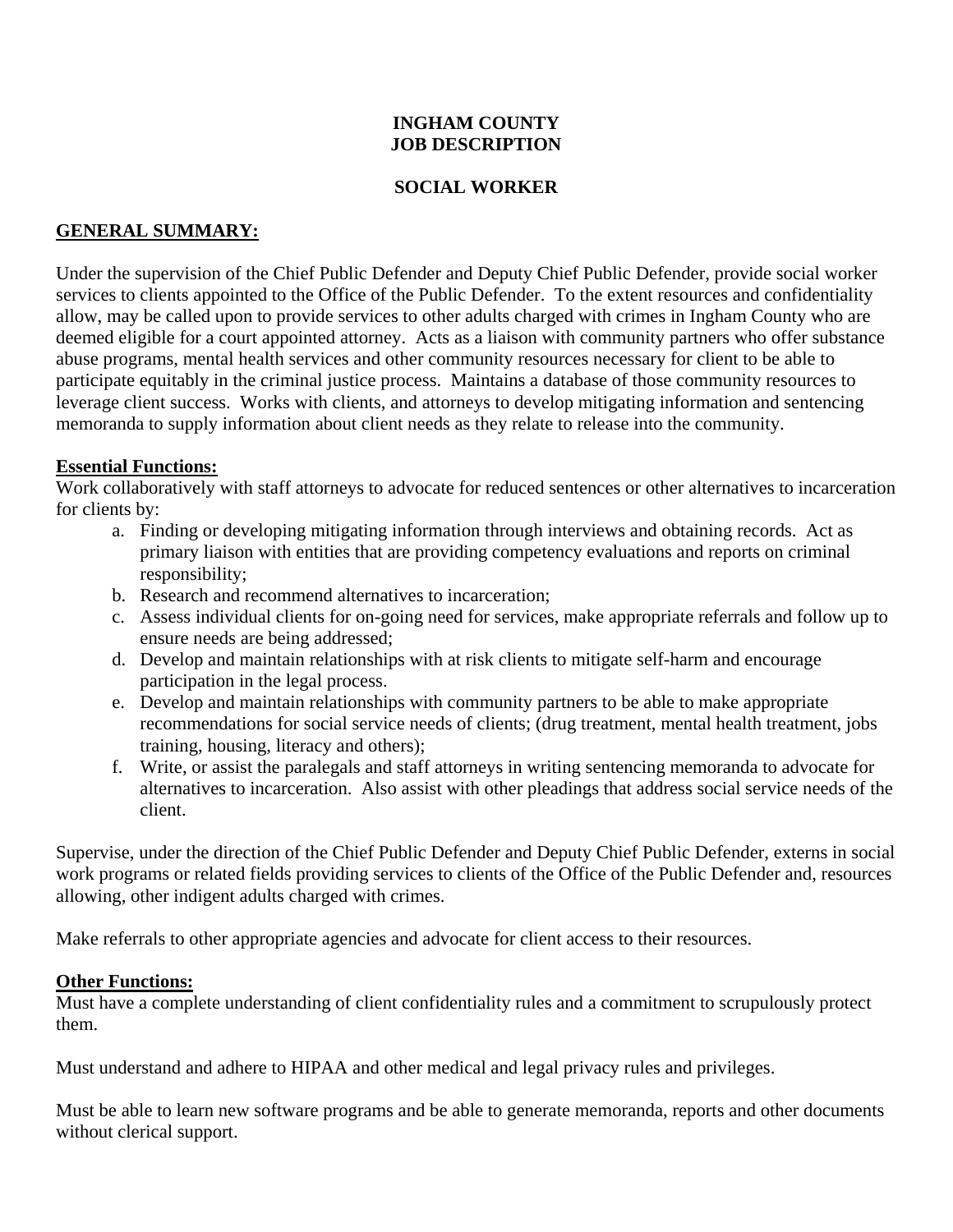Well-developed organizational tools and skills to manage high volume, fast paced involvement in the lives of people who are sometimes in crisis.

Ability to speak with people for whom English is not the primary language. Fluency in other language(s) would be a plus.

Be able to seek grants to leverage the resources of the Office of the Public Defender. Maintain data related to grant opportunities and as appropriate, act as grant manager for successful applications.

#### **Employment Qualifications:**

#### **Education:**

Master's degree in Social Work. Clinical licensure is a plus but not a requirement to apply.

#### **Experience:**

Two years working with people in marginalized situations (homelessness, mental illness, incarceration, etc.) in a direct service capacity. Experience could be waived to candidate whose other qualifications are fully met.

#### **Other Requirements:**

Valid Michigan Driver's license. Ability to travel for work to include gaining entrance to jails, prisons, mental health facilities, etc. Must be able to use own transportation for work related travel.

#### **Working Conditions:**

This position works in an indoor environment. There is no planned exposure to prominent lights, noises, odors, temperatures or other weather conditions.

#### **Physical Requirements:**

This position requires the ability to sit, stand, walk, traverse, climb, balance, twist, bend, stoop/crouch, squat, kneel, crawl, lift, carry, push, pull, reach, grasp, handle, pinch, type and endure repetitive movements of the wrists, hands, or fingers.

(*This job requires the ability to perform the essential functions contained in this job description. These include, but are not limited to, the requirements listed above. Reasonable accommodations will be made for otherwise qualified applicants unable to fulfill one or more of these requirements.)*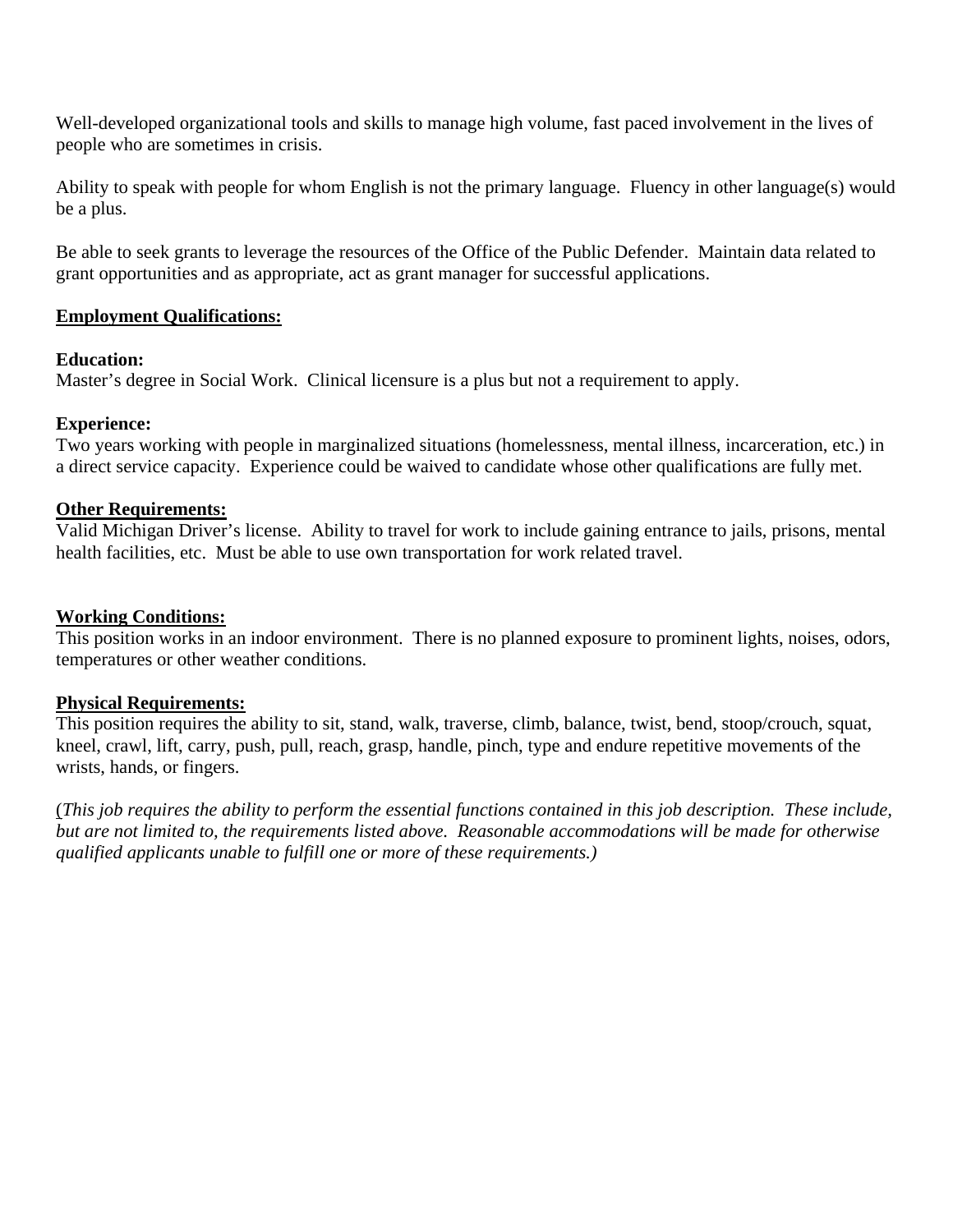**Joan Clous** From: To: **Russel Church** Subject: RE: New Position Date: Wednesday, December 16, 2020 12:00:35 PM

#### yes

From: Russel Church <RChurch@ingham.org> Sent: Wednesday, December 16, 2020 11:48 AM To: Joan Clous <JClous@ingham.org> Subject: RE: New Position

#### Am I correct in understanding I should include this e-mail string with the packet?

From: Joan Clous <JClous@ingham.org> Sent: Wednesday, December 16, 2020 11:18 AM To: Russel Church <RChurch@ingham.org>; Amy Prieskorn <APrieskorn@ingham.org> Subject: FW: New Position

From: Joan Clous Sent: Monday, November 30, 2020 12:22 PM To: Russel Church <RChurch@ingham.org>; Amy Prieskorn <APrieskorn@ingham.org> Subject: FW: New Position

Please include in you packet to the Board.

From: Desiree Cook <DCook@ingham.org> Sent: Monday, November 30, 2020 12:18 PM To: Joan Clous <JClous@ingham.org> Subject: RE: New Position

Thank you. I approve.

From: Joan Clous <JClous@ingham.org> Sent: Monday, November 30, 2020 12:17 PM To: Desiree Cook <DCook@ingham.org> Subject: RE: New Position

The experience requirement is higher, education is the same. We felt that the essential functions were at a higher level.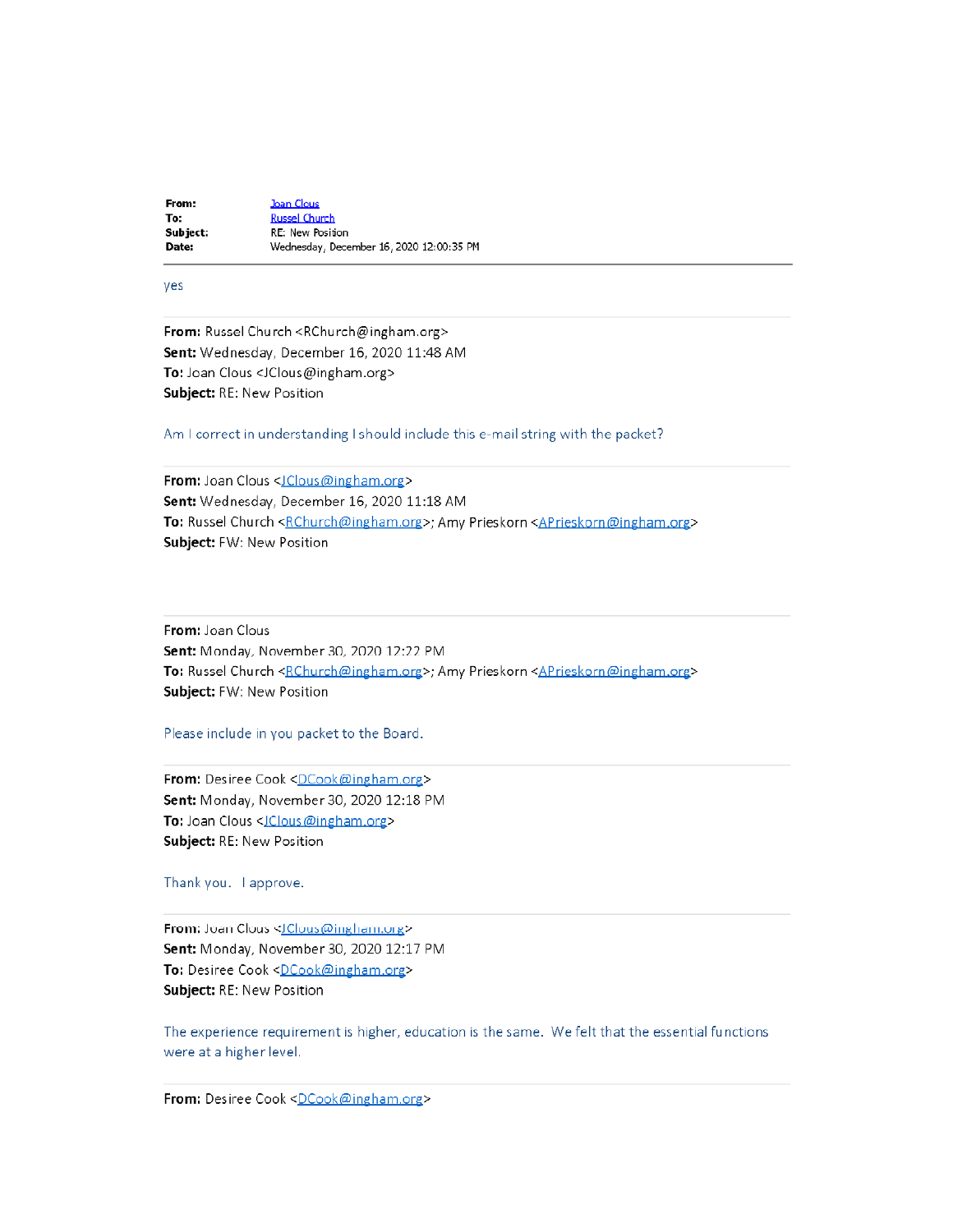Sent: Monday, November 30, 2020 12:10 PM To: Joan Clous < JClous@ingham.org>; Jeffrey Donahue (JDonahue@WhiteSchneider.com) <JDonahue@WhiteSchneider.com> Subject: RE: New Position

I'm noticing it is at a higher pay rate than the other social workers in the union. Is the JD education requirements that different from theirs?

From: Joan Clous < JClous@ingham.org> Sent: Monday, November 30, 2020 10:28 AM To: Desiree Cook <DCook@ingham.org>; Jeffrey Donahue (JDonahue@WhiteSchneider.com) <JDonahue@WhiteSchneider.com> Subject: New Position

Good Morning,

The Public Defender's Office is creating a new position - Social Worker - Public Defender's Office, we have placed it at level 8 \$59,140.99 - \$70,997.30. Please review and let me know if the union is in agreement with the placement.

Joan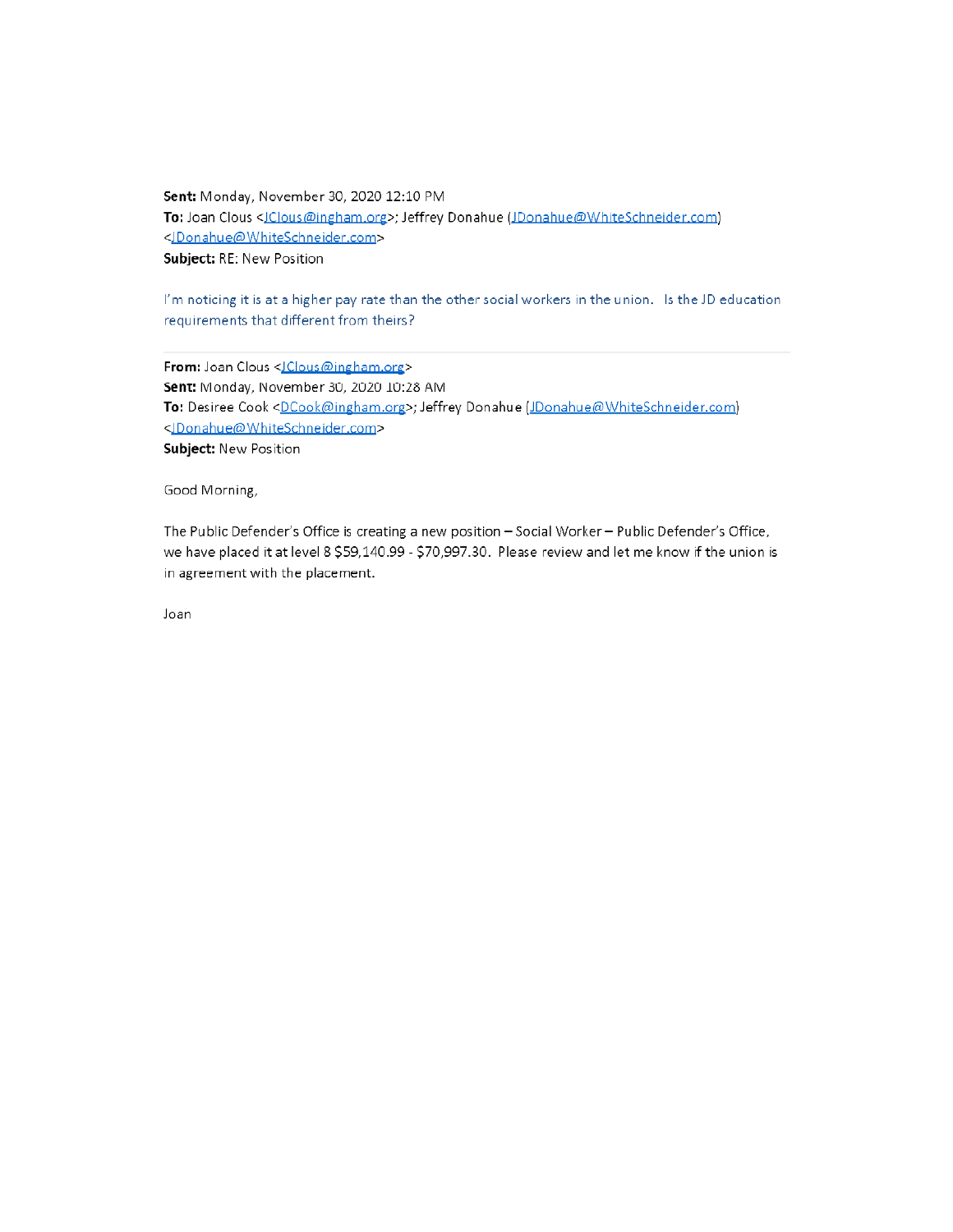Introduced by the Law & Courts, County Services and Finance Committees of the:

### INGHAM COUNTY BOARD OF COMMISSIONERS

### **RESOLUTION TO CREATE THE POSITION OF SOCIAL WORKER WITHIN THE INGHAM COUNTY OFFICE OF THE PUBLIC DEFENDER**

WHEREAS, the Ingham County Office of the Public Defender was created by Resolution #17-445 to create a system to enhance the delivery of legal services to indigent and partially indigent defendants in adult criminal cases; and

WHEREAS, indigent defense delivery systems, especially Public Defender offices are frequently turning to other professionals to aid in the delivery of quality services that reduce incarceration and give clients the tools to successfully navigate the challenges that have brought them in to the criminal justice system; and

WHEREAS, many clients of the Office of the Public Defender are dealing with mental health and substance use issues that complicate representing them in a way that creates a path which brings a successful conclusion and reduces recidivism; and

WHEREAS, social workers are ideally suited based on training and experience to evaluate those conditions and make recommendations for treatment and lifestyle changes that enhance the path to successful conclusion and reduce recidivism; and

WHEREAS, in recognition of these circumstances, the Michigan Indigent Defense Commission has approved funding for a social worker position for the Ingham County Office of the Public Defender in its fiscal year 2021 grant; and

WHEREAS, the Human Resources Department has reviewed and analyzed the proposed position of Social Worker – Public Defender's Office; and

WHEREAS, the ICEA County Professionals Union has been notified and is in support of the creation of this new position.

THEREFORE BE IT RESOLVED, that the Ingham County Board of Commissioner approves the creation of the position of social worker within the Office of the Public Defender, classified as an ICEA County Professional Grade 8 position (wage range of \$59,140.99 - \$70,997.30).

BE IT FURTHER RESOLVED, that the Controller/Administrator is authorized to make the necessary adjustments to the Budget and Position Allocation List in accordance with this resolution.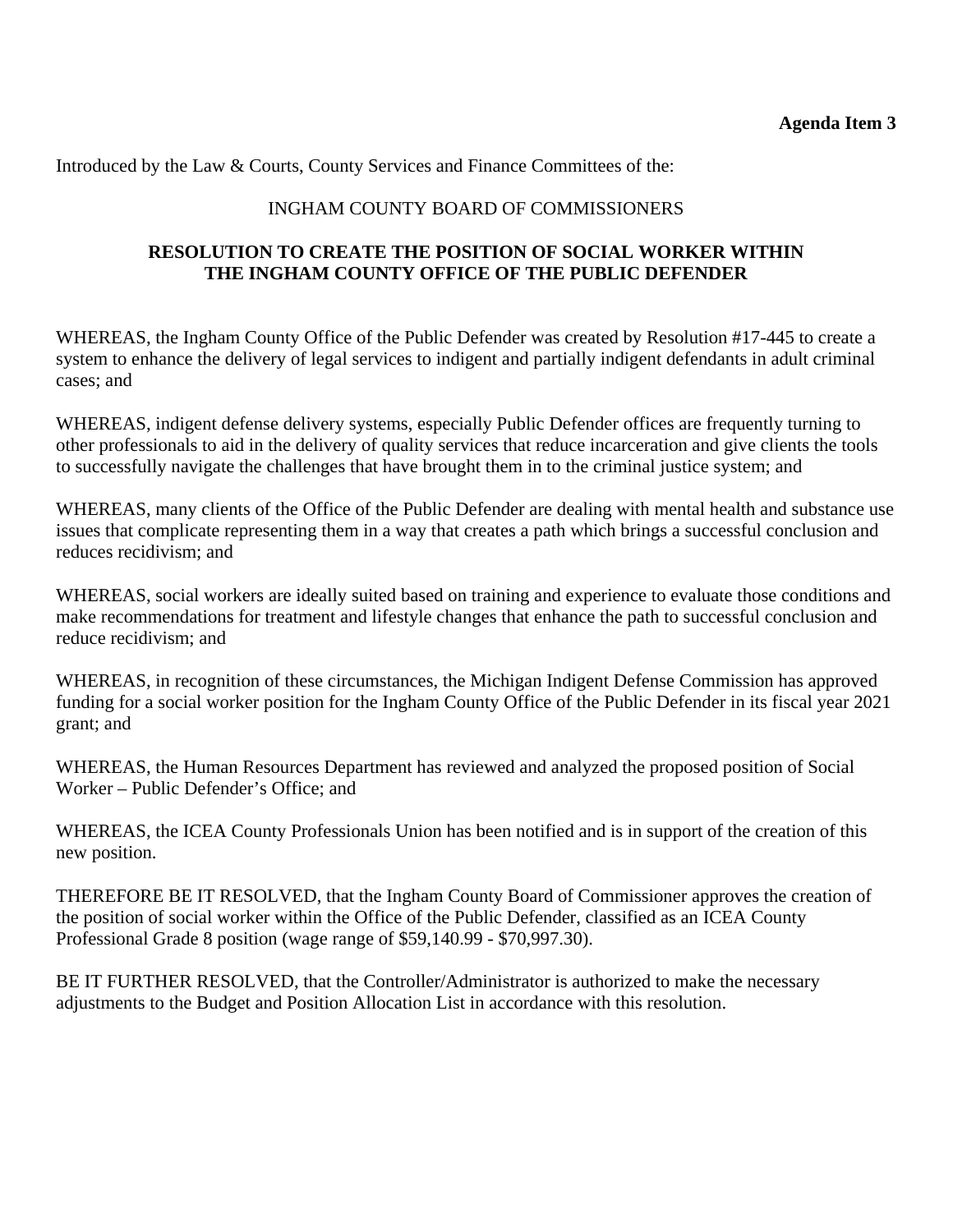<span id="page-35-0"></span>

| TO:          | Board of Commissioners, Law and Courts, County Services & Finance Committees                             |
|--------------|----------------------------------------------------------------------------------------------------------|
| <b>FROM:</b> | <b>Rick Terrill, Facilities Director</b>                                                                 |
| DATE:        | January 5, 2021                                                                                          |
| RE:          | Resolution to Authorize Purchase Orders for Circuit Court Courtrooms 3 & 4 Carpet<br>Replacement Project |
|              | For the meeting agendas of: January 14, 19 $\&$ 20                                                       |
|              |                                                                                                          |

#### **BACKGROUND**

The carpet in both second floor Circuit Courtrooms  $3 \& 4$  was installed when the Veteran's Memorial Courthouse was constructed in 2000, it is showing signs of wear and has outlived its useful life. Seelye Group, submitted a proposal of \$26,978.44 for the carpet replacement in both courtrooms. Seelye Group is on the MiDeals contract and, therefore, three quotes are not necessary. In addition to the carpet, the courtroom technology that is placed under the carpet will need to be disconnected and reconnected. TEL Systems submitted a proposal of \$2,442.00 to disassemble and reassemble the courtroom technology.

#### **ALTERNATIVES**

The alternative would be to do an RFP, prolonging the project at potentially higher prices.

### **FINANCIAL IMPACT**

Funds are available in the approved CIP line item #245-26710-976000-20F06. The Facilities Department is also requesting a contingency of \$3,000.00 for any unforeseen circumstances.

| Project      | Beginning   | <b>Current Balance</b> | Requested   | Remaining   |
|--------------|-------------|------------------------|-------------|-------------|
|              | Balance     |                        | Amount      | Balance     |
| #245-26710-  | \$78,000.00 | \$78,000.00            | \$32,420.44 | \$45,579.56 |
| 976000-20F06 |             |                        |             |             |
| General Fund |             |                        |             |             |

#### **OTHER CONSIDERATIONS**

There are no other considerations that we are aware of at this time.

### **RECOMMENDATION**

Based on the information presented, the Facilities Department respectfully recommends approval of the attached resolution to support purchase orders be issued to Seelye Group and TEL Systems for the Circuit Courtroom's 3 & 4 carpet replacement project.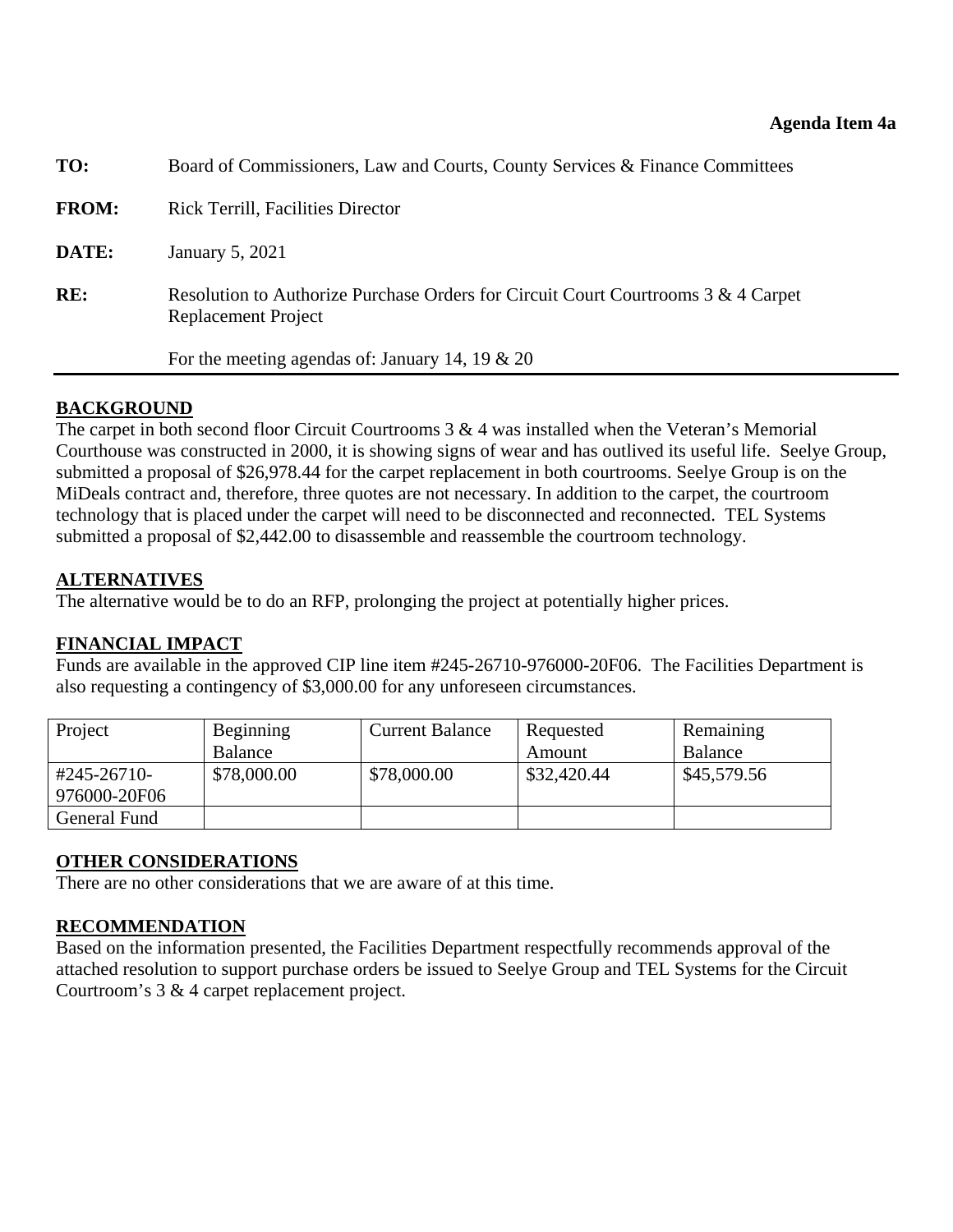Introduced by the Law & Courts, County Services and Finance Committees of the:

#### INGHAM COUNTY BOARD OF COMMISSIONERS

### **RESOLUTION TO AUTHORIZE PURCHASE ORDERS FOR CIRCUIT COURT COURTROOMS 3 & 4 CARPET REPLACEMENT PROJECT**

WHEREAS, the carpet in both Circuit Court courtrooms 3 & 4 are over 20 years old, showing signs of wear and have outlived its useful life; and

WHEREAS, per the Ingham County Purchasing Policy, vendors on the MiDeals contract do not require three quotes; and

WHEREAS, Seelye Group, is on the MiDeals contract; and

WHEREAS, the Facilities Department recommends authorizing an agreement with Seelye Group who submitted a proposal of \$26,978.44 for the carpet replacement in both courtrooms; and

WHEREAS, TEL Systems submitted a proposal of \$2,442.00 to disassemble and reassemble courtroom technology; and

WHEREAS, the Facilities Department is requesting a contingency of \$3,000.00 for any unforeseen circumstances; and

WHEREAS, funds are available in the approved 2020 CIP General Fund line item #245-26710-976000-20F06 which has a balance of \$78,000.00.

THEREFORE BE IT RESOLVED, that the Ingham County Board of Commissioners authorizes a purchase order be issued to Seelye Group, 1411 Lake Lansing Road, Lansing, Michigan 48912, in the amount of \$26,978.44 for the replacement of the carpet in both courtrooms.

BE IT FURTHER RESOLVED, that the Ingham County Board of Commissioners authorizes a purchase order be issued to TEL Systems, 7235 Jackson Road, Ann Arbor, Michigan 48103, in the amount of \$2,442.00 to disassemble and reassemble of courtroom technology.

BE IT FURTHER RESOLVED, that the Ingham County Board of Commissioners authorizes the Board Chairperson to sign any necessary documents that are consistent with this resolution and approved as to form by the County Attorney.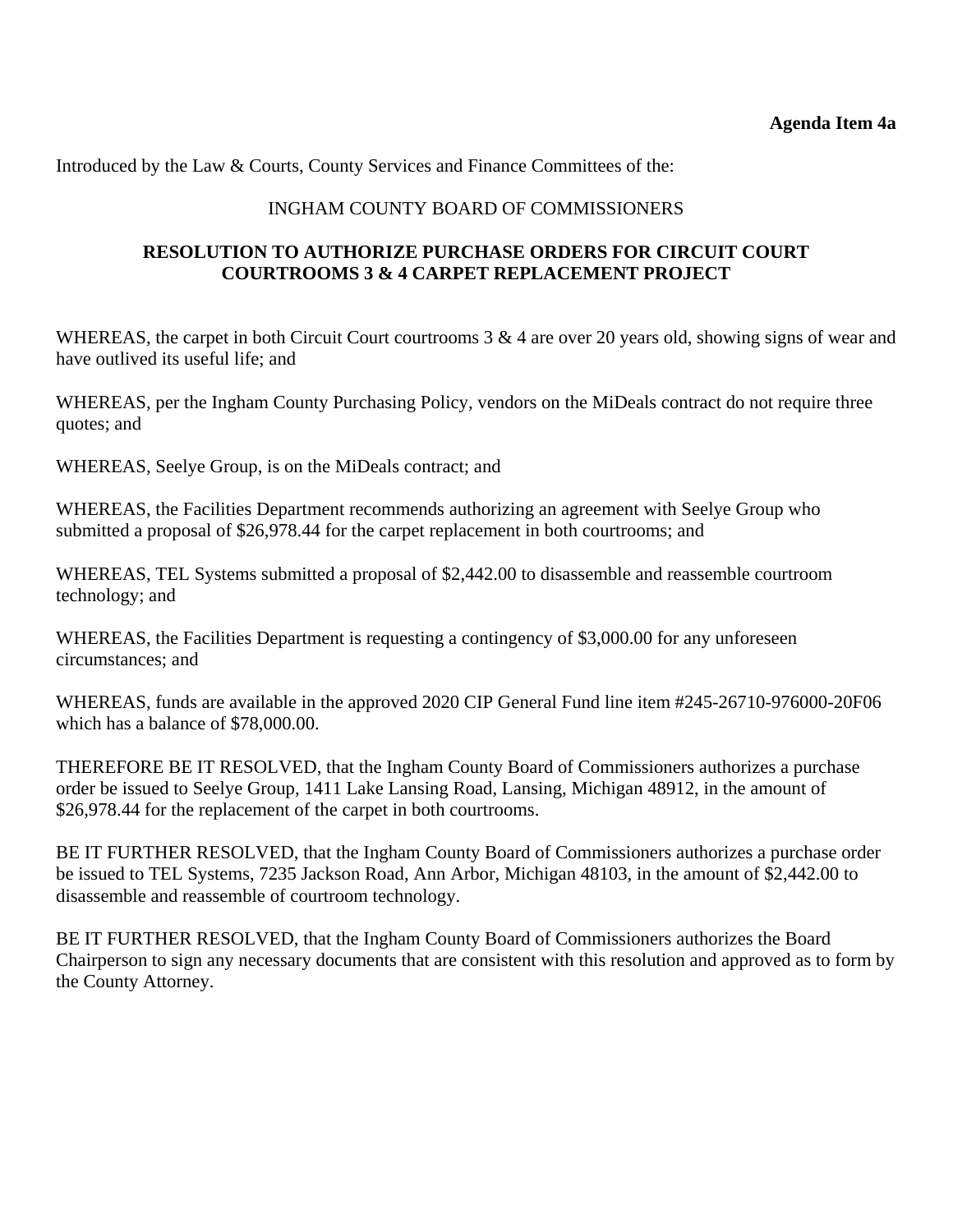<span id="page-37-0"></span>

| TO:          | Board of Commissioners, Law and Courts, County Services & Finance Committees                                                                             |  |  |  |
|--------------|----------------------------------------------------------------------------------------------------------------------------------------------------------|--|--|--|
| <b>FROM:</b> | <b>Rick Terrill, Facilities Director</b>                                                                                                                 |  |  |  |
| DATE:        | January 5, 2021                                                                                                                                          |  |  |  |
| RE:          | Resolution Authorizing an Agreement and Purchase Orders for the Health and Safety<br>Enhancements for the Front Counter Area in the Probate Court Office |  |  |  |
|              | For the meeting agendas of: January 14, 19 $\&$ 20                                                                                                       |  |  |  |

### **BACKGROUND**

At the request of the Probate Court Administrator, the Probate Court Office front counter area is in need of health and safety improvements.

- Laux Construction submitted the lowest responsive and responsible proposal of \$60,362.00, for the renovations, which includes modifications of the counter space, adding glass panels, secure door and ensuring ADA compliance and social distancing guidelines are met.
- DBI submitted a quote of \$15,000.00 for the furniture for the modified space, and is on the MiDeals contract so three quotes are not required.
- Vidcom Solutions submitted a quote of \$2,443.36 for the access control for the new door.
- FD Hayes, who holds a contract with the IT Dept., submitted a quote of \$3,672.00 for the technology placement.

### **ALTERNATIVES**

The alternative would be to put up temporary plexiglass barriers that would not provide security to the employees.

### **FINANCIAL IMPACT**

Funds are available in the approved 2021 CIP line item #245-26710-976000-21F02. We are requesting a contingency of \$8,000.00 for any unforeseen circumstances.

| Project                    | Beginning    | <b>Current Balance</b> | Requested   | Remaining   |
|----------------------------|--------------|------------------------|-------------|-------------|
|                            | Balance      |                        | Amount      | Balance     |
| 245-26710-976000-<br>21F02 | \$100,000.00 | \$100,000.00           | \$89,477.36 | \$10,522.64 |
| Public                     |              |                        |             |             |
| <b>Improvements Fund</b>   |              |                        |             |             |

### **OTHER CONSIDERATIONS**

Other considerations would be to not go forward with the project subjecting Ingham County employees to continued health and safety risks.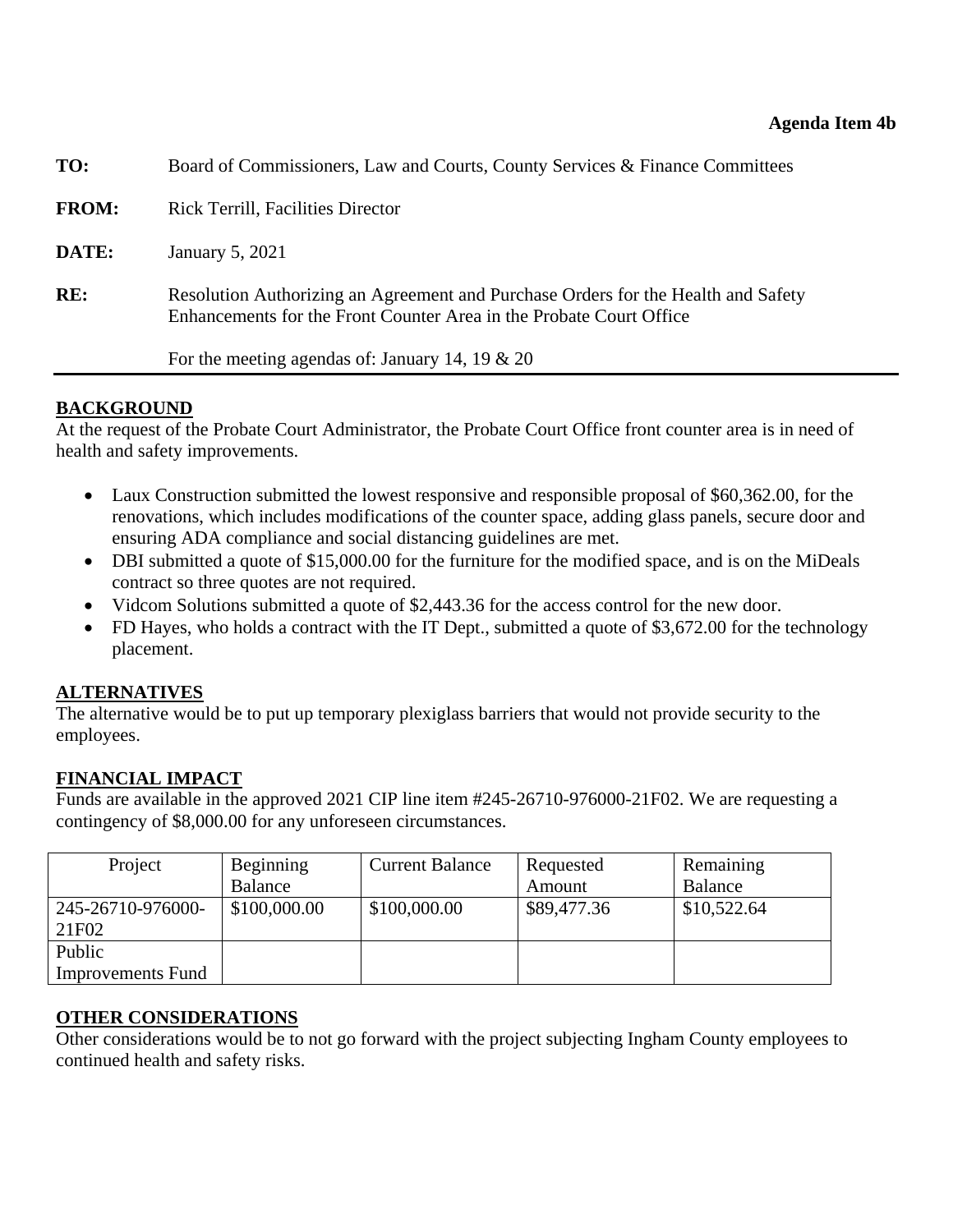## **RECOMMENDATION**

Based on the information presented, the Facilities Department respectfully recommends approval of the attached resolution to support an agreement with Laux Construction and issuing purchase orders to DBI, FD Hayes, and Vidcom for the health and safety enhancements at the Probate Court Office.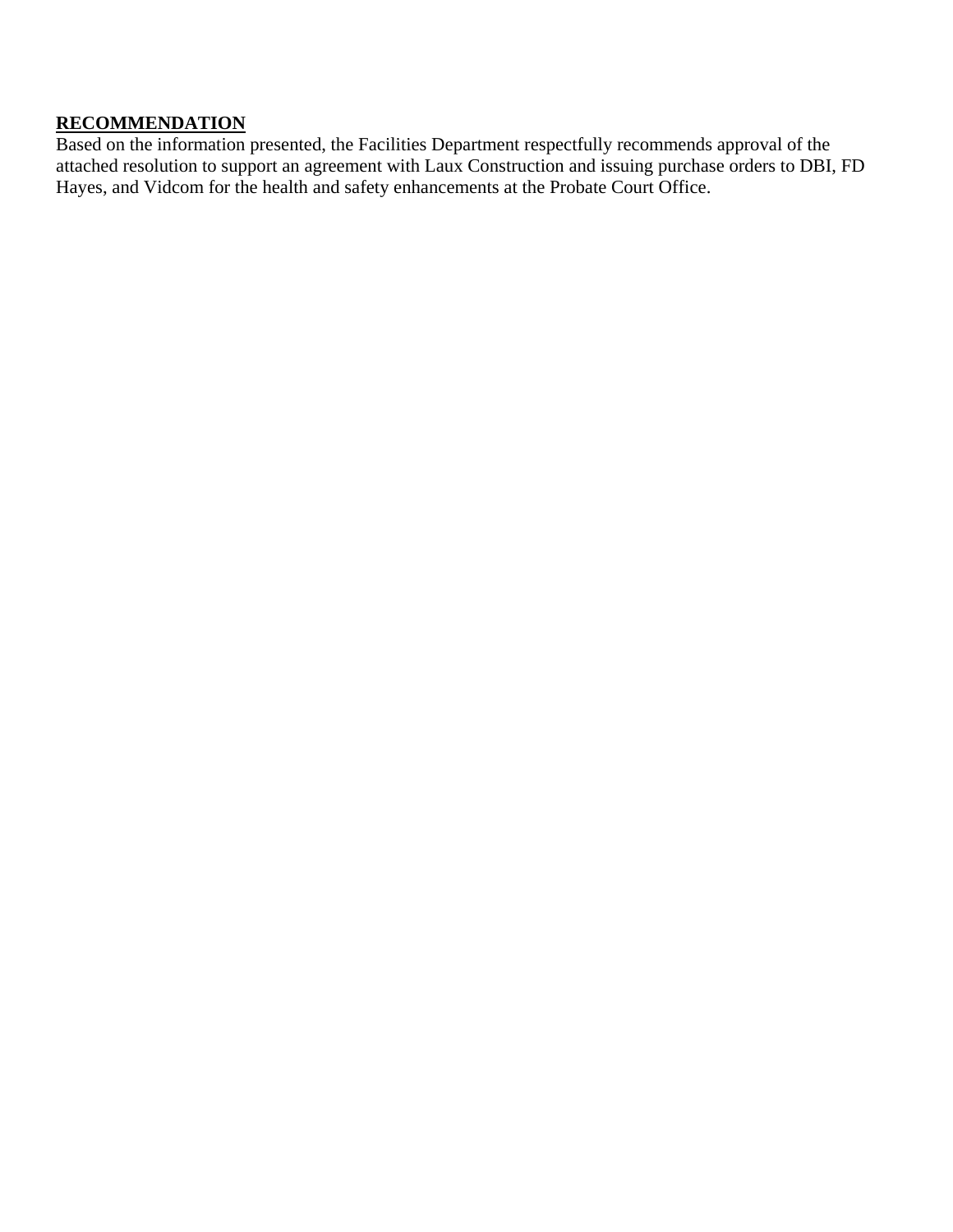### **Agenda Item 4b**

| TO:   | <b>Rick Terrill, Facilities Director</b>                                       |
|-------|--------------------------------------------------------------------------------|
| FROM: | James Hudgins, Director of Purchasing                                          |
| DATE: | December 8, 2020                                                               |
| RE:   | Memorandum of Performance for RFP No. 5-21 Probate Court Security Enhancements |

Per your request, the Purchasing Department sought proposals from qualified and experienced general contractors to enter into a contract for the purpose of making safety and security enhancements to the Probate Court office space.

The scope of work includes, but is not limited to, demolition, carpentry, electrical and carpet installation.

The Purchasing Department can confirm the following:

| <b>Function</b>                            | <b>Overall Number of   Number of Local</b> |         |  |
|--------------------------------------------|--------------------------------------------|---------|--|
|                                            | Vendors                                    | Vendors |  |
| Vendors invited to propose                 | 34                                         |         |  |
| Vendors attending pre-bid/proposal meeting |                                            |         |  |
| Vendors responding                         |                                            |         |  |

A summary of the vendors' costs is located on the next page.

*A preconstruction meeting will be required prior to commencement of work since the construction cost exceeds \$10,000. Please make sure the Purchasing Department is invited and able to attend the preconstruction meeting to ensure that all contractors comply with the Prevailing Wage Policy and proper bonding.* 

*You are now ready to complete the final steps in the process: 1) evaluate the submissions based on the criteria established in the RFP; 2) confirm funds are available; 3) submit your recommendation of award along with your evaluation to the Purchasing Department; 4) write a memo of explanation; and, 5) prepare and submit a resolution for Board approval.* 

*This Memorandum is to be included with your memo and resolution submission to the Resolutions Group as acknowledgement of the Purchasing Department's participation in the purchasing process.* 

*If I can be of further assistance, please do not hesitate to contact me by e-mail at jhudgins@ingham.org or by phone at 676-7309.*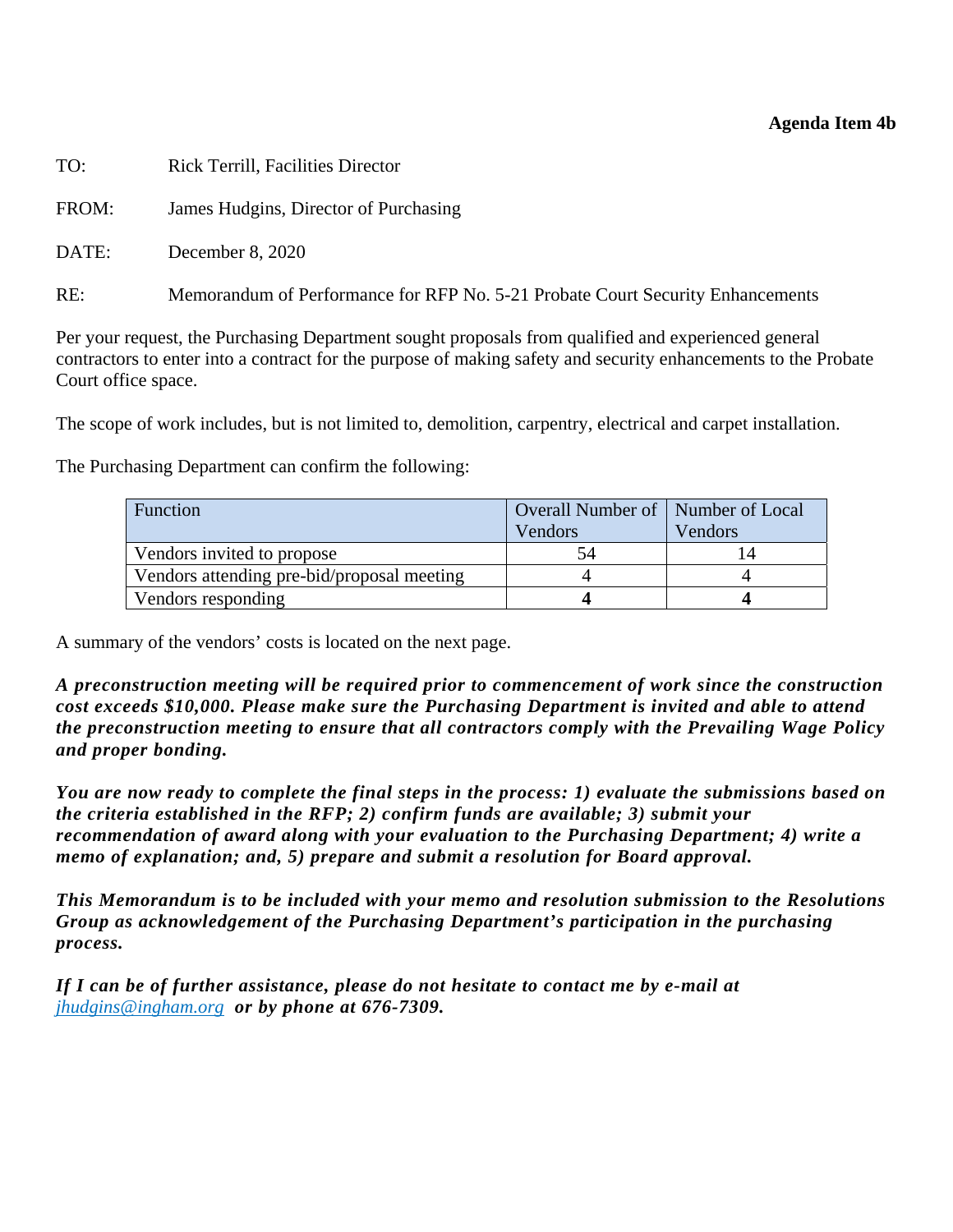#### SUMMARY OF VENDORS' COSTS

| <b>Vendor Name</b>             | Local Pref      | <b>Renovation of Office</b><br>Space at the Ingham<br><b>County Probate Court</b><br>Office<br><b>TOTAL BID</b> | Cost to Renovation the Office<br>Space at the Ingham County<br>Probate Court Office During<br>Non-business Hours<br>ADD TO TOTAL BID | <b>Estimated Start Date</b> | Timeline            |
|--------------------------------|-----------------|-----------------------------------------------------------------------------------------------------------------|--------------------------------------------------------------------------------------------------------------------------------------|-----------------------------|---------------------|
| Moore Trosper Construction Co. | Yes, Holt MI    | \$61,325.00                                                                                                     | \$8,425.00                                                                                                                           | 3/1/2021                    | 3 Weeks             |
| Nielsen Construction           | Yes, Holt MI    | \$58,321.00                                                                                                     | \$3,869.25                                                                                                                           | Feb. 2021                   | 4 Weeks             |
| <b>Laux Construction</b>       | Yes, Mason MI   | \$54,075.00                                                                                                     | \$6,287.00                                                                                                                           | 2/22/2021                   | 1 Month             |
| Trumble Group                  | Yes, Lansing MI | \$73,766.00                                                                                                     | \$7,500.00                                                                                                                           | Following contract<br>award | 4 Months (120 Days) |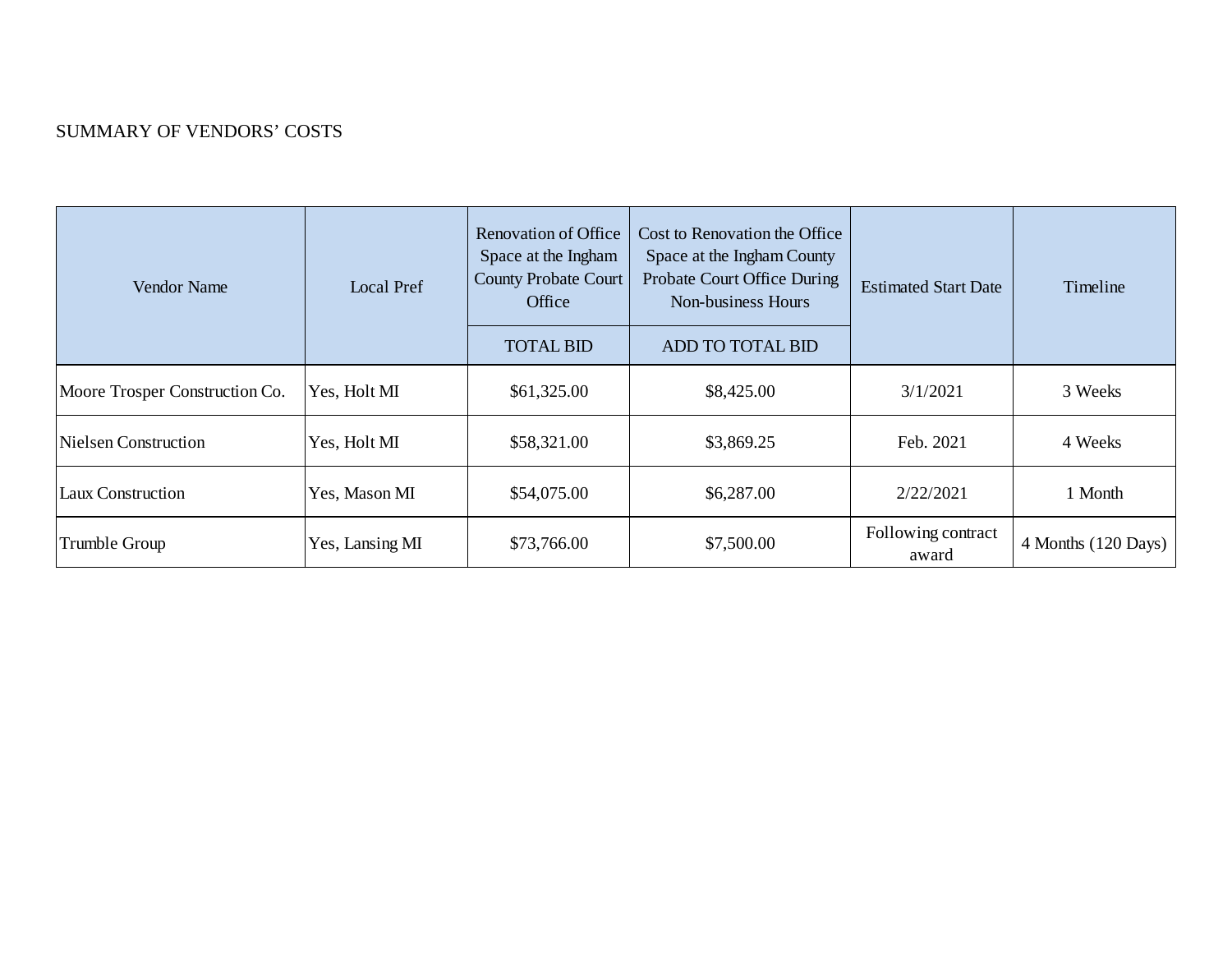Introduced by the Law and Courts, County Services, and Finance Committees of the:

### INGHAM COUNTY BOARD OF COMMISSIONERS

### **RESOLUTION AUTHORIZING AN AGREEMENT AND PURCHASE ORDERS FOR THE HEALTH AND SAFETY ENHANCEMENTS FOR THE FRONT COUNTER AREA IN THE PROBATE COURT OFFICE**

WHEREAS, the Probate Court Office front counter area is in need of health and safety improvements; and

WHEREAS, Laux Construction submitted the lowest responsive and responsible proposal of \$60,362.00 for the renovations, which includes modifications of the counter space, adding glass panels and a secure door, and ensuring ADA compliance and social distancing guidelines are met; and

WHEREAS, per the Ingham County Purchasing Policy, vendors on the MiDeals contract do not require three quotes; and

WHEREAS, DBI is on the MiDeals contract; and

WHEREAS, the Facilities Department recommends authorizing an agreement with DBI who submitted a quote of \$15,000.00 for the furniture for the modified space; and

WHEREAS, Vidcom Solutions submitted a quote of \$2,443.36 for the access control for the new door; and

WHEREAS, FD Hayes, who holds a contract with the IT Dept., submitted a quote of \$3,672.00 for the technology placement; and

WHEREAS, it is the recommendation of the Facilities Department and the Probate Court Administrator to enter into an agreement with Laux Construction and to issue purchase orders to DBI, Vidcom Solutions, and FD Hayes for the health and security enhancements for the front counter area in the Probate Court Office; and

WHEREAS, the Facilities Department is requesting a contingency of \$8,000.00 for any unforeseen circumstances; and

WHEREAS, funds are available in the Public Improvements Fund line item #245-26710-976000-21F02, which has a balance of \$100,000.00.

THEREFORE BE IT RESOLVED, that the Ingham County Board of Commissioners authorizes entering into an agreement with Laux Construction, LLC, 1018 Hogsback Road, Mason, Michigan 48854, for the renovations of the front counter area in the Probate Court Office for an amount not to exceed \$60,362.00.

BE IT FURTHER RESOLVED, that the Ingham County Board of Commissioners authorizes a purchase order to DBI, 912 East Michigan Ave, Lansing, Michigan 48912 to furnish and install furniture in the front counter area of the Probate Office for an amount not to exceed \$15,000.00.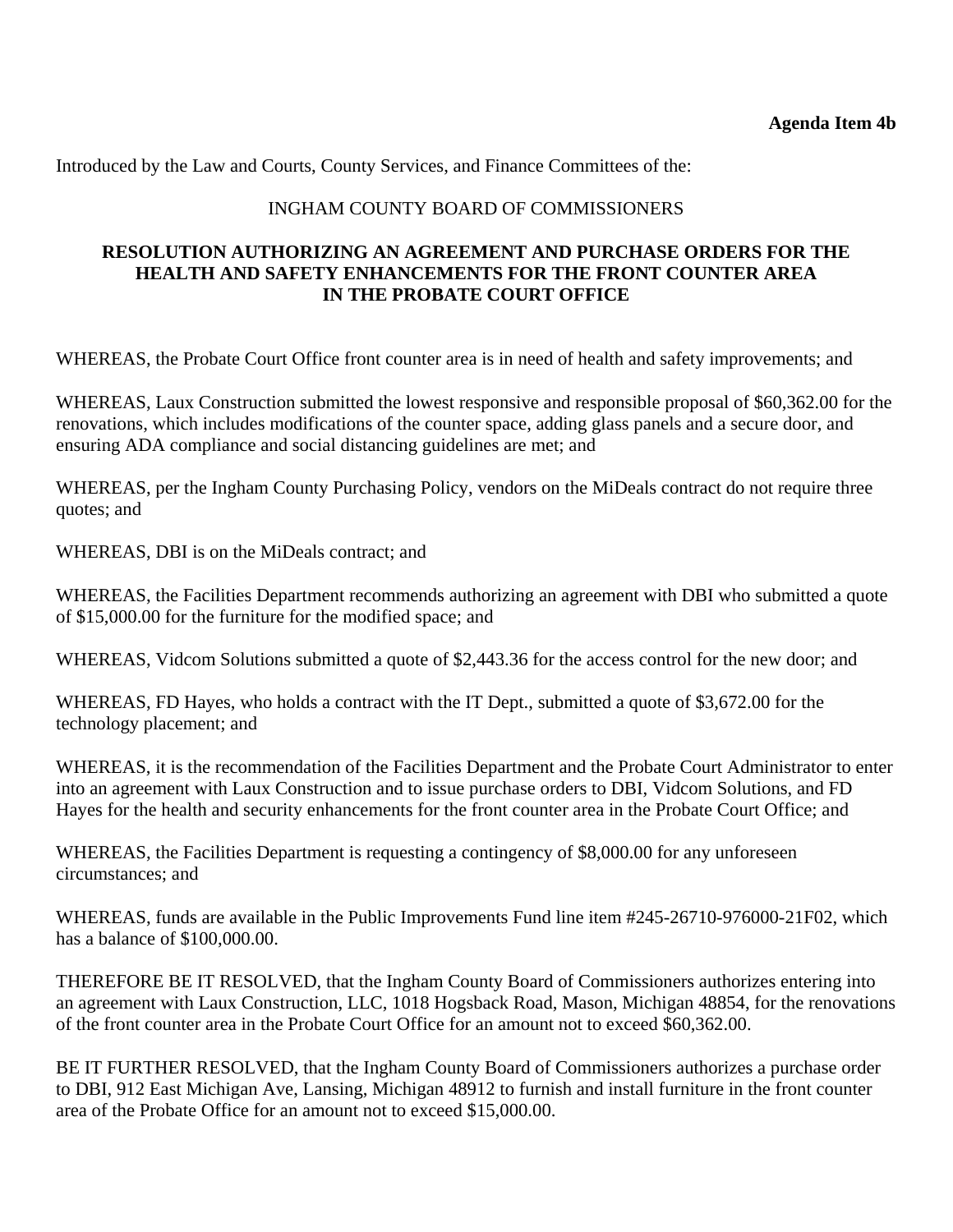BE IT FURTHER RESOLVED, that the Ingham County Board of Commissioners authorizes a purchase order to Vidcom Solutions, 15559 South Old US-27, Lansing, Michigan 48906, for the access control for the new door in the front counter area of the Probate Office for an amount not to exceed \$2,443.36.

BE IT FURTHER RESOLVED, that the Ingham County Board of Commissioners authorizes a purchase order to FD Hayes, 2301 Beal Ave., Lansing, Michigan 48910, for the technology placement in the front counter area of the Probate Office for an amount not to exceed \$3,672.00.

BE IT FURTHER RESOLVED, that the Ingham County Board of Commissioners authorizes the Board Chairperson to sign any necessary documents that are consistent with this resolution and approved as to form by the County Attorney.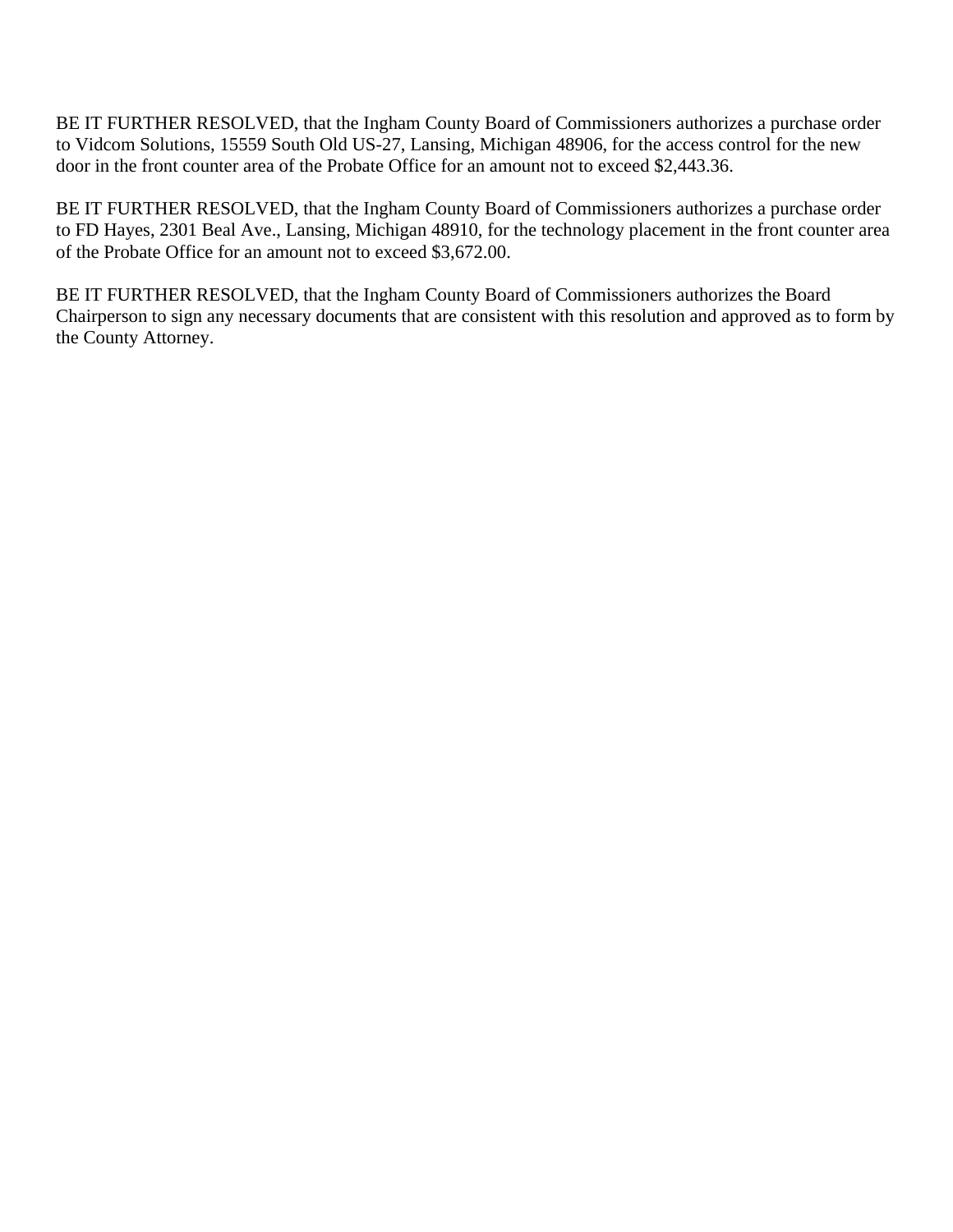<span id="page-43-0"></span>

| TO:          | Board of Commissioners, Law and Courts, County Services & Finance Committees                                                             |
|--------------|------------------------------------------------------------------------------------------------------------------------------------------|
| <b>FROM:</b> | <b>Rick Terrill, Facilities Director</b>                                                                                                 |
| DATE:        | January 5, 2021                                                                                                                          |
| RE:          | Resolution to Authorize an Agreement Amendment with Safety Systems for Building<br>Monitoring Services at the Ingham County 9-1-1 Center |
|              | For the meeting agendas of: January 14, 19 $&20$                                                                                         |

#### **BACKGROUND**

The monitoring agreement with Safety Systems is increasing by \$24 annually. This will bring the cost to \$420.00 per year for the next five years.

#### **ALTERNATIVES**

The alternative would be to put out an RFP, risking higher prices and changing of equipment.

#### **FINANCIAL IMPACT**

Funds are available in the appropriate 931100 maintenance contractual line item.

#### **OTHER CONSIDERATIONS**

There are no other considerations that we are aware of at this time.

#### **RECOMMENDATION**

Based on the information presented, the Facilities Department respectfully recommends approval of the attached resolution to support an agreement amendment with Safety Systems for the monitoring services cost increase at the 9-1-1 Center.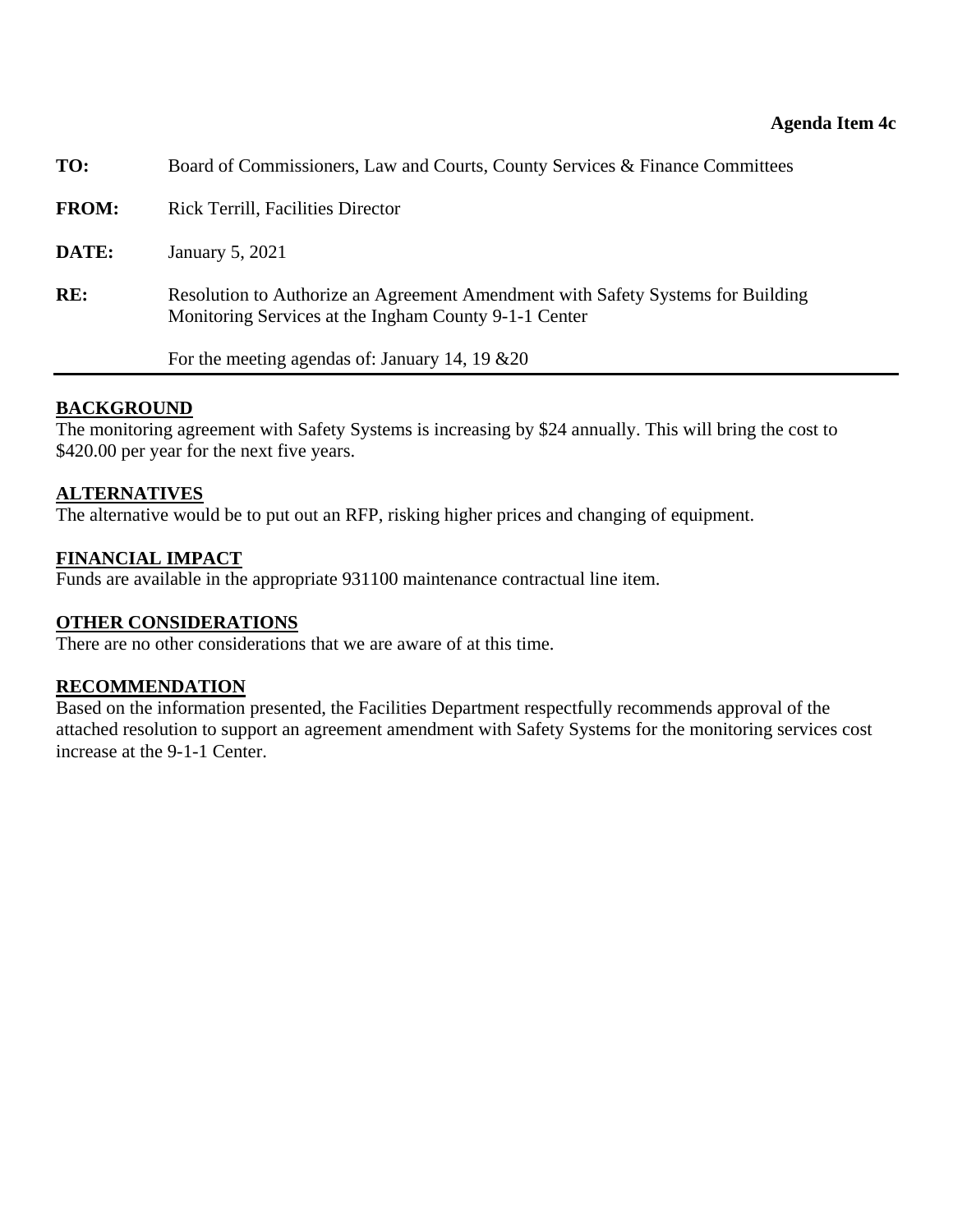Introduced by the Law & Courts, County Services and Finance Committees of the:

### INGHAM COUNTY BOARD OF COMMISSIONERS

### **RESOLUTION TO AUTHORIZEAN AGREEMENT AMENDMENT WITH SAFETY SYSTEMS FOR BUILDING MONITORING SERVICES AT THE INGHAM COUNTY 9-1-1 CENTER**

WHEREAS, the current agreement for building monitoring services with Safety Systems is increasing by \$24.00 annually; and

WHEREAS, the price of monitoring services will remain \$420.00 per year for the next five years; and

WHEREAS, it is the recommendation of the Facilities Department to amend the agreement with Safety Systems for the annual increase of \$24.00 for the monitoring services of the 9-1-1 Center; and

WHEREAS, funds are available in the appropriate contractual line item.

THEREFORE BE IT RESOLVED, that the Ingham County Board of Commissioners authorizes entering into an agreement with Safety Systems, Inc., 2075 Glenn St., Lansing, Michigan 48906, for the monitoring services at the 911 Center for an annual amount of \$420.00 for the next five years.

BE IT FURTHER RESOLVED, that the Ingham County Board of Commissioners authorizes the Board Chairperson to sign any necessary documents that are consistent with this resolution and approved as to form by the County Attorney.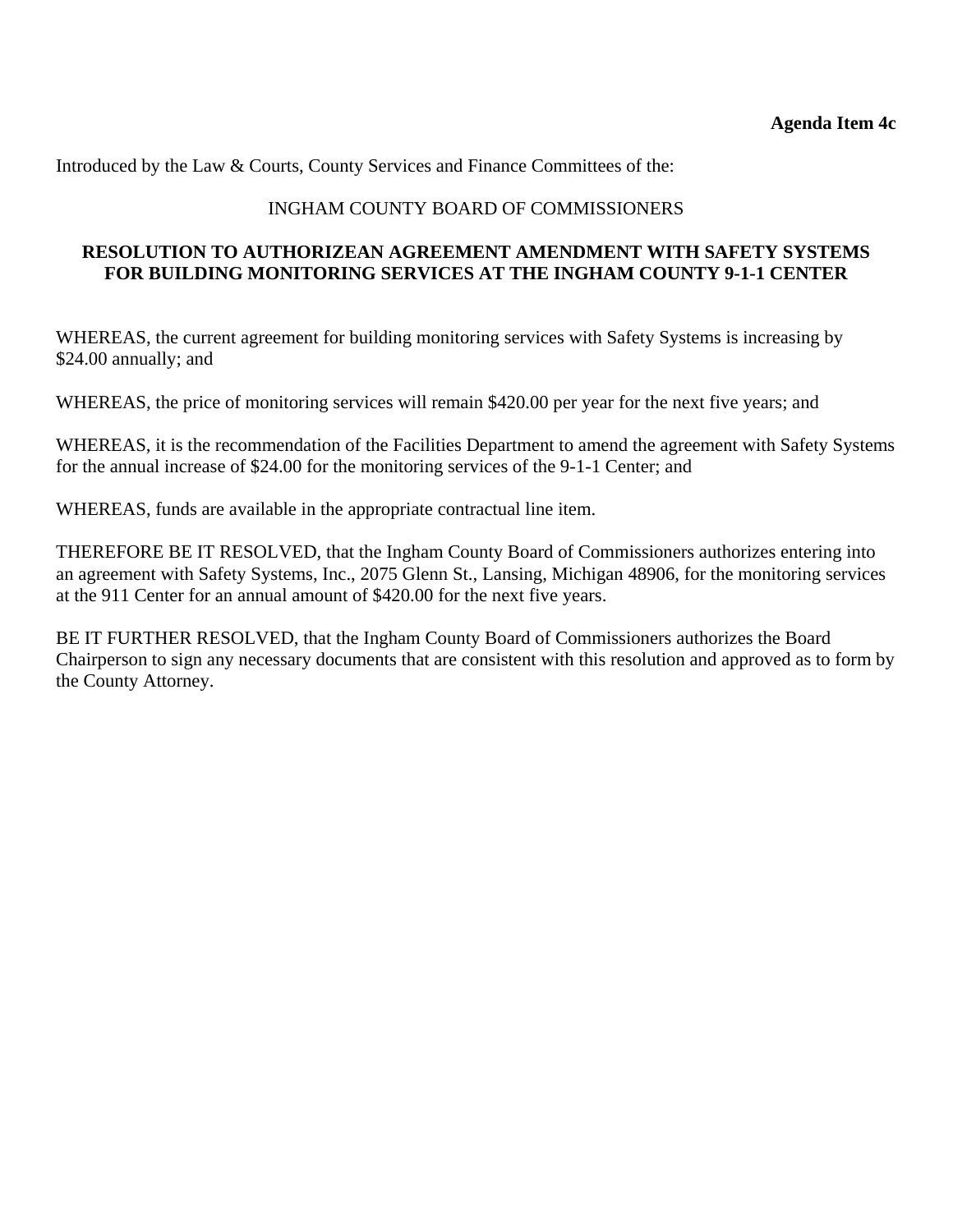<span id="page-45-0"></span>

| TO:             | Board of Commissioners Law & Courts and Finance Committees       |
|-----------------|------------------------------------------------------------------|
| <b>FROM:</b>    | Heidi Williams, Director, Ingham County Animal Control & Shelter |
| DATE:           | December 29, 2020                                                |
| <b>SUBJECT:</b> | Resolution for MOU with CAHS Spay/Neuter Clinic                  |
|                 | For the meeting agenda of $1/14/2021 \& 1/20/2021$               |

### **BACKGROUND**

Ingham County Animal Control and Shelter (ICACS) sells reduced cost spay/neuter vouchers to eligible participants. These vouchers can be redeemed for services at the Capital Area Humane Society (CAHS) Spay/Neuter Clinic, who is then reimbursed by ICACS for these services from the proceeds from the voucher sales. This cooperative partnership helps to provide low cost spay/neuter services to the community.

#### **ALTERNATIVES**

This service is offered as a convenience to ICACS customers. Community members could go directly to the CAHS for these services.

### **FINANCIAL IMPACT**

Sales of vouchers by ICACS are collected in a trust and agency fund, from which they are disbursed to the CAHS. Approximately \$50,000 passes through this fund annually for these services.

### **RECOMMENDATION**

Based on the above information, I respectfully recommend approval of the attached resolution.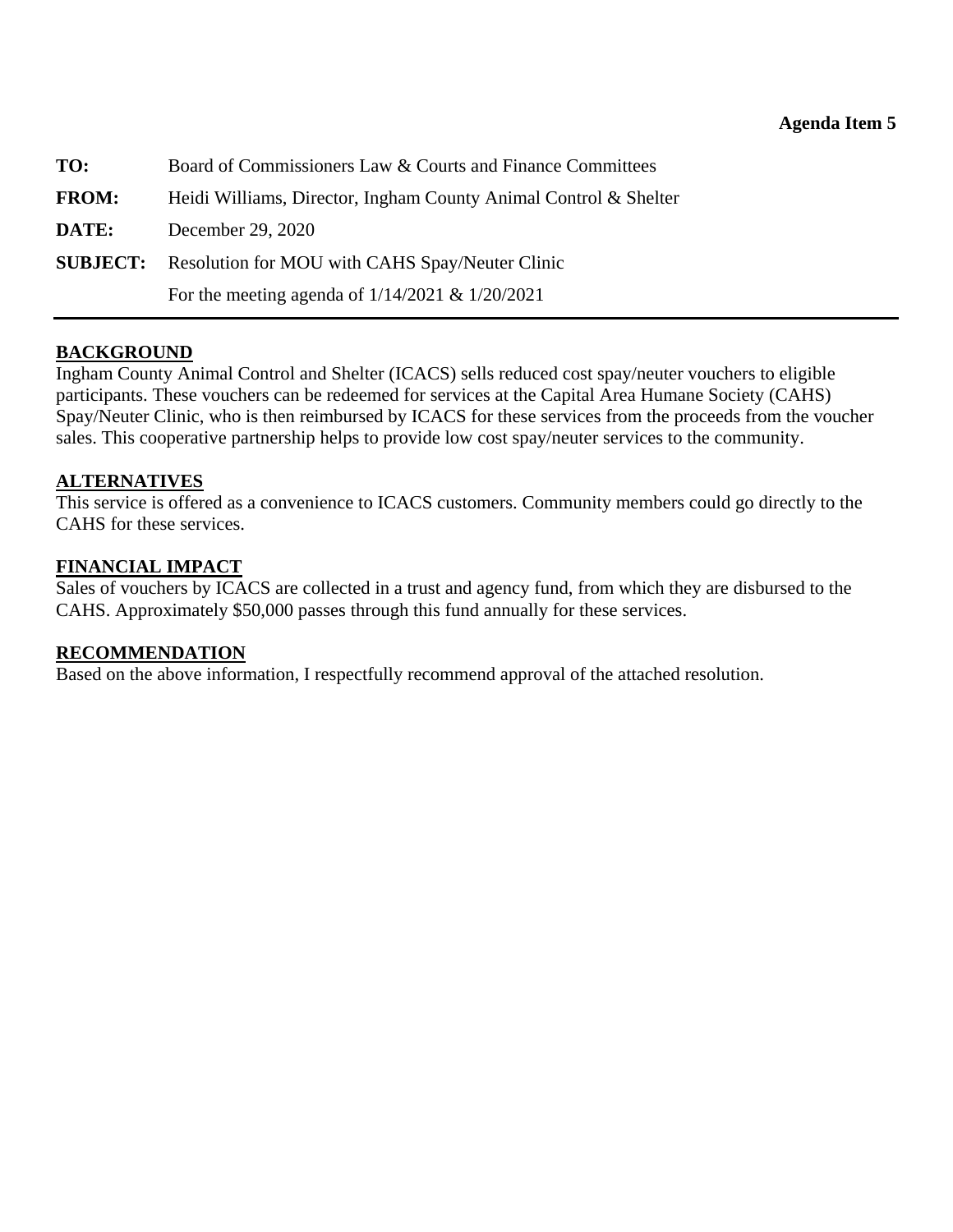Introduced by the Law & Courts and Finance Committees of the:

### INGHAM COUNTY BOARD OF COMMISSIONERS

### **RESOLUTION TO AUTHORIZE A MEMORANDUM OF UNDERSTANDING BETWEEN CAPITAL AREA HUMANE SOCIETY SPAY/NEUTER CLINIC AND INGHAM COUNTY ANIMAL CONTROL**

WHEREAS, Ingham County Animal Control and Shelter sells reduced cost spay/neuter vouchers to eligible participants; and

WHEREAS, these vouchers can be redeemed for services at the Capital Area Humane Society Spay/Neuter Clinic; and

WHEREAS, when a spay/neuter voucher is redeemed, Capital Area Humane Society bills Ingham County, who then pays the Capital Area Humane Society from the Trust and Agency Fund where the voucher sale proceeds are reserved; and

WHEREAS, through this cooperative arrangement, low cost spay/neuter services are provided to the community, benefitting both pets and their owners.

THEREFORE BE IT RESOLVED, that the Ingham County Board of Commissioners hereby authorizes the attached Memorandum of Understanding between Capital Area Humane Society Spay/Neuter Clinic and Ingham County Animal Control for the time period of January 1, 2021 through December 31, 2021, as detailed in the attached document.

BE IT FURTHER RESOLVED, that the Ingham County Board of Commissioners authorizes the Board Chairperson to sign any necessary documents that are consistent with this resolution and approved as to form by the County Attorney.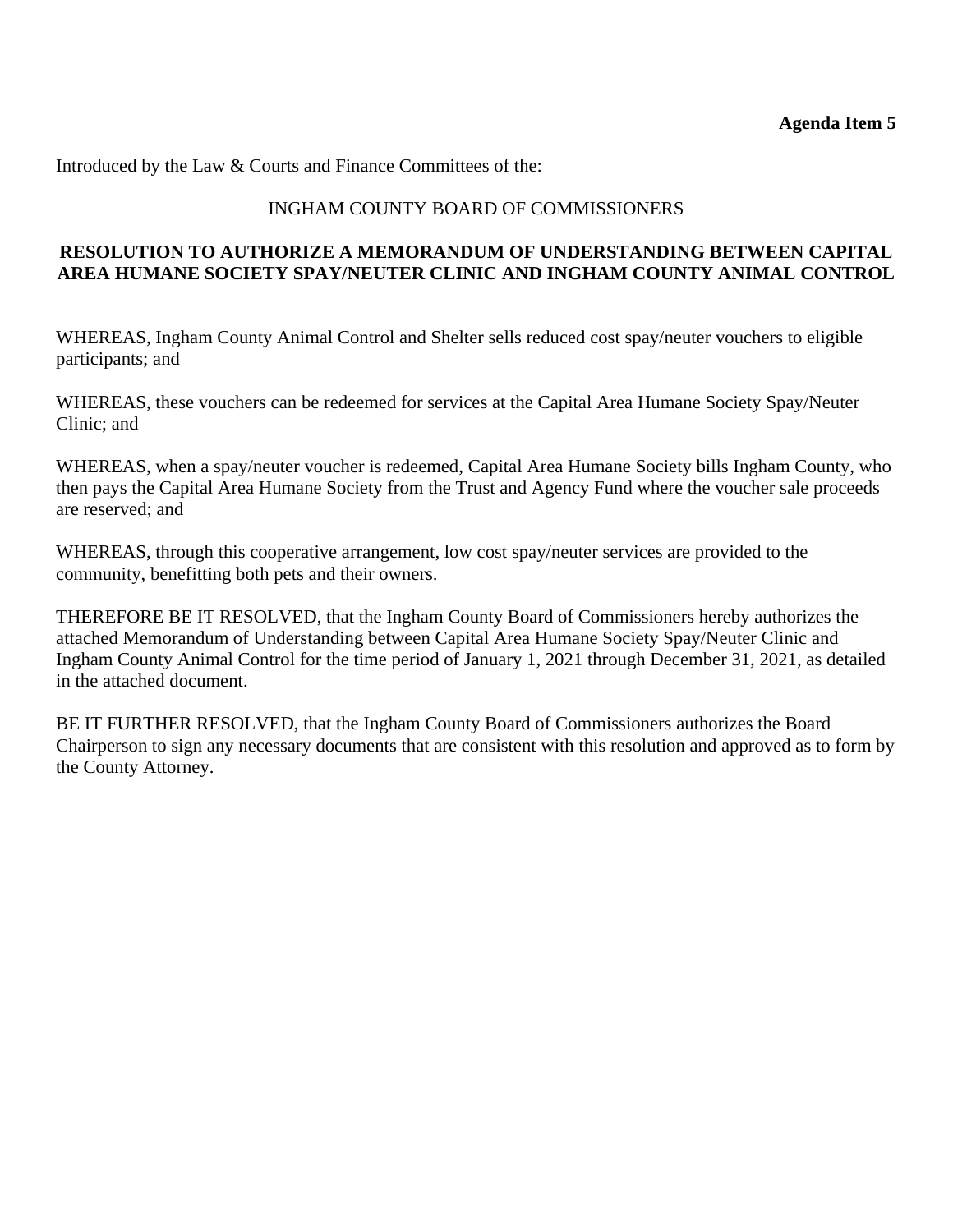

# **Memorandum of Understanding**

between

#### **Capital Area Humane Society Spay/Neuter Clinic**

5919 South Cedar Street Lansing MI 48911

And

**Ingham County Animal Control** 600 Curtis Street Mason, MI 48854

### I. Purpose and Scope

The Capital Area Humane Society Spay/Neuter Clinic will provide a reduced cost spay/neuter and basic wellness services to animals that are at least 8 weeks of age and that weigh at least 2 pounds and that are in the care and custody of ICAC. The Capital Area Humane Society Spay/Neuter Clinic and its employees reserve the right to refuse procedures or services that are requested by ICAC. Animals that are deemed by the clinic to be unhealthy, unthrifty, or if the procedure is not in the current best interest of the animal may be refused for surgery by the clinic.

### II. MOU Term

The term commences January 1<sup>st</sup> 2020 and terminates December 31<sup>st</sup> 2020. The Capital Area Humane Society reserves the right to terminate this MOU prior to the term date.

### III. Capital Area Humane Society Spay/Neuter Clinic and ICAC agree to the following:

Weight and Age: All animals must be at least 8 weeks of age and weigh at least 2lbs for procedures or services to be performed.

Appointments: Appointments for services will be made by calling 517-908-0756 or emailing clinic@adoptlansing.org Appointments will be filled as space on the clinics general calendar allows. The CAHS spay/neuter clinic reserves the right to require non-refundable appointment deposits for multiple appointments that are made on the same day. Large appointment reservations may be subject to a pre-payment/reservation fee/pet at the discretion of the reception staff. This fee is non-refundable and will be discussed at the time the appointment is made. If you show at full capacity of the requested appointment, the fees are applied towards surgery. If you do not show the fee will not be refunded.

Transportation: ICAC is responsible for all transportation of animals to and from the clinic.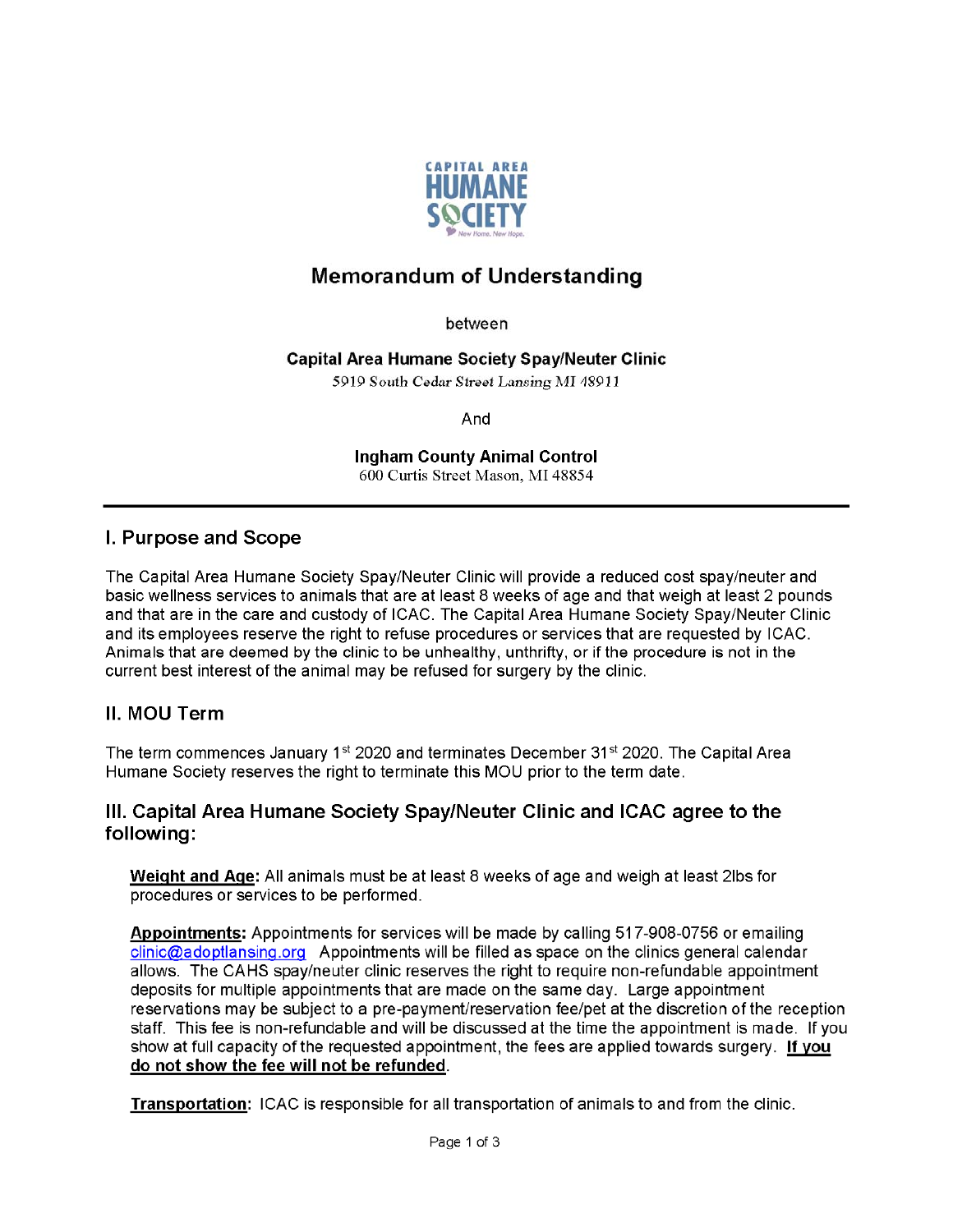Consent: The morning of the animals' appointment ICAC will provide a completed consent form for each individual animal receiving service.

Rabies Vaccination: All animals three months of age and older are required to be up to date on their rabies vaccinations. If the animal is not up to date they will receive a vaccine during their stay for an additional charge.

Late/Failure to Pick up Animals: All animals will be picked up from the Capital Area Humane Society Spay/Neuter Clinic the same day of service. Animals that are housed overnight will be unattended and a \$25.00 charge will apply for each evening spent at the clinic. If the animal is picked up after 5p.m. on the same day of surgery, a modification of the \$25.00 fee may be charged at the discretion of the employees that are required to stay for the discharge of the patient. Animals not picked up after three days will be considered abandoned and given to the proper authorities.

Additional Surgical Services: Any animal that is deemed to be pregnant during their alteration will have the pregnancy terminated at an additional charge and fluids given on an as needed basis for an additional charge. Any animals with an umbilical hernia will have the site repaired for an additional charge during their alteration. Any animal with a pyometra, in heat or cryptorchid will accrue additional charges at the discretion of the clinic manager. Pregnant dogs may also be charged differently on a case by case basis.

#### **Charges:**

Canine Spay less than 70lbs: \$85 Canine Neuter less than 70lbs: \$65 Canine Spay over 70lbs: \$120 Canine Neuter over 70lbs: \$90 Feline Spay: \$45 Feline Neuter: \$25 Feral Cat Surgeries: \$40 (includes 2 vaccines and an ear tip is required) \*Inj. abx will be offered at \$10/feral cat on an as needed basis. "Already fixed" anesthesia costs: \$20/cat, \$30/dog 30# or less, \$50/dog over 30# Vaccinations: \$4.00 ea. Heartworm: \$12 ea. Feline Combo Testing: \$20 ea. Microchip: \$20 ea. Microchip "insertion only" fee (for non-CAHS microchips): \$1.00 Heat/Hernia Repair/Cat Pregnancies: \$15.00 Fluid therapies: \$5-\$20 depending on amount, route of administration and species of animal Fecal Floatation: \$10.00 Pre-Operative Blood work: \$35.00 Preventative: \$2 discount from retail/rounded to the nearest whole \$ amount Example: Cat Multi \$12/dose Rx Products: \$2 discount from price to client

(Includes de-wormers, inj. antibiotics, inj. anti-emetics, flea tx and any other tx as offered by the doctor). Euthanasia (general cremation included): \$10/cat, \$15/dog under 30#, \$30/dog under 50# \*Larger patients and private cremation charges available on a case by case basis.

**Specially Ordered or Priced Items:** If agreed upon by the clinic manager and the doctor, any specially ordered products will be offered at a price that is either rounded up to the nearest \$5 or \$10 amount from our cost as decided on a case by case basis through the clinic manager. Any variances of the prices listed above will be rare and will need approval by the clinic manager.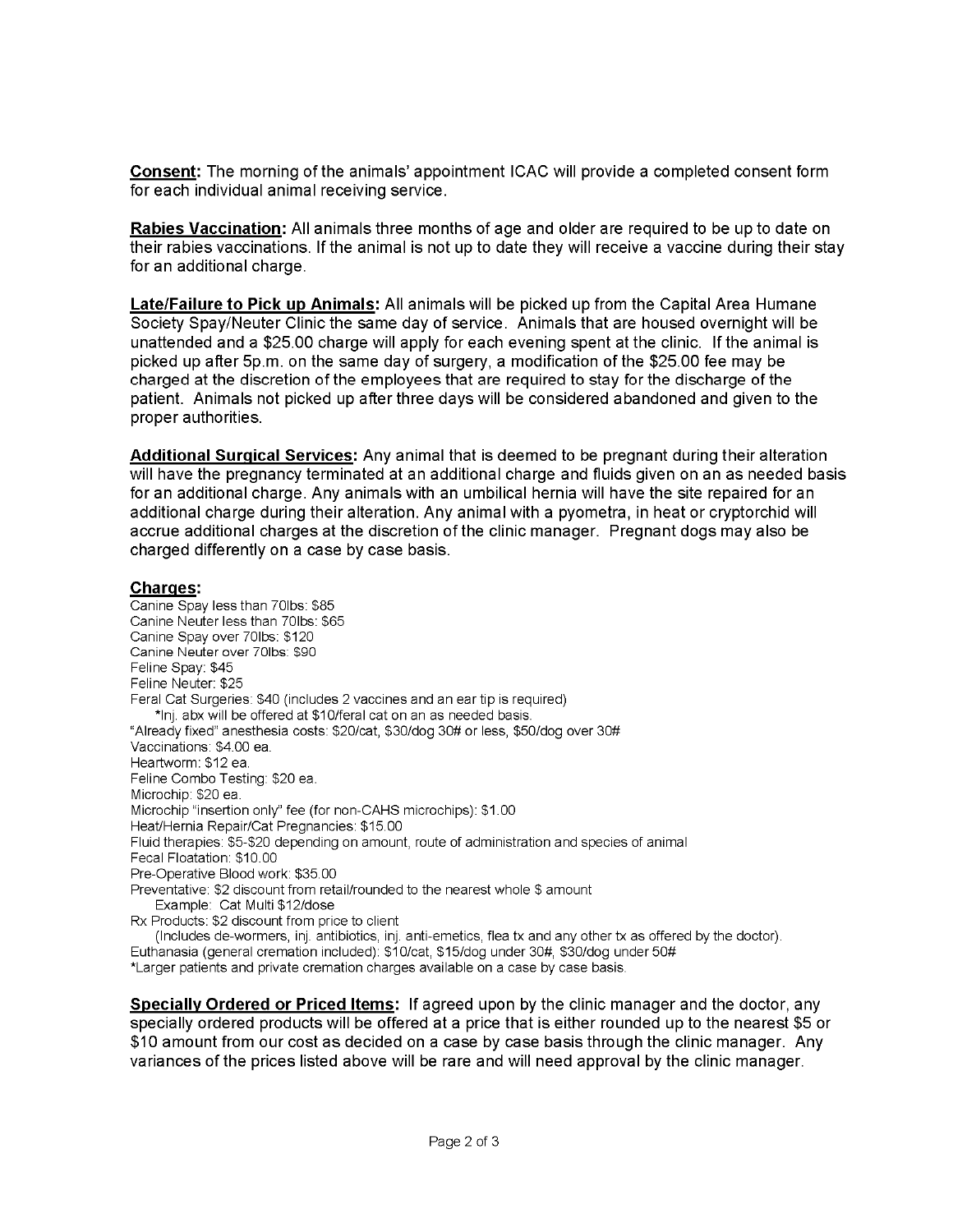Payments: Payment is due within 30 days of receipt of the monthly invoice provided to you from CAHS. Failure to keep the account balance current will result in the Capital Area Humane Society declining services.

**Procedures for Personal Animals:** As a courtesy to those that work with rescue organizations, personal animals that are owned by employees of ICAC will also be extended the rescue pricing mentioned above. Proof of ownership and employment may be required.

**Grant Qualifications:** Animals that are being put up for adoption through rescue organizations do not qualify for any grant assisted procedures unless otherwise approved by the CAHS Spay/Neuter Clinic contacts listed below. In the event that an owner or employee of a rescue organization qualifies for a grant surgery with their own personal pet, the following documentation will be required and a copy of the documentation will be kept on file at the CAHS Spay/Neuter Clinic:

> Animals 6 months and younger: Any documentation such as a bill of sale/transfer or veterinary services rendered (including microchip registrations) with the animal's name and description and the current owners name and/or address.

Animals older than 6 months: A rabies license and/or any of the above documentation will be required to show proof of ownership.

Adoption Expectations/Recommendations: As we are also directly associated with a shelter location, CAHS S/N Clinic will not allow adoptions through other rescue entities to occur on the premises. Violation of this rule can result in direct termination of all services of the spay/neuter clinic with the rescue organization and its members. While this is still to be decided at the discretion of each rescue we also do not recommended that an animal that has had a spay/neuter procedure go home to a new environment on the same day of surgery for the safety of both the animals and the new owners.

### IV. Contacts

#### **Capital Area Humane Society Spay/Neuter Clinic**

Primary: Holly Thoms, Clinic Director 517-908-0756 hthoms@adoptlansing.org Secondary: Julia Willson, President/CEO, 517-626-6060 jwillson@adoptlansing.org

### **Ingham County Animal Control**

Primary: Heidi Williams, Director 517-676-8362 hwilliams $2@$ ingham.org

#### V. Effective Date and Signature

This MOU shall be effective upon the signature of ICAC authorized officials. It shall be enforced from January 1<sup>st</sup> 2020 to December 31<sup>st</sup> 2020.

Signature/Date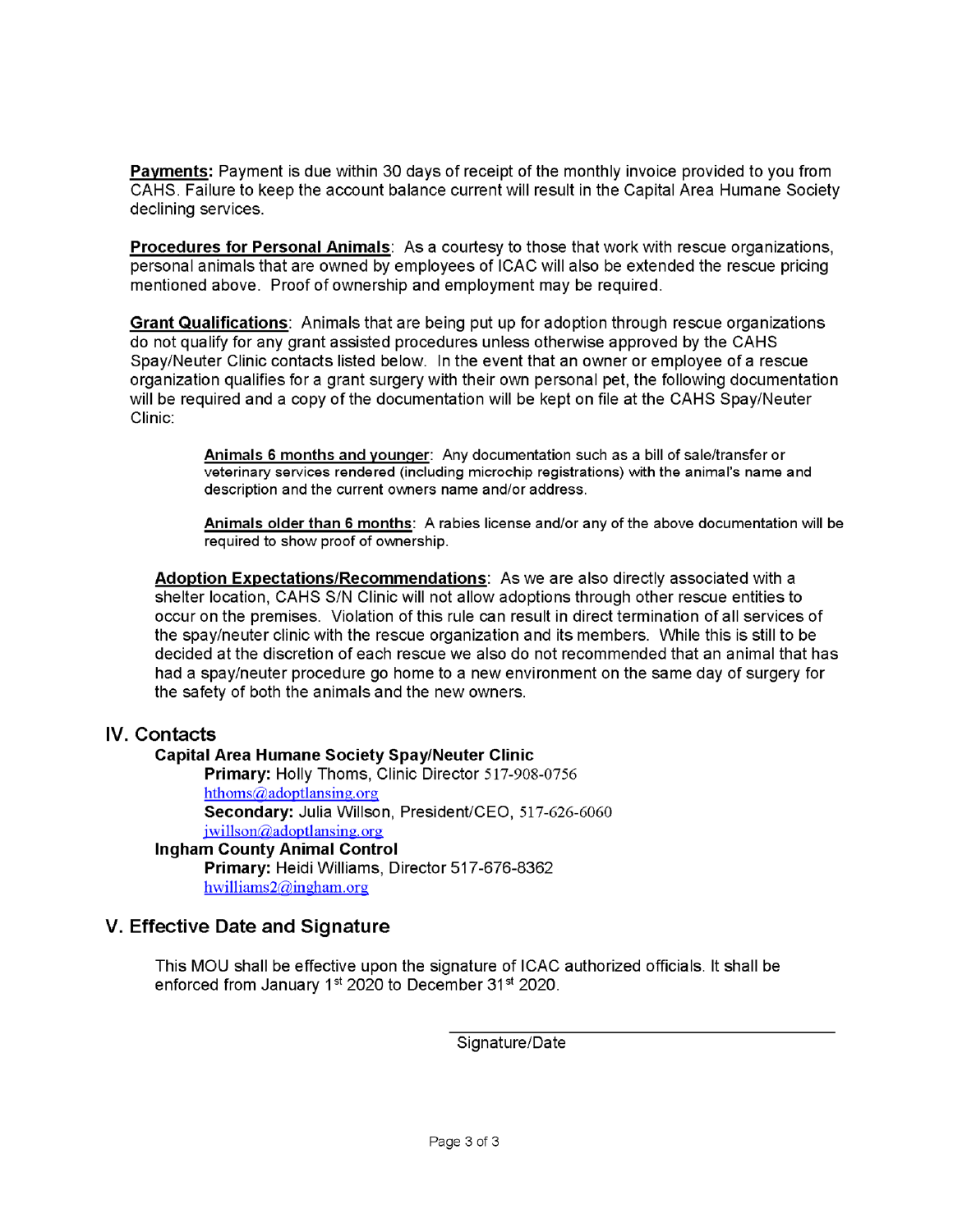<span id="page-50-0"></span>**TO:** Board of Commissioners Law & Courts and Finance Committees

**FROM:** Terri Thornberry, Director 9-1-1

**DATE:** January 5, 2021

**SUBJECT:** Continuation of agreement with Ergometrics – the vendor who supplies and scores the preemployment tests for 9-1-1.

*For meeting agendas of Law & Courts January 14, 2021 and Finance January 20, 2021* 

### **BACKGROUND**

A contract has been in place between Ergometrics and Ingham County for pre-employment testing for 9-1-1 applicants since September 18, 2012.

#### **ALTERNATIVES**

We have researched alternatives but are satisfied with the level of responsiveness from Ergometrics, the content of their testing materials, quick turnaround time for scoring, and competitive pricing.

#### **FINANCIAL IMPACT**

The cost remains the same as last year's agreement with Ergometrics. \$3,600.00 annually with an additional charge of \$3 per scored test, minimum of \$25. These costs are budgeted.

#### **OTHER CONSIDERATIONS**

None.

### **RECOMMENDATION**

Based on the information presented, I respectfully recommend approval of the attached resolution to renew our agreement with Ergometrics.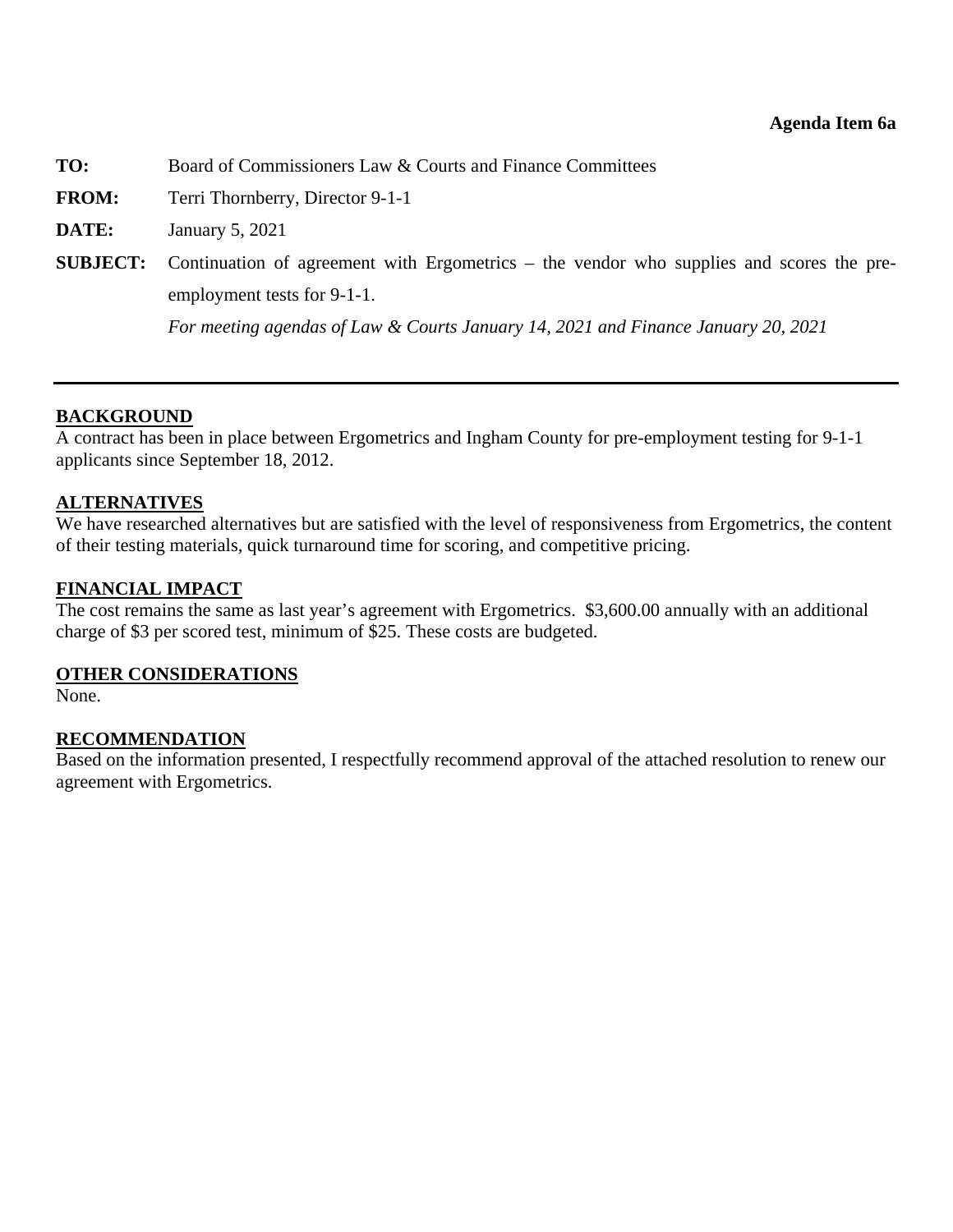Introduced by the Law & Courts and Finance Committees of the:

### INGHAM COUNTY BOARD OF COMMISSIONERS

#### **RESOLUTION TO RENEW PRE-EMPLOYMENT TESTING WITH ERGOMETRICS**

WHEREAS, a contract has been in place between Ergometrics and Ingham County for pre-employment testing of 9-1-1 Center applicants, approved by the Board of Commissioners since September 18, 2012; and

WHEREAS, the 9-1-1 Central Dispatch Director has determined that the program has been a necessary and valuable part of the 9-1-1 Center's hiring process; and

WHEREAS, this resolution seeks approval to continue pre-employment testing with Ergometrics with no increase in costs from last year for the period of December 7, 2020 through December 7, 2021.

THEREFORE BE IT RESOLVED, that the Ingham County Board of Commissioners hereby approves the continuation of services from Ergometrics for Ingham County 9-1-1 Central Dispatch for pre-employment testing, effective December 7, 2020 through December 7, 2021 for an annual cost of \$3,600.00 and a fee of \$3.00 per applicant with a \$25.00 minimum.

BE IT FURTHER RESOLVED, that the Chairperson of the Board of Commissioners is authorized to sign any necessary contract documents on behalf of the County after approval as to form by the County Attorney.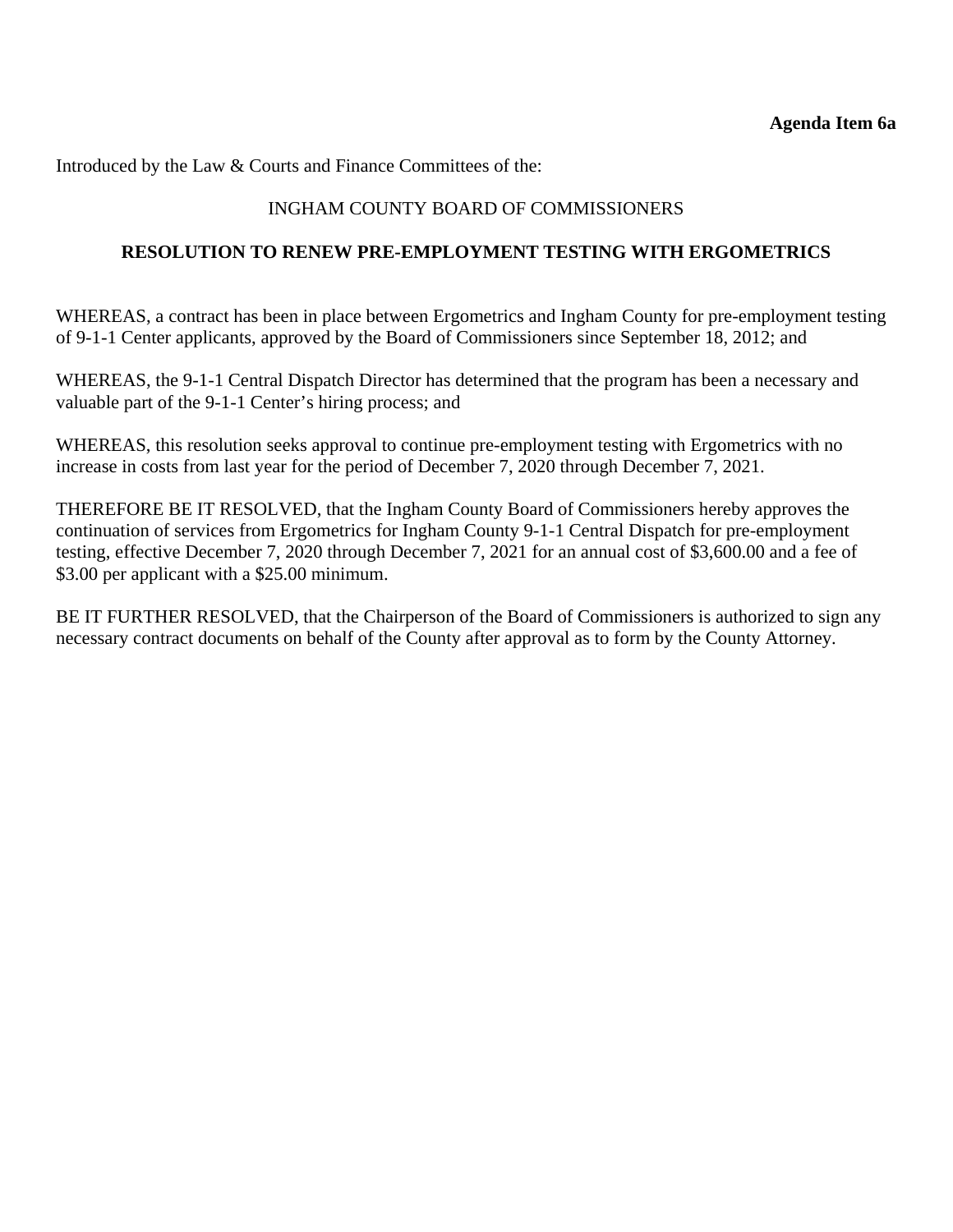<span id="page-52-0"></span>

| TO:          | Board of Commissioners Law & Courts and Finance Committees                    |
|--------------|-------------------------------------------------------------------------------|
| <b>FROM:</b> | Terri Thornberry, Director 9-1-1                                              |
| DATE:        | December 16, 2020                                                             |
|              | <b>SUBJECT:</b> Purchase of Virtual Academy from Savant Learning System, Inc. |
|              | For meeting agendas of Law & Courts Jan. 14, 2021 and Finance Jan. 20, 2020   |

### **BACKGROUND**

Virtual Academy offers approved training courses in remote virtual sessions that are necessary to maintain state required training for our entire staff. The application retains and holds our training records to report to the State 9-1-1 Office. Additionally, the application allows the 9-1-1 Dispatch Center to circulate procedures and other documents for sign-off.

#### **ALTERNATIVES**

Very few companies offer this complete package of training and holding of training records. Virtual Academy is used by other 9-1-1 Centers in Michigan and comes highly recommended.

#### **FINANCIAL IMPACT**

The quoted cost of the backup licenses and support as described above is \$3,795.00.

#### **OTHER CONSIDERATIONS**

None.

#### **RECOMMENDATION**

Based on the information presented, I respectfully recommend approval of the attached resolution to authorize the purchase of Virtual Academy from Savant Learning Systems, Inc.